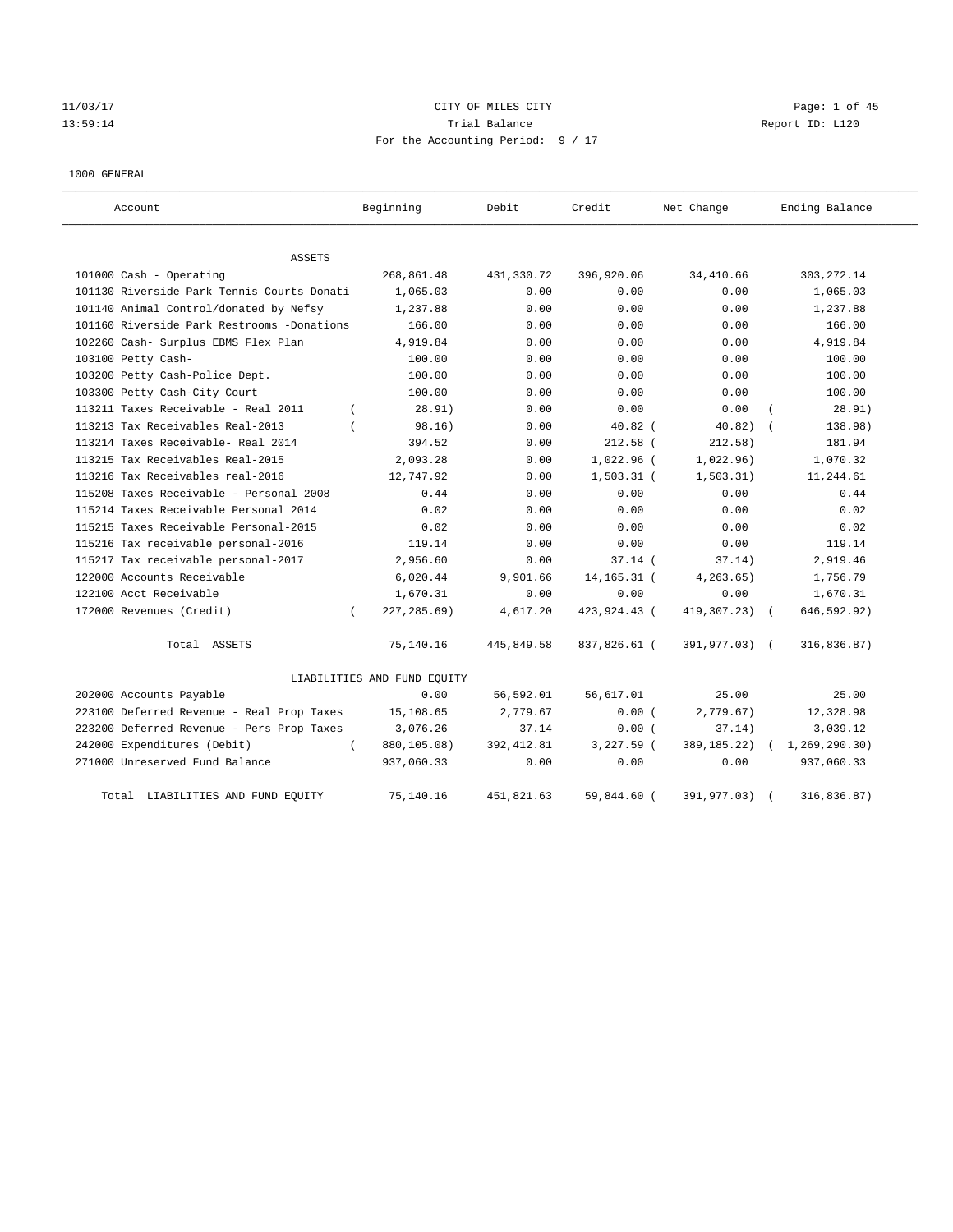## 11/03/17 CITY OF MILES CITY Page: 2 of 45 13:59:14 Channel Trial Balance Report ID: L120 For the Accounting Period: 9 / 17

## 2220 LIBRARY

| Account                                    | Beginning                   | Debit     | Credit      | Net Change   | Ending Balance |
|--------------------------------------------|-----------------------------|-----------|-------------|--------------|----------------|
|                                            |                             |           |             |              |                |
| ASSETS                                     |                             |           |             |              |                |
| 101000 Cash - Operating                    | 23,761.55                   | 25,301.40 | 27,877.62 ( | 2,576.22)    | 21, 185. 33    |
| 101032 Cash- Library Board of Trustees Mul | 35,167.16                   | 219.48    | 0.00        | 219.48       | 35,386.64      |
| 103000 Petty Cash                          | 75.00                       | 0.00      | 0.00        | 0.00         | 75.00          |
| 172000 Revenues (Credit)                   | 50, 918.66)                 | 0.00      | 25,520.88 ( | 25,520.88) ( | 76, 439.54)    |
| Total ASSETS                               | 8,085.05                    | 25,520.88 | 53,398.50 ( | 27,877.62) ( | 19,792.57)     |
|                                            | LIABILITIES AND FUND EQUITY |           |             |              |                |
| 202000 Accounts Payable                    | 0.00                        | 2,798.65  | 2,798.65    | 0.00         | 0.00           |
| 242000 Expenditures (Debit)                | 60,046.07)<br>$\sqrt{2}$    | 27,877.62 | 0.00(       | 27,877.62) ( | 87,923.69)     |
| 271000 Unreserved Fund Balance             | 68,131.12                   | 0.00      | 0.00        | 0.00         | 68,131.12      |
| LIABILITIES AND FUND EQUITY<br>Total       | 8,085.05                    | 30,676.27 | 2,798.65 (  | 27,877.62) ( | 19,792.57)     |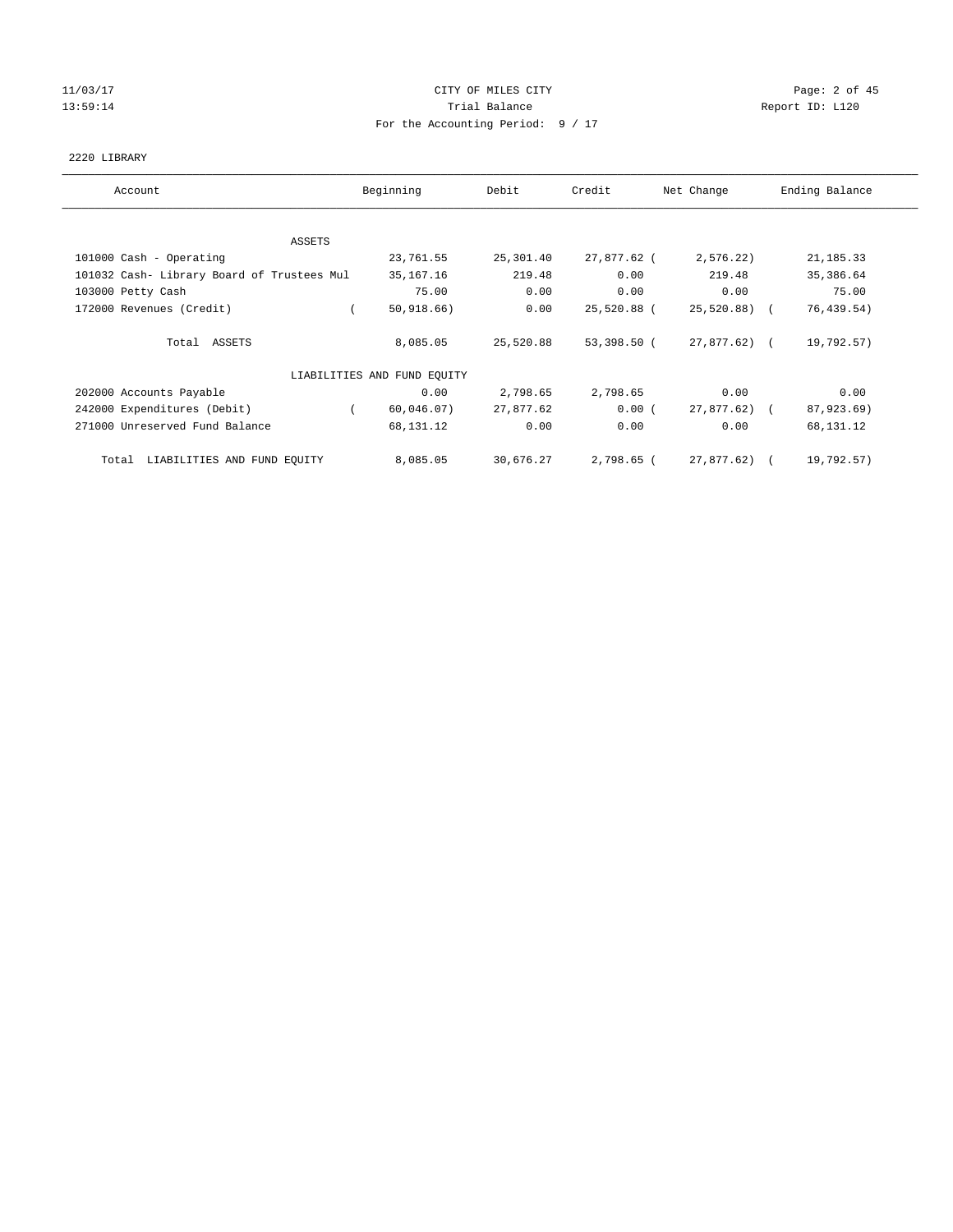## 11/03/17 CITY OF MILES CITY Page: 3 of 45 13:59:14 **Trial Balance Trial Balance Report ID:** L120 For the Accounting Period: 9 / 17

### 2260 EMERGENCY DISASTER

| Account                                   | Beginning                   | Debit | Credit   | Net Change          | Ending Balance |
|-------------------------------------------|-----------------------------|-------|----------|---------------------|----------------|
|                                           |                             |       |          |                     |                |
| ASSETS                                    |                             |       |          |                     |                |
| 101000 Cash - Operating                   | 19.88                       | 3.56  | 0.00     | 3.56                | 23.44          |
| 113211 Taxes Receivable - Real 2011       | 3.46                        | 0.00  | 0.00     | 0.00                | 3.46           |
| 172000 Revenues (Credit)                  | 9.60)                       | 0.00  | $3.56$ ( | 3.56)<br>$\sqrt{2}$ | 13.16)         |
| Total ASSETS                              | 13.74                       | 3.56  | 3.56     | 0.00                | 13.74          |
|                                           | LIABILITIES AND FUND EQUITY |       |          |                     |                |
| 223100 Deferred Revenue - Real Prop Taxes | 3.46                        | 0.00  | 0.00     | 0.00                | 3.46           |
| 271000 Unreserved Fund Balance            | 10.28                       | 0.00  | 0.00     | 0.00                | 10.28          |
| LIABILITIES AND FUND EQUITY<br>Total      | 13.74                       | 0.00  | 0.00     | 0.00                | 13.74          |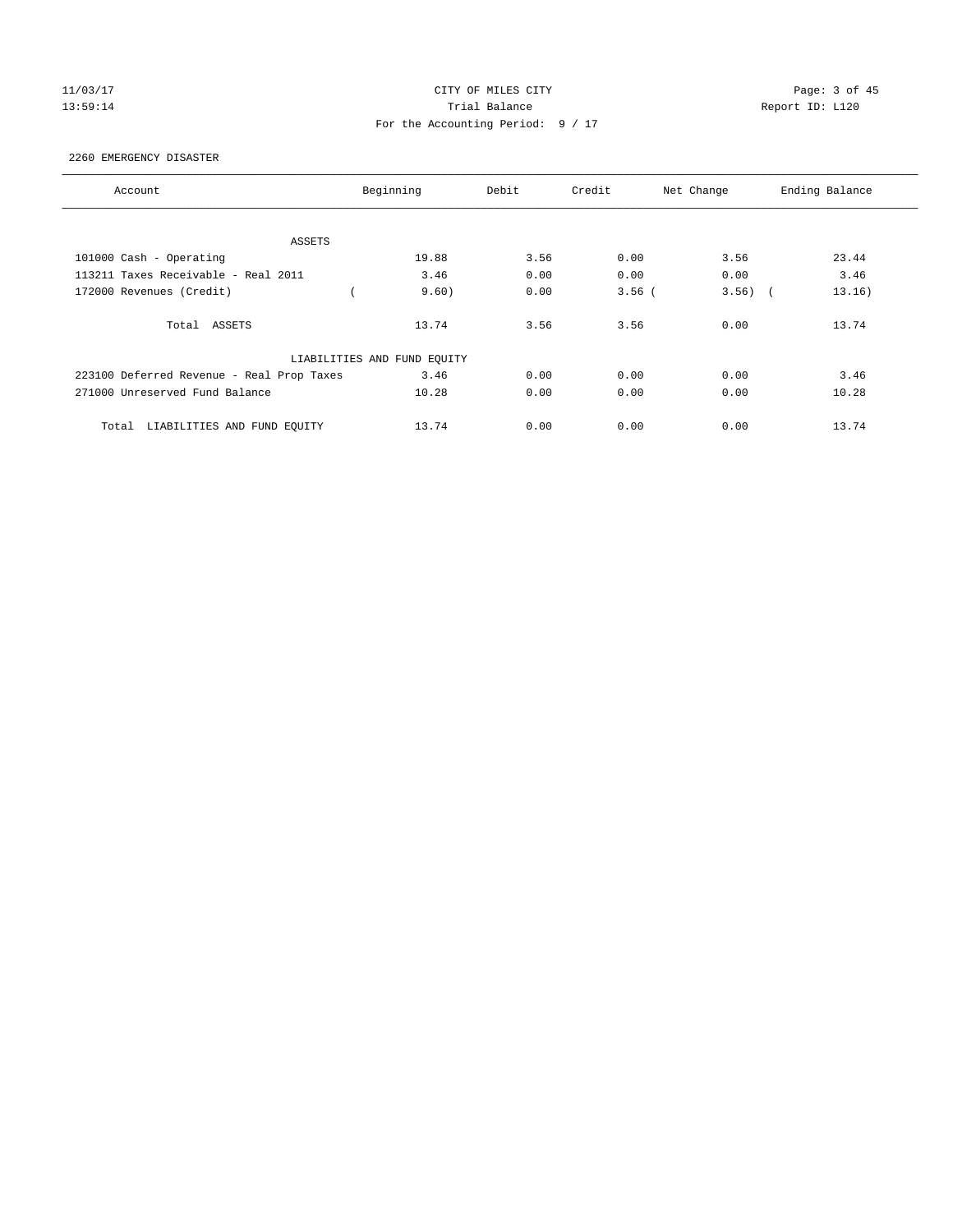| U3/1<br>1/2<br>ш. |  |
|-------------------|--|
| Э<br>C.           |  |

## CITY OF MILES CITY CONTROL CONTROL CITY CONTROL PAGE: 4 of 45 13:59:14 Trial Balance Report ID: L120 For the Accounting Period: 9 / 17

## 2270 Health

| Account                              | Beginning                   | Debit | Credit | Net Change | Ending Balance |
|--------------------------------------|-----------------------------|-------|--------|------------|----------------|
|                                      |                             |       |        |            |                |
|                                      | ASSETS                      |       |        |            |                |
| 101000 Cash - Operating              | 19,058.88                   | 0.00  | 0.00   | 0.00       | 19,058.88      |
| Total ASSETS                         | 19,058.88                   | 0.00  | 0.00   | 0.00       | 19,058.88      |
|                                      | LIABILITIES AND FUND EQUITY |       |        |            |                |
| 271000 Unreserved Fund Balance       | 19,058.88                   | 0.00  | 0.00   | 0.00       | 19,058.88      |
|                                      |                             |       |        |            |                |
| LIABILITIES AND FUND EQUITY<br>Total | 19,058.88                   | 0.00  | 0.00   | 0.00       | 19,058.88      |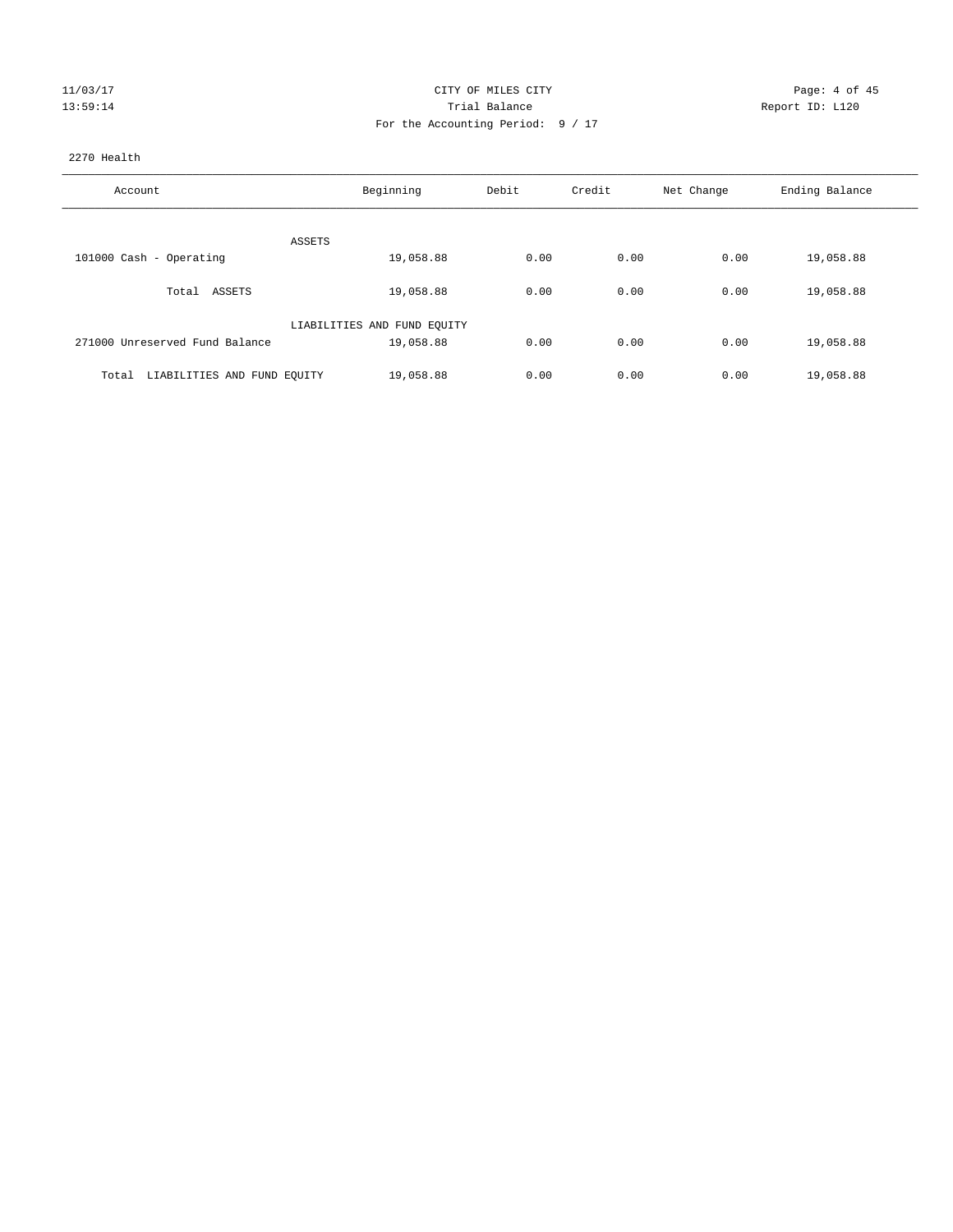## 11/03/17 CITY OF MILES CITY Page: 5 of 45 13:59:14 Channel Trial Balance Report ID: L120 For the Accounting Period: 9 / 17

## 2310 TIFD-Downtown

| Account                              |        | Beginning                   | Debit     | Credit      | Net Change   | Ending Balance        |
|--------------------------------------|--------|-----------------------------|-----------|-------------|--------------|-----------------------|
|                                      |        |                             |           |             |              |                       |
|                                      | ASSETS |                             |           |             |              |                       |
| 101000 Cash - Operating              |        | 10,000.00                   | 0.00      | 12,471.17 ( | 12,471.17)   | 2,471.17)             |
| 172000 Revenues (Credit)             |        | 10,000.00)                  | 0.00      | 0.00        | 0.00         | 10,000.00)            |
| ASSETS<br>Total                      |        | 0.00                        | 0.00      | 12,471.17 ( | 12,471.17) ( | 12, 471.17)           |
|                                      |        | LIABILITIES AND FUND EQUITY |           |             |              |                       |
| 242000 Expenditures (Debit)          |        | 0.00                        | 12,471.17 | 0.00(       | 12,471.17) ( | 12, 471.17)           |
| LIABILITIES AND FUND EQUITY<br>Total |        | 0.00                        | 12,471.17 | 0.00(       | 12, 471, 17) | 12, 471.17)<br>$\sim$ |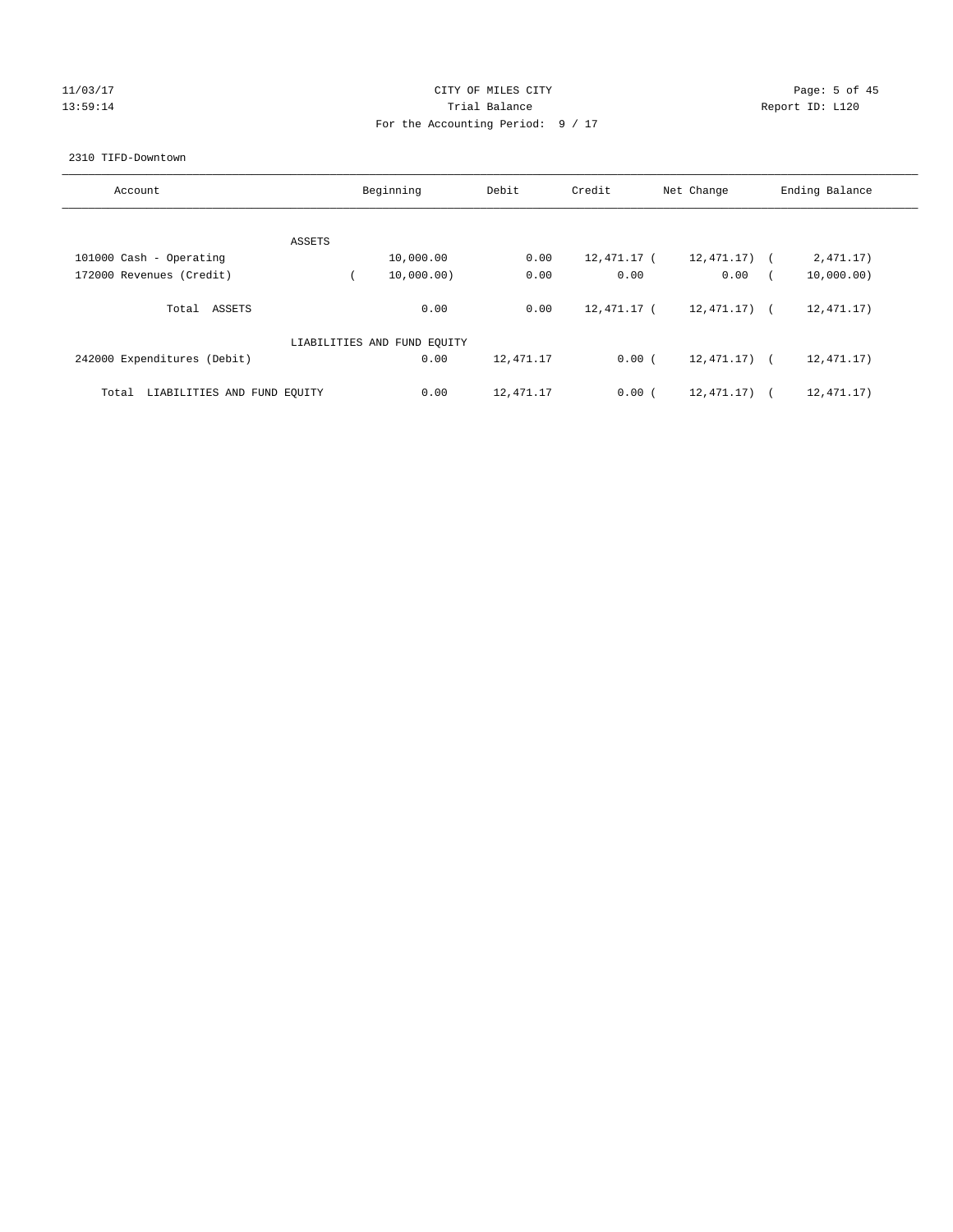# 11/03/17 CITY OF MILES CITY Page: 6 of 45 13:59:14 **Trial Balance Trial Balance Report ID:** L120 For the Accounting Period: 9 / 17

## 2350 Local Government/Study Commission

| Account                                   | Beginning                   | Debit | Credit    | Net Change | Ending Balance |
|-------------------------------------------|-----------------------------|-------|-----------|------------|----------------|
| <b>ASSETS</b>                             |                             |       |           |            |                |
| 101000 Cash - Operating                   | 4.89                        | 6.84  | 0.00      | 6.84       | 11.73          |
| 113214 Taxes Receivable- Real 2014        | 1.89                        | 0.00  | $1.02$ (  | 1.02)      | 0.87           |
| 113215 Tax Receivables Real-2015          | 11.90                       | 0.00  | $5.82$ (  | 5.82)      | 6.08           |
| 115215 Taxes Receivable Personal-2015     | 0.01)                       | 0.00  | 0.00      | 0.00       | 0.01)          |
| 115216 Tax receivable personal-2016       | 0.67                        | 0.00  | 0.00      | 0.00       | 0.67           |
| 172000 Revenues (Credit)                  | $4.89$ )                    | 0.00  | $6.84$ (  | 6.84)      | 11.73)         |
| Total ASSETS                              | 14.45                       | 6.84  | $13.68$ ( | 6.84)      | 7.61           |
|                                           | LIABILITIES AND FUND EQUITY |       |           |            |                |
| 223100 Deferred Revenue - Real Prop Taxes | 13.79                       | 6.84  | 0.00(     | 6.84)      | 6.95           |
| 223200 Deferred Revenue - Pers Prop Taxes | 0.66                        | 0.00  | 0.00      | 0.00       | 0.66           |
| LIABILITIES AND FUND EQUITY<br>Total      | 14.45                       | 6.84  | 0.00(     | 6.84)      | 7.61           |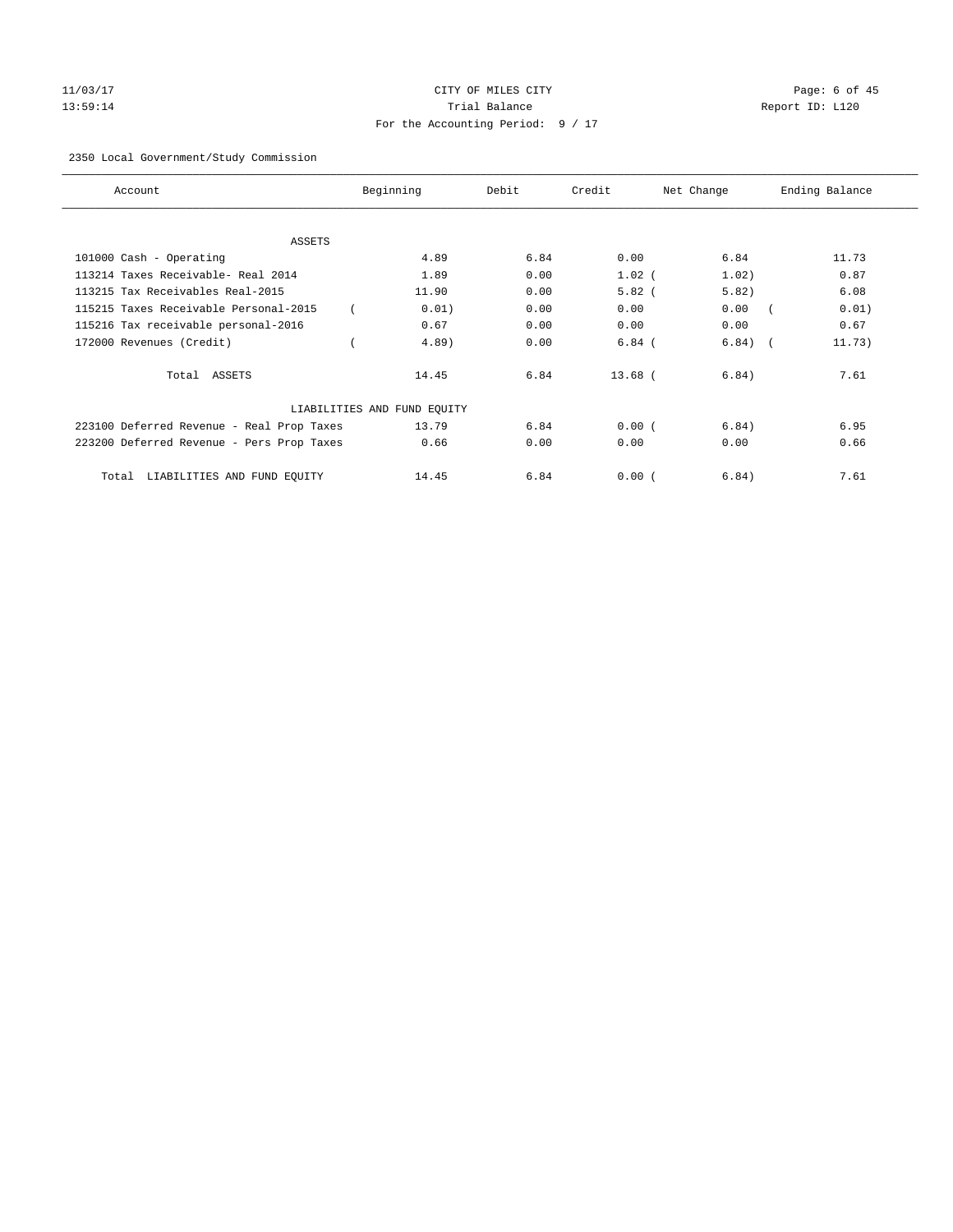# 11/03/17 CITY OF MILES CITY Page: 7 of 45 13:59:14 Channel Report ID: L120 For the Accounting Period: 9 / 17

2372 Permissive Medical Levy

| Account                                   | Beginning                   | Debit  | Credit     | Net Change  | Ending Balance |
|-------------------------------------------|-----------------------------|--------|------------|-------------|----------------|
|                                           |                             |        |            |             |                |
| <b>ASSETS</b>                             |                             |        |            |             |                |
| 101000 Cash - Operating                   | 2,110.57                    | 327.32 | 0.00       | 327.32      | 2,437.89       |
| 113211 Taxes Receivable - Real 2011       | 5.80)                       | 0.00   | 0.00       | 0.00        | 5.80)          |
| 113213 Tax Receivables Real-2013          | 9.68)                       | 0.00   | $4.04$ (   | 4.04)       | 13.72)         |
| 113214 Taxes Receivable- Real 2014        | 43.30                       | 0.00   | 23.32(     | 23.32)      | 19.98          |
| 113215 Tax Receivables Real-2015          | 230.09                      | 0.00   | $112.45$ ( | 112.45)     | 117.64         |
| 113216 Tax Receivables real-2016          | 1,448.56                    | 0.00   | $170.82$ ( | 170.82)     | 1,277.74       |
| 115214 Taxes Receivable Personal 2014     | 0.01)                       | 0.00   | 0.00       | 0.00        | 0.01)          |
| 115215 Taxes Receivable Personal-2015     | 0.01)                       | 0.00   | 0.00       | 0.00        | 0.01)          |
| 115216 Tax receivable personal-2016       | 13.07                       | 0.00   | 0.00       | 0.00        | 13.07          |
| 115217 Tax receivable personal-2017       | 335.96                      | 0.00   | $4.22$ (   | 4.22        | 331.74         |
| 172000 Revenues (Credit)                  | 2,110.57)                   | 0.00   | 327.32 (   | $327.32)$ ( | 2,437.89       |
| Total ASSETS                              | 2,055.48                    | 327.32 | 642.17 (   | 314.85)     | 1,740.63       |
|                                           | LIABILITIES AND FUND EQUITY |        |            |             |                |
| 223100 Deferred Revenue - Real Prop Taxes | 1,706.44                    | 310.63 | 0.00(      | 310.63)     | 1,395.81       |
| 223200 Deferred Revenue - Pers Prop Taxes | 346.41                      | 4.22   | 0.00(      | 4.22        | 342.19         |
| 271000 Unreserved Fund Balance            | 2.63                        | 0.00   | 0.00       | 0.00        | 2.63           |
| Total LIABILITIES AND FUND EQUITY         | 2,055.48                    | 314.85 | 0.00(      | 314.85)     | 1,740.63       |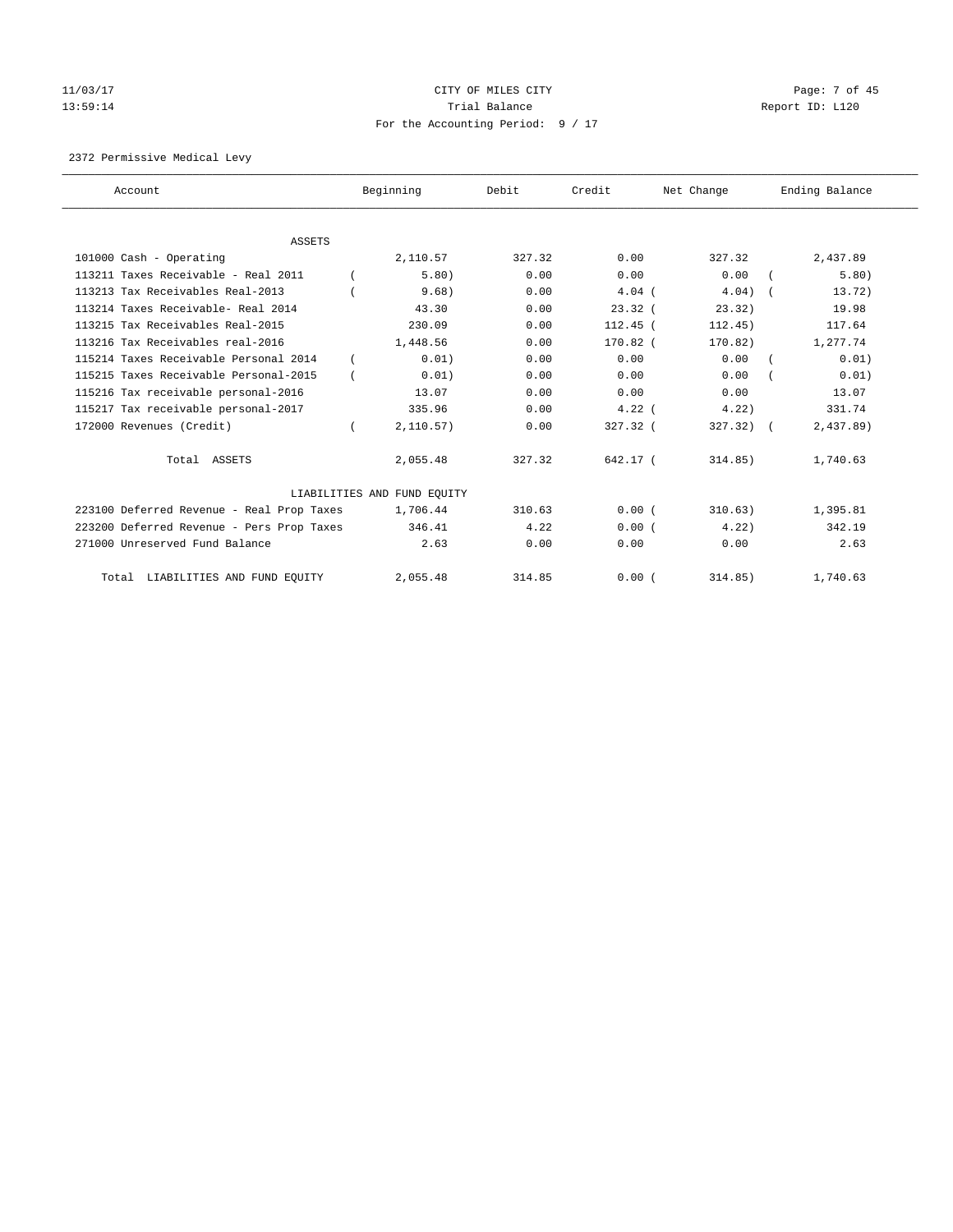## 11/03/17 CITY OF MILES CITY Page: 8 of 45 13:59:14 **Trial Balance Trial Balance Report ID:** L120 For the Accounting Period: 9 / 17

### 2394 BUILDING CODE ENFORCEMENT

| Account                              |        | Beginning                   | Debit     | Credit       | Net Change    | Ending Balance |
|--------------------------------------|--------|-----------------------------|-----------|--------------|---------------|----------------|
|                                      |        |                             |           |              |               |                |
|                                      | ASSETS |                             |           |              |               |                |
| 101000 Cash - Operating              |        | 111,550.12                  | 6,706.50  | 8,341.51 (   | 1,635.01)     | 109,915.11     |
| 172000 Revenues (Credit)             |        | 24,643.57)                  | 0.00      | $6,706.50$ ( | $6,706.50$ (  | 31,350.07)     |
| Total ASSETS                         |        | 86,906.55                   | 6,706.50  | 15,048.01 (  | 8, 341.51)    | 78,565.04      |
|                                      |        | LIABILITIES AND FUND EQUITY |           |              |               |                |
| 202000 Accounts Payable              |        | 9,000.00                    | 5,276.33  | 5,276.33     | 0.00          | 9,000.00       |
| 242000 Expenditures (Debit)          |        | 32,642.13)                  | 8,341.51  | 0.00(        | $8,341.51)$ ( | 40,983.64)     |
| 271000 Unreserved Fund Balance       |        | 110,548.68                  | 0.00      | 0.00         | 0.00          | 110,548.68     |
| LIABILITIES AND FUND EQUITY<br>Total |        | 86,906.55                   | 13,617.84 | $5.276.33$ ( | 8.341.51)     | 78,565.04      |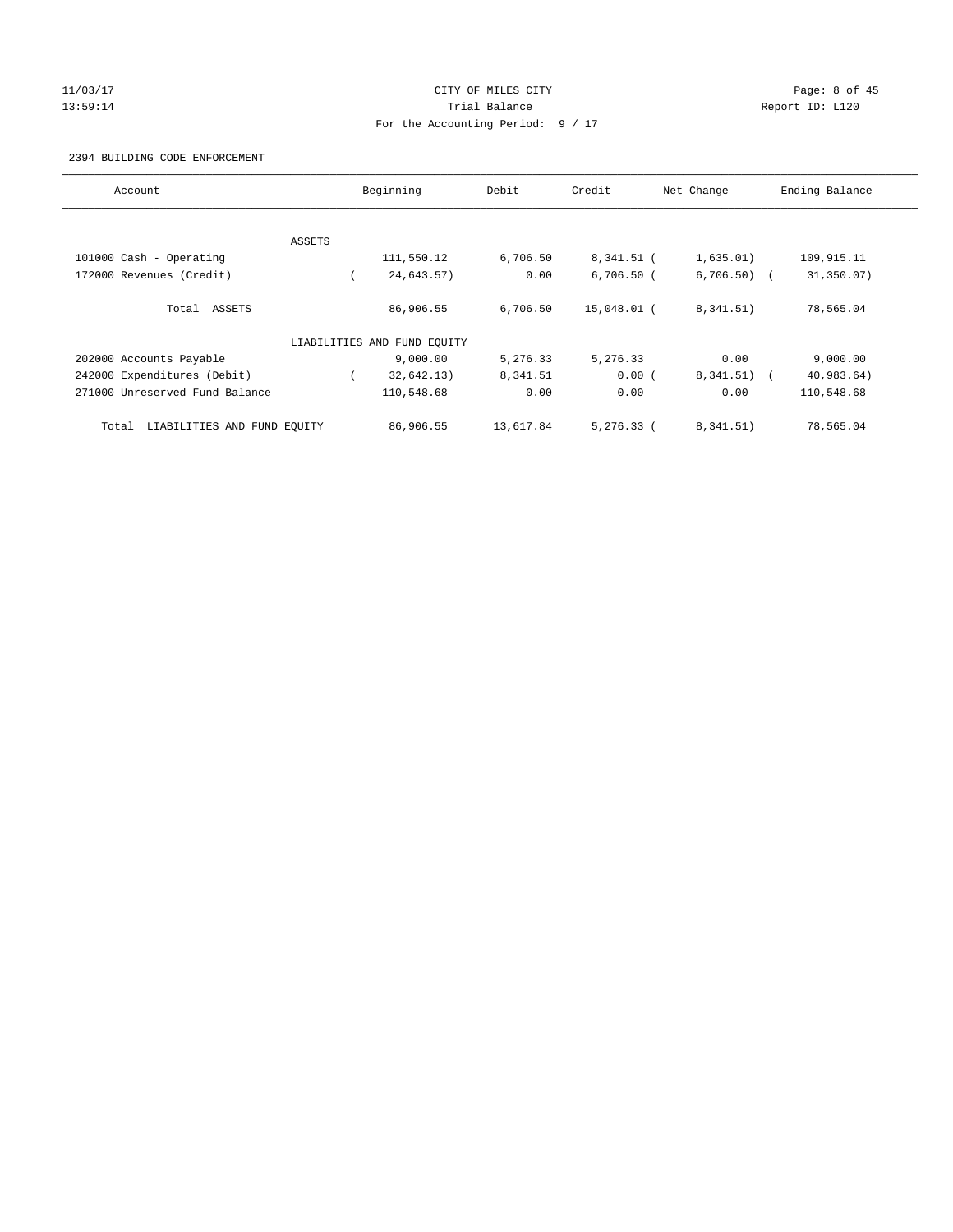## 11/03/17 CITY OF MILES CITY Page: 9 of 45 13:59:14 Channel Trial Balance Channel Report ID: L120 For the Accounting Period: 9 / 17

2400 LTG M D#165-(Gen City)

| Account                                     | Beginning                   | Debit      | Credit      | Net Change   | Ending Balance |
|---------------------------------------------|-----------------------------|------------|-------------|--------------|----------------|
|                                             |                             |            |             |              |                |
| <b>ASSETS</b>                               |                             |            |             |              |                |
| 101000 Cash - Operating                     | 7,293.97                    | 889.41     | 15,729.23 ( | 14,839.82) ( | 7, 545.85)     |
| 118130 Special Assessments Receivable 2013( | 13.38)                      | 0.00       | $13.06$ (   | $13.06$ ) (  | 26.44)         |
| 118140 Special Assessments Receivables-201  | 140.36                      | 0.00       | $101.33$ (  | 101.33)      | 39.03          |
| 118150 Special Assessments Receivables-201  | 454.83                      | 0.00       | 289.57 (    | 289.57)      | 165.26         |
| 118160 Special Assessments Receivables-201  | 2,312.36                    | 0.00       | 372.05 (    | 372.05)      | 1,940.31       |
| 118170 Special Assessments Receivables-201  | 0.00                        | 204,874.49 | 0.00        | 204,874.49   | 204,874.49     |
| 172000 Revenues (Credit)                    | 3,495.19)                   | 0.00       | 889.41 (    | 889.41) (    | 4,384.60)      |
| Total ASSETS                                | 6,692.95                    | 205,763.90 | 17,394.65   | 188,369.25   | 195,062.20     |
|                                             | LIABILITIES AND FUND EQUITY |            |             |              |                |
| 202000 Accounts Payable                     | 0.00                        | 15,729.23  | 15,729.23   | 0.00         | 0.00           |
| 223000 Deferred Revenue/Uncollected Taxes   | 2,895.53                    | 776.01     | 204,874.49  | 204,098.48   | 206,994.01     |
| 242000 Expenditures (Debit)                 | 33,389.43)                  | 15,729.23  | 0.00(       | 15,729.23) ( | 49,118.66)     |
| 271000 Unreserved Fund Balance              | 37,186.85                   | 0.00       | 0.00        | 0.00         | 37,186.85      |
| Total LIABILITIES AND FUND EQUITY           | 6,692.95                    | 32, 234.47 | 220,603.72  | 188,369.25   | 195,062.20     |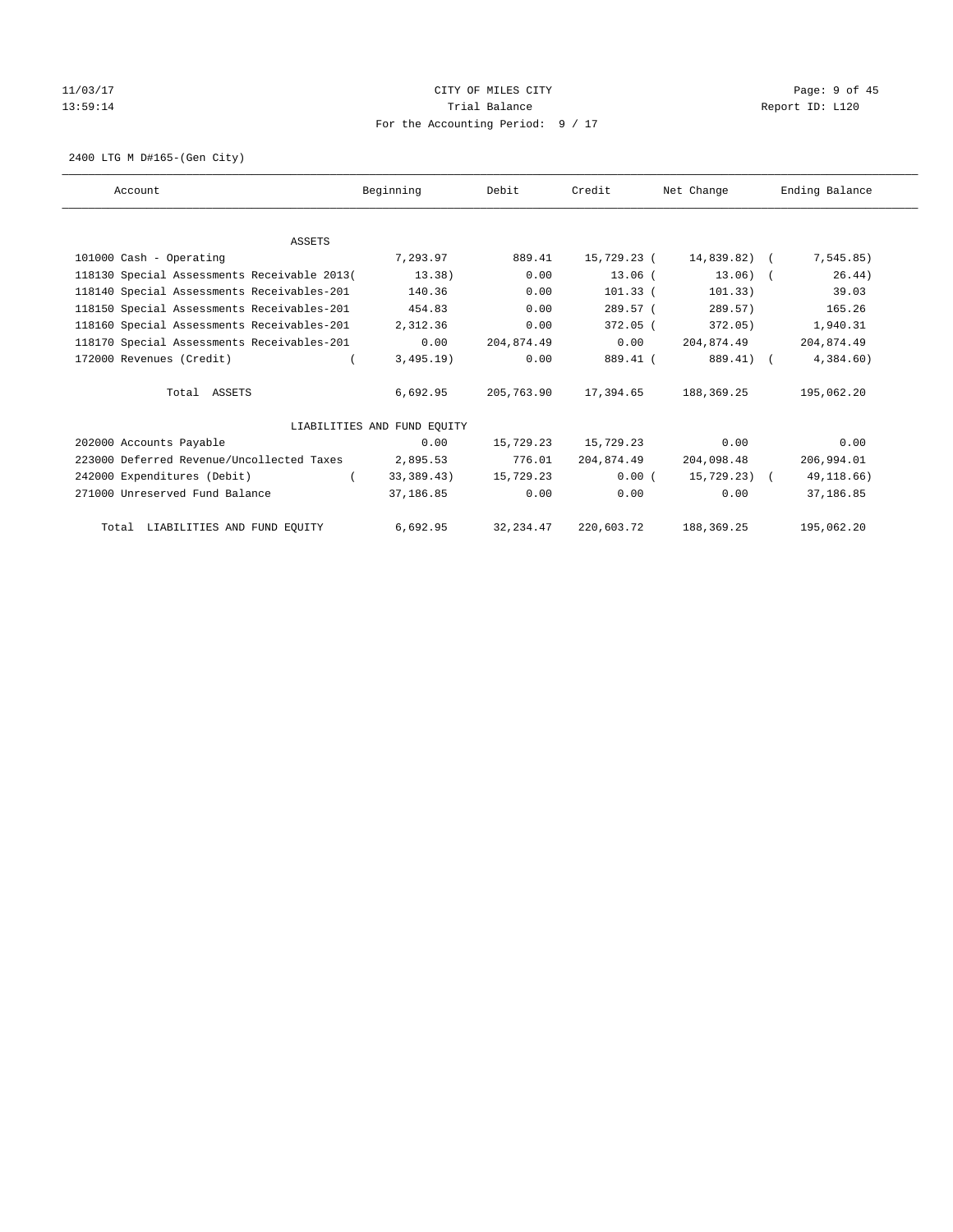# 11/03/17 Page: 10 of 45 13:59:14 Channel Trial Balance Report ID: L120 For the Accounting Period: 9 / 17

## 2420 LTG M D#167-(MilesAddn Etc)

| Account                                    | Beginning                   | Debit     | Credit       | Net Change | Ending Balance |
|--------------------------------------------|-----------------------------|-----------|--------------|------------|----------------|
|                                            |                             |           |              |            |                |
| ASSETS                                     |                             |           |              |            |                |
| 101000 Cash - Operating                    | 7,924.12                    | 7.84      | $2,638.04$ ( | 2,630.20)  | 5,293.92       |
| 118160 Special Assessments Receivables-201 | 75.00                       | 0.00      | 0.00         | 0.00       | 75.00          |
| 118170 Special Assessments Receivables-201 | 0.00                        | 27,356.73 | 0.00         | 27,356.73  | 27, 356.73     |
| 172000 Revenues (Credit)                   | 1,729.62)                   | 0.00      | $7.84$ (     | $7.84)$ (  | 1,737.46)      |
| Total ASSETS                               | 6,269.50                    | 27,364.57 | 2,645.88     | 24,718.69  | 30,988.19      |
|                                            | LIABILITIES AND FUND EQUITY |           |              |            |                |
| 202000 Accounts Payable                    | 0.00                        | 2,638.04  | 2,638.04     | 0.00       | 0.00           |
| 223000 Deferred Revenue/Uncollected Taxes  | 75.00                       | 0.00      | 27,356.73    | 27,356.73  | 27, 431.73     |
| 242000 Expenditures (Debit)                | 6,448.32)                   | 2,638.04  | 0.00(        | 2,638.04)  | 9,086.36)      |
| 271000 Unreserved Fund Balance             | 12,642.82                   | 0.00      | 0.00         | 0.00       | 12,642.82      |
| LIABILITIES AND FUND EQUITY<br>Total       | 6,269.50                    | 5,276.08  | 29,994.77    | 24,718.69  | 30,988.19      |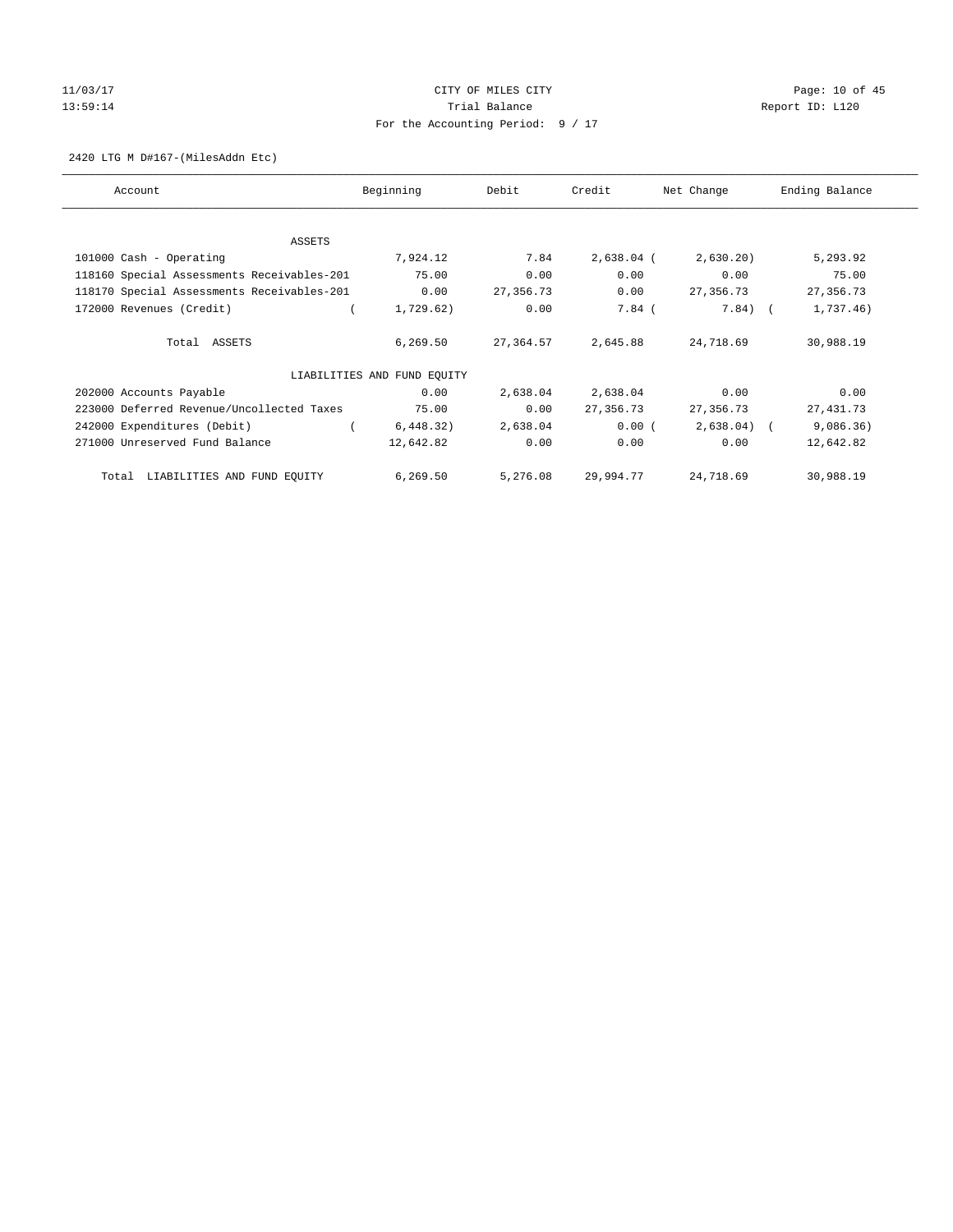# 11/03/17 Page: 11 of 45 13:59:14 Channel Trial Balance Trial Balance Report ID: L120 For the Accounting Period: 9 / 17

2430 LTG M D#171-(Balsam Est)

| Account                                    | Beginning                   | Debit    | Credit   | Net Change  | Ending Balance |
|--------------------------------------------|-----------------------------|----------|----------|-------------|----------------|
|                                            |                             |          |          |             |                |
| ASSETS                                     |                             |          |          |             |                |
| 101000 Cash - Operating                    | 719.86                      | 0.71     | 134.93 ( | 134.22)     | 585.64         |
| 118170 Special Assessments Receivables-201 | 0.00                        | 5,072.03 | 0.00     | 5,072.03    | 5,072.03       |
| 172000 Revenues (Credit)                   | 2.01)                       | 0.00     | $0.71$ ( | $0.71)$ (   | 2.72)          |
| Total ASSETS                               | 717.85                      | 5,072.74 | 135.64   | 4,937.10    | 5,654.95       |
|                                            | LIABILITIES AND FUND EQUITY |          |          |             |                |
| 202000 Accounts Payable                    | 0.00                        | 134.93   | 134.93   | 0.00        | 0.00           |
| 223000 Deferred Revenue/Uncollected Taxes  | 0.00                        | 0.00     | 5,072.03 | 5,072.03    | 5,072.03       |
| 242000 Expenditures (Debit)                | 1,459.43)                   | 134.93   | 0.00(    | $134.93)$ ( | 1,594.36)      |
| 271000 Unreserved Fund Balance             | 2,177.28                    | 0.00     | 0.00     | 0.00        | 2,177.28       |
| LIABILITIES AND FUND EQUITY<br>Total       | 717.85                      | 269.86   | 5,206.96 | 4,937.10    | 5,654.95       |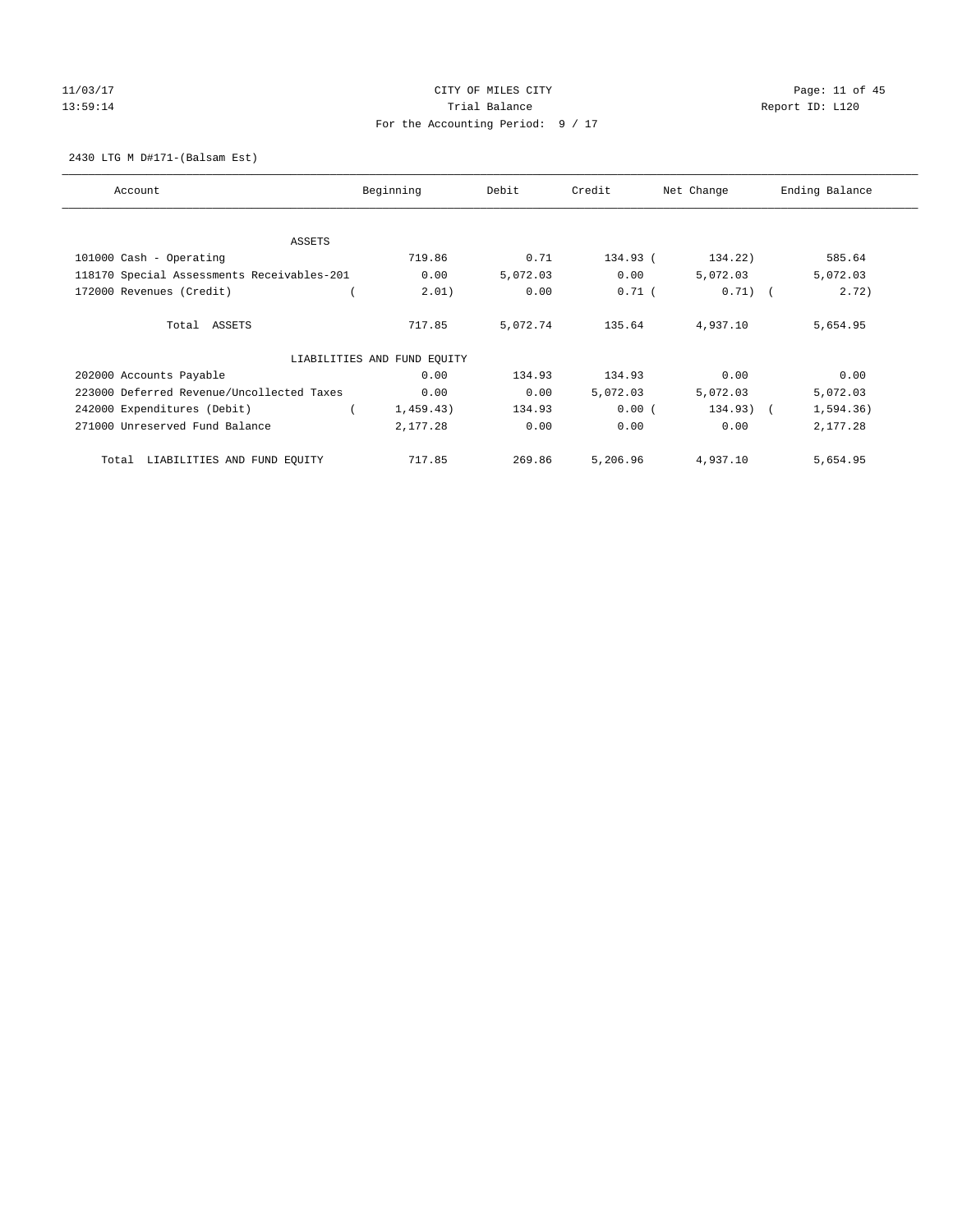# 11/03/17 Page: 12 of 45 13:59:14 Channel Trial Balance Trial Balance Report ID: L120 For the Accounting Period: 9 / 17

2440 LTG M D#172-(Main Str)

| Account                                    | Beginning                   | Debit     | Credit     | Net Change     | Ending Balance |
|--------------------------------------------|-----------------------------|-----------|------------|----------------|----------------|
|                                            |                             |           |            |                |                |
| ASSETS                                     |                             |           |            |                |                |
| 101000 Cash - Operating                    | 3,051.91                    | 3.02      | 1,242.85 ( | 1,239.83)      | 1,812.08       |
| 118170 Special Assessments Receivables-201 | 0.00                        | 19,254.57 | 0.00       | 19,254.57      | 19,254.57      |
| 172000 Revenues (Credit)                   | 1,404.48)                   | 0.00      | $3.02$ (   | $3.02$ ) (     | 1,407.50)      |
| Total ASSETS                               | 1,647.43                    | 19,257.59 | 1,245.87   | 18,011.72      | 19,659.15      |
|                                            | LIABILITIES AND FUND EQUITY |           |            |                |                |
| 202000 Accounts Payable                    | 0.00                        | 1,242.85  | 1,242.85   | 0.00           | 0.00           |
| 223000 Deferred Revenue/Uncollected Taxes  | 0.00                        | 0.00      | 19,254.57  | 19,254.57      | 19,254.57      |
| 242000 Expenditures (Debit)                | 3,805.65)                   | 1,242.85  | $0.00$ (   | $1,242.85$ ) ( | 5,048.50)      |
| 271000 Unreserved Fund Balance             | 5,453.08                    | 0.00      | 0.00       | 0.00           | 5,453.08       |
| LIABILITIES AND FUND EQUITY<br>Total       | 1,647.43                    | 2,485.70  | 20,497.42  | 18,011.72      | 19,659.15      |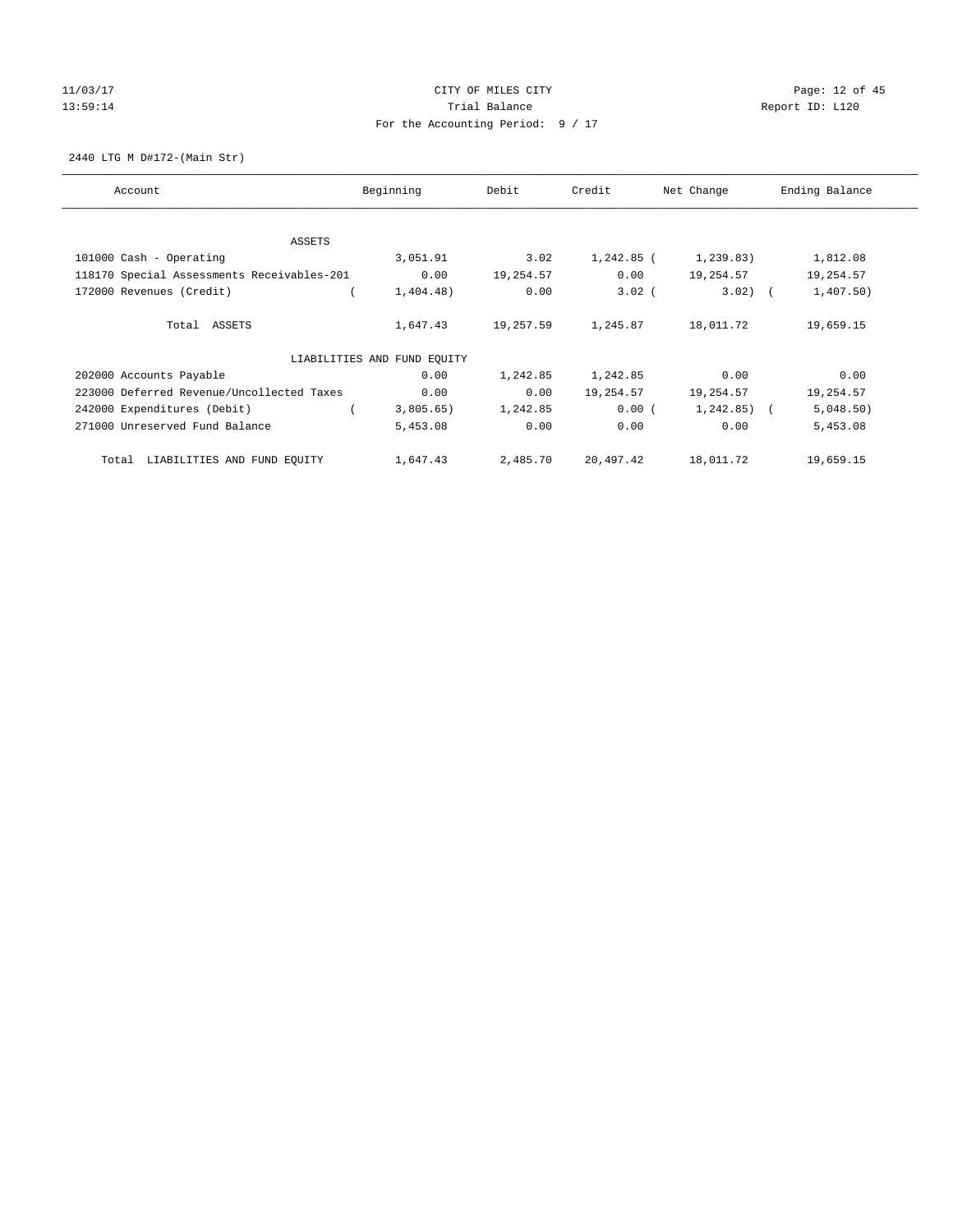## 11/03/17 Page: 13 of 45 13:59:14 Channel Trial Balance Trial Balance Report ID: L120 For the Accounting Period: 9 / 17

2450 LTG M D#195-(SG-Trico)

| Account                                    | Beginning                   | Debit    | Credit   | Net Change | Ending Balance |
|--------------------------------------------|-----------------------------|----------|----------|------------|----------------|
|                                            |                             |          |          |            |                |
| ASSETS                                     |                             |          |          |            |                |
| 101000 Cash - Operating                    | 1,132.48                    | 1.12     | 401.84 ( | 400.72)    | 731.76         |
| 118170 Special Assessments Receivables-201 | 0.00                        | 5,745.26 | 0.00     | 5,745.26   | 5,745.26       |
| 172000 Revenues (Credit)                   | 30.01)                      | 0.00     | $1.12$ ( | $1.12)$ (  | 31.13)         |
| Total ASSETS                               | 1,102.47                    | 5,746.38 | 402.96   | 5,343.42   | 6,445.89       |
|                                            | LIABILITIES AND FUND EQUITY |          |          |            |                |
| 202000 Accounts Payable                    | 0.00                        | 401.84   | 401.84   | 0.00       | 0.00           |
| 223000 Deferred Revenue/Uncollected Taxes  | 0.00                        | 0.00     | 5,745.26 | 5,745.26   | 5,745.26       |
| 242000 Expenditures (Debit)                | 1,803.68)                   | 401.84   | 0.00(    | 401.84) (  | 2, 205.52)     |
| 271000 Unreserved Fund Balance             | 2,906.15                    | 0.00     | 0.00     | 0.00       | 2,906.15       |
| LIABILITIES AND FUND EQUITY<br>Total       | 1,102.47                    | 803.68   | 6,147.10 | 5,343.42   | 6,445.89       |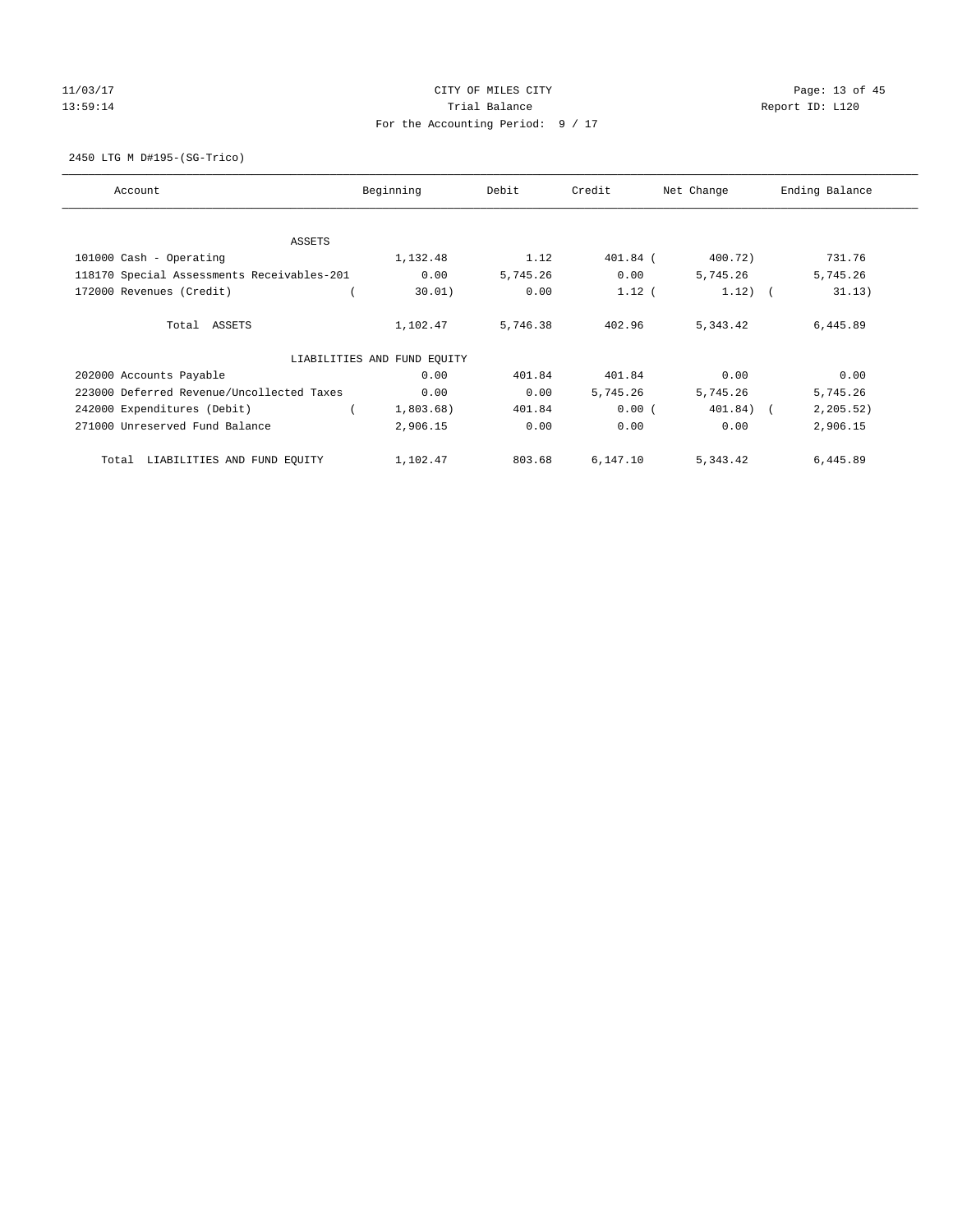# 11/03/17 Page: 14 of 45 13:59:14 Channel Trial Balance Report ID: L120 For the Accounting Period: 9 / 17

2470 LTG M D#202-(SG-MDU&NV)

| Account                                    | Beginning                   | Debit    | Credit   | Net Change | Ending Balance |
|--------------------------------------------|-----------------------------|----------|----------|------------|----------------|
| ASSETS                                     |                             |          |          |            |                |
| 101000 Cash - Operating                    | 671.43                      | 0.66     | 595.22 ( | 594.56)    | 76.87          |
| 118160 Special Assessments Receivables-201 | 87.52                       | 0.00     | 0.00     | 0.00       | 87.52          |
| 118170 Special Assessments Receivables-201 | 0.00                        | 6,984.34 | 0.00     | 6,984.34   | 6,984.34       |
| 172000 Revenues (Credit)                   | 261.60)                     | 0.00     | $0.66$ ( | 0.66)      | 262.26)        |
| Total ASSETS                               | 497.35                      | 6,985.00 | 595.88   | 6,389.12   | 6,886.47       |
|                                            | LIABILITIES AND FUND EQUITY |          |          |            |                |
| 202000 Accounts Payable                    | 0.00                        | 595.22   | 595.22   | 0.00       | 0.00           |
| 223000 Deferred Revenue/Uncollected Taxes  | 87.52                       | 0.00     | 6,984.34 | 6,984.34   | 7,071.86       |
| 242000 Expenditures (Debit)                | 2, 216.82)                  | 595.22   | 0.00(    | 595.22)    | 2,812.04)      |
| 271000 Unreserved Fund Balance             | 2,626.65                    | 0.00     | 0.00     | 0.00       | 2,626.65       |
| LIABILITIES AND FUND EQUITY<br>Total       | 497.35                      | 1,190.44 | 7,579.56 | 6,389.12   | 6,886.47       |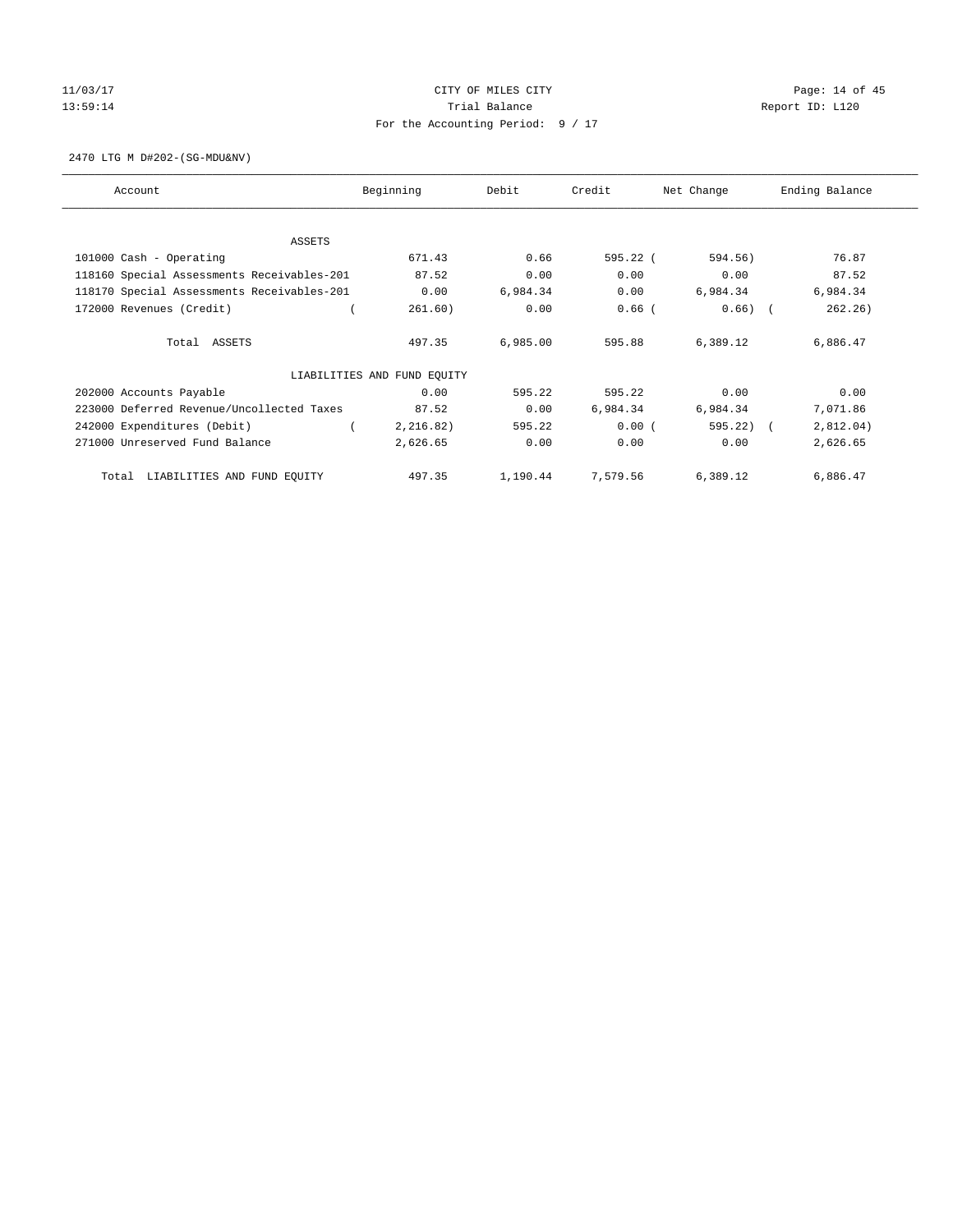## 11/03/17 Page: 15 of 45 13:59:14 **Trial Balance Trial Balance Report ID:** L120 For the Accounting Period: 9 / 17

## 2480 LTG M M#173-(Milestown Estates)

| Account                                    | Beginning                   | Debit    | Credit   | Net Change  | Ending Balance |
|--------------------------------------------|-----------------------------|----------|----------|-------------|----------------|
|                                            |                             |          |          |             |                |
| ASSETS                                     |                             |          |          |             |                |
| 101000 Cash - Operating                    | 805.64                      | 0.80     | 111.46 ( | 110.66)     | 694.98         |
| 118170 Special Assessments Receivables-201 | 0.00                        | 1,431.06 | 0.00     | 1,431.06    | 1,431.06       |
| 172000 Revenues (Credit)                   | 1.19)                       | 0.00     | $0.80$ ( | $0.80)$ (   | 1.99)          |
| Total ASSETS                               | 804.45                      | 1,431.86 | 112.26   | 1,319.60    | 2,124.05       |
|                                            | LIABILITIES AND FUND EQUITY |          |          |             |                |
| 202000 Accounts Payable                    | 0.00                        | 111.46   | 111.46   | 0.00        | 0.00           |
| 223000 Deferred Revenue/Uncollected Taxes  | 0.00                        | 0.00     | 1,431.06 | 1,431.06    | 1,431.06       |
| 242000 Expenditures (Debit)                | 482.82)                     | 111.46   | 0.00(    | $111.46)$ ( | 594.28)        |
| 271000 Unreserved Fund Balance             | 1,287.27                    | 0.00     | 0.00     | 0.00        | 1,287.27       |
| LIABILITIES AND FUND EQUITY<br>Total       | 804.45                      | 222.92   | 1,542.52 | 1,319.60    | 2,124.05       |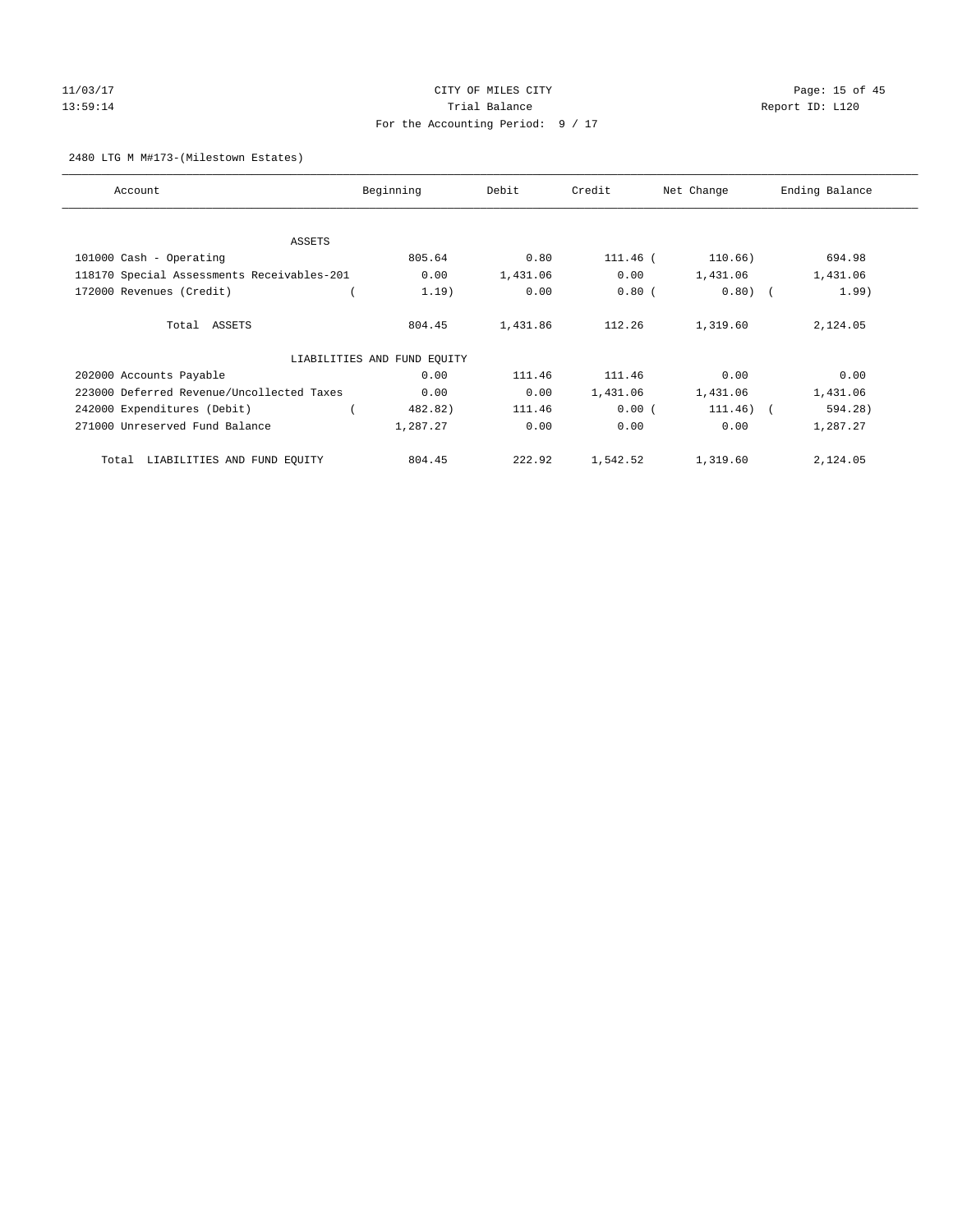# 11/03/17 Page: 16 of 45 13:59:14 Channel Trial Balance Trial Balance Report ID: L120 For the Accounting Period: 9 / 17

2510 STR MAINT DIST #204

| Account                                             | Beginning                   | Debit        | Credit                     | Net Change                         | Ending Balance |
|-----------------------------------------------------|-----------------------------|--------------|----------------------------|------------------------------------|----------------|
|                                                     |                             |              |                            |                                    |                |
| <b>ASSETS</b>                                       |                             |              |                            |                                    |                |
| 101000 Cash - Operating                             | 530,519.59                  | 6,861.38     | 245,574.29 (               | 238,712.91)                        | 291,806.68     |
| 118130 Special Assessments Receivable 2013          | 210.31                      | 0.00         | $106.00$ (                 | 106.00)                            | 104.31         |
| 118140 Special Assessments Receivables-201          | 452.37                      | 0.00         | 420.38 (                   | 420.38)                            | 31.99          |
| 118150 Special Assessments Receivables-201          | 2,501.78                    | 0.00         | 1,741.10 (                 | 1,741.10)                          | 760.68         |
| 118160 Special Assessments Receivables-201          | 11,060.38                   | 0.00         | $1,644.10$ (               | 1,644.10)                          | 9,416.28       |
| 118170 Special Assessments Receivables-201          | 0.00                        | 1,228,412.54 | 0.00                       | 1,228,412.54                       | 1,228,412.54   |
| 172000 Revenues (Credit)                            | 21,090.97)                  | 0.00         | 4,993.72 (                 | $4,993.72$ (                       | 26,084.69      |
| Total ASSETS                                        | 523,653.46                  | 1,235,273.92 | 254,479.59                 | 980,794.33                         | 1,504,447.79   |
|                                                     | LIABILITIES AND FUND EQUITY |              |                            |                                    |                |
| 202000 Accounts Payable                             | 0.00                        |              | 202,646.47 202,666.47      | 20.00                              | 20.00          |
| 223000 Deferred Revenue/Uncollected Taxes 14,224.85 |                             |              |                            | 3,911.58 1,228,412.54 1,224,500.96 | 1,238,725.81   |
| 242000 Expenditures (Debit)                         | 165,448.60)                 | 245,594.29   | 1,867.66 (                 | 243,726.63) (                      | 409, 175. 23)  |
| 271000 Unreserved Fund Balance                      | 674,877.21                  | 0.00         | 0.00                       | 0.00                               | 674,877.21     |
| Total LIABILITIES AND FUND EQUITY                   | 523,653.46                  |              | 452, 152.34 1, 432, 946.67 | 980,794.33                         | 1,504,447.79   |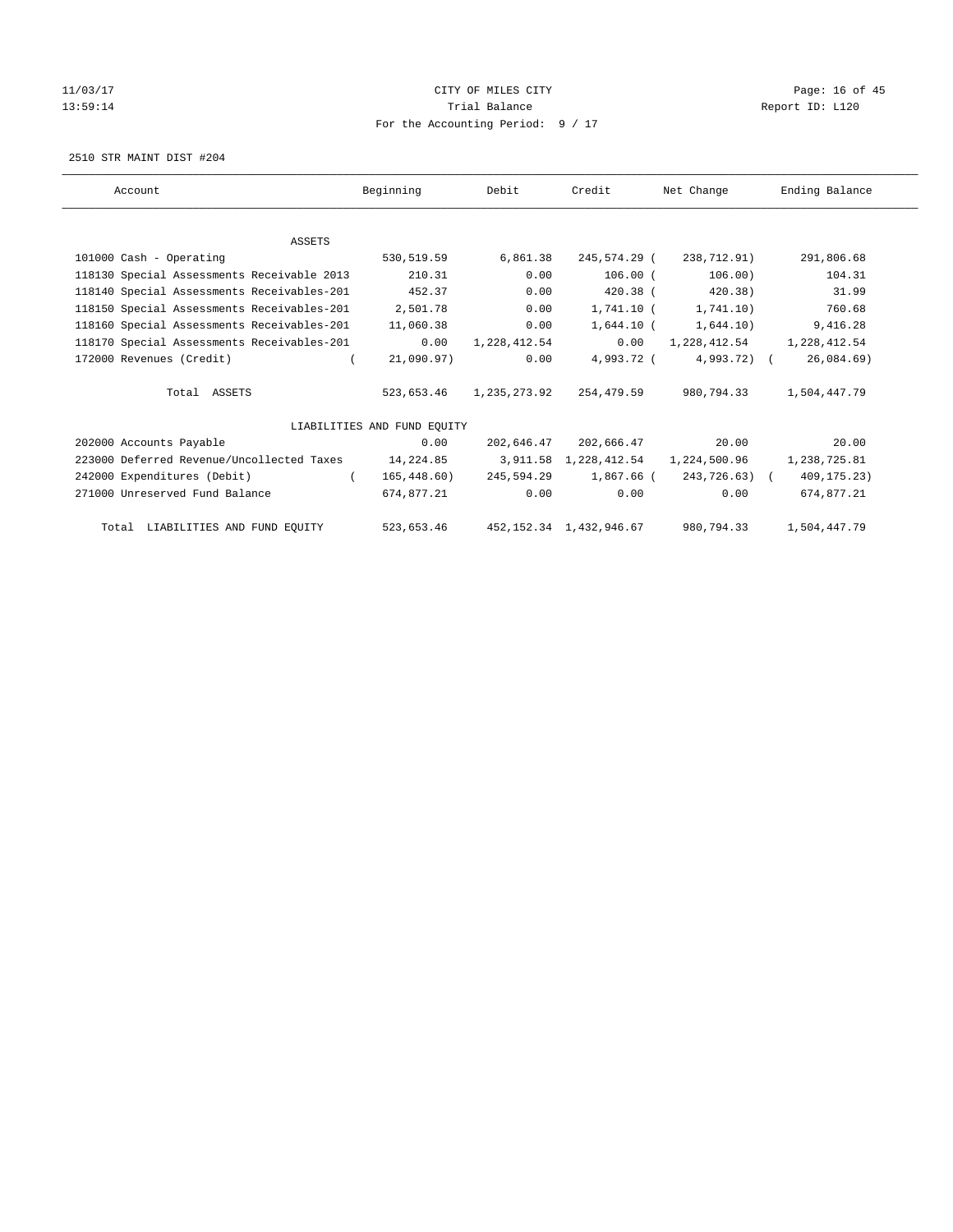# 11/03/17 Page: 17 of 45 13:59:14 Channel Trial Balance Report ID: L120 For the Accounting Period: 9 / 17

2520 STR MAINT DIST #205

| Account                                     | Beginning                   | Debit                     | Credit       | Net Change           | Ending Balance |
|---------------------------------------------|-----------------------------|---------------------------|--------------|----------------------|----------------|
|                                             |                             |                           |              |                      |                |
| <b>ASSETS</b>                               |                             |                           |              |                      |                |
| 101000 Cash - Operating                     | 321,329.85                  | 2,148.50                  | 125,518.14 ( | 123,369.64)          | 197,960.21     |
| 118130 Special Assessments Receivable 2013( | 45.28)                      | 0.00                      | 0.00         | 0.00                 | 45.28)         |
| 118140 Special Assessments Receivables-201  | 604.50                      | 0.00                      | 195.00 (     | 195.00)              | 409.50         |
| 118150 Special Assessments Receivables-201  | 401.06                      | 0.00                      | 0.00         | 0.00                 | 401.06         |
| 118160 Special Assessments Receivables-201  | 4,186.18                    | 0.00                      | $630.69$ (   | 630.69)              | 3,555.49       |
| 118170 Special Assessments Receivables-201  | 0.00                        | 175,012.40                | 0.00         | 175,012.40           | 175,012.40     |
| 172000 Revenues (Credit)                    | 9,322.20)                   | 0.00                      | 1,238.33 (   | 1,238.33) (          | 10, 560.53)    |
| Total ASSETS                                |                             | 317, 154, 11 177, 160, 90 |              | 127,582.16 49,578.74 | 366,732.85     |
|                                             | LIABILITIES AND FUND EQUITY |                           |              |                      |                |
| 202000 Accounts Payable                     | 0.00                        | 112, 272.94               | 112,277.94   | 5.00                 | 5.00           |
| 223000 Deferred Revenue/Uncollected Taxes   | 5,146.30                    | 825.69                    | 175,012.40   | 174,186.71           | 179,333.01     |
| 242000 Expenditures (Debit)                 | 29,210.48)                  | 125,523.14                | 910.17 (     | $124,612.97$ (       | 153,823.45)    |
| 271000 Unreserved Fund Balance              | 341,218.29                  | 0.00                      | 0.00         | 0.00                 | 341,218.29     |
| Total LIABILITIES AND FUND EQUITY           | 317, 154. 11                | 238,621.77                | 288,200.51   | 49,578.74            | 366,732.85     |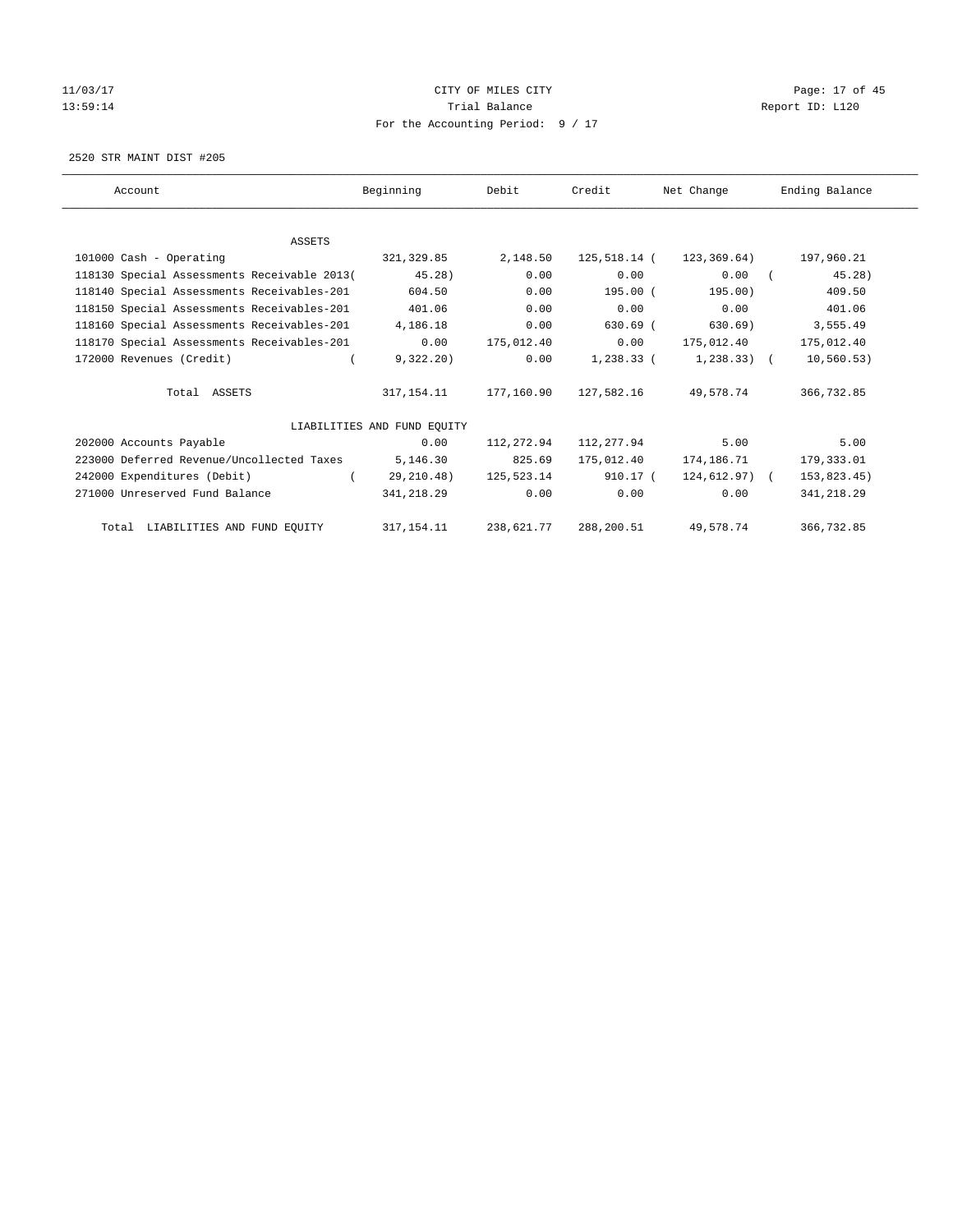# 11/03/17 Page: 18 of 45 13:59:14 Channel Trial Balance Report ID: L120 For the Accounting Period: 9 / 17

## 2540 STR MAINT DIST#207-(MILESTOWN ESTATES)

| Account                                    | Beginning                   | Debit    | Credit   | Net Change | Ending Balance |
|--------------------------------------------|-----------------------------|----------|----------|------------|----------------|
|                                            |                             |          |          |            |                |
| ASSETS                                     |                             |          |          |            |                |
| 101000 Cash - Operating                    | 2,071.22                    | 2.05     | 455.70 ( | 453.65)    | 1,617.57       |
| 118170 Special Assessments Receivables-201 | 0.00                        | 7,849.97 | 0.00     | 7,849.97   | 7,849.97       |
| 172000 Revenues (Credit)                   | 2.90)                       | 0.00     | $2.05$ ( | $2.05)$ (  | 4.95)          |
|                                            |                             |          |          |            |                |
| Total ASSETS                               | 2,068.32                    | 7,852.02 | 457.75   | 7,394.27   | 9,462.59       |
|                                            | LIABILITIES AND FUND EQUITY |          |          |            |                |
| 223000 Deferred Revenue/Uncollected Taxes  | 0.00                        | 0.00     | 7,849.97 | 7,849.97   | 7,849.97       |
| 242000 Expenditures (Debit)                | 1,070.79)                   | 455.70   | 0.00(    | 455.70) (  | 1,526.49)      |
| 271000 Unreserved Fund Balance             | 3,139.11                    | 0.00     | 0.00     | 0.00       | 3,139.11       |
| LIABILITIES AND FUND EQUITY<br>Total       | 2,068.32                    | 455.70   | 7,849.97 | 7,394.27   | 9,462.59       |
|                                            |                             |          |          |            |                |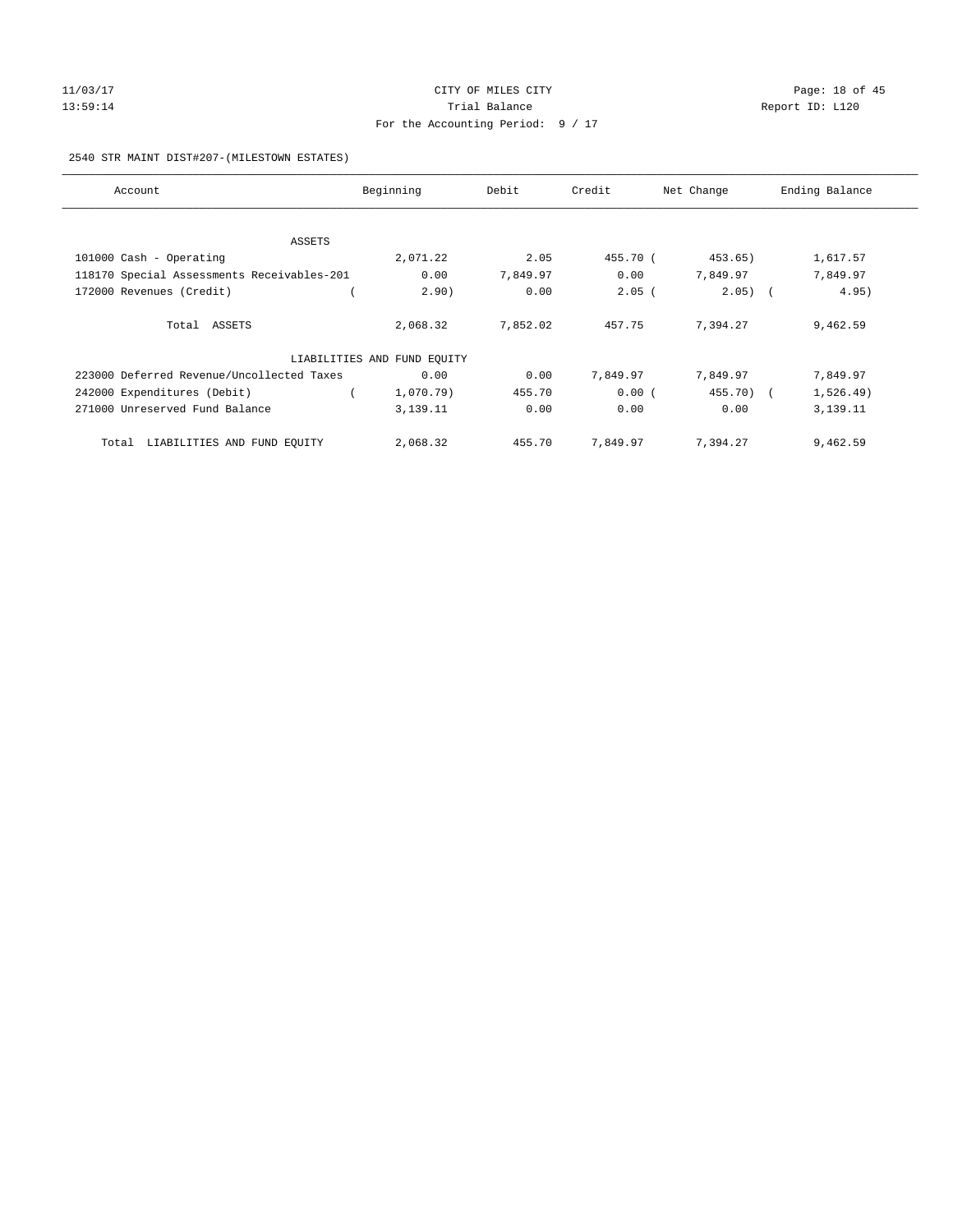| 0371<br>117 |  |
|-------------|--|
| 9<br>(÷5)   |  |

## CITY OF MILES CITY Page: 19 of 45<br>
Trial Balance Report ID: L120 13:59:14 Trial Balance Report ID: L120 For the Accounting Period: 9 / 17

## 2701 Fire Grants

| Account                              | Beginning                   | Debit | Credit | Net Change | Ending Balance |
|--------------------------------------|-----------------------------|-------|--------|------------|----------------|
|                                      |                             |       |        |            |                |
| ASSETS                               |                             |       |        |            |                |
| 101000 Cash - Operating              | 1,376.15                    | 0.00  | 0.00   | 0.00       | 1,376.15       |
| Total ASSETS                         | 1,376.15                    | 0.00  | 0.00   | 0.00       | 1,376.15       |
|                                      | LIABILITIES AND FUND EQUITY |       |        |            |                |
| 271000 Unreserved Fund Balance       | 1,376.15                    | 0.00  | 0.00   | 0.00       | 1,376.15       |
| LIABILITIES AND FUND EQUITY<br>Total | 1,376.15                    | 0.00  | 0.00   | 0.00       | 1,376.15       |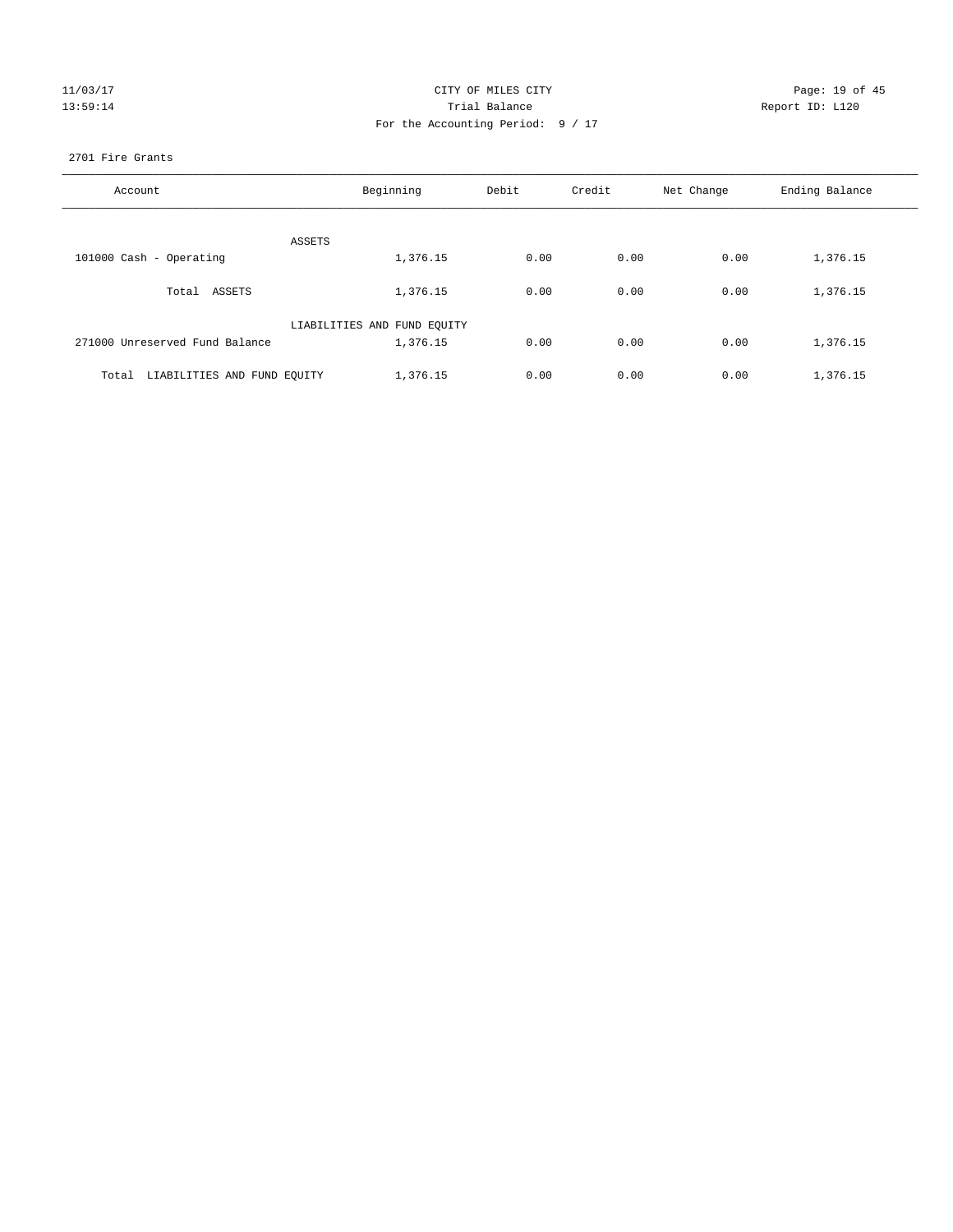## 11/03/17 Page: 20 of 45 13:59:14 **Trial Balance Trial Balance Report ID:** L120 For the Accounting Period: 9 / 17

## 2820 GAS TAX

| Account                              | Beginning                   | Debit     | Credit      | Net Change   | Ending Balance |
|--------------------------------------|-----------------------------|-----------|-------------|--------------|----------------|
|                                      |                             |           |             |              |                |
| ASSETS<br>101000 Cash - Operating    | 28,808.54                   | 14,739.75 | 336.50      | 14,403.25    | 43, 211.79     |
| 172000 Revenues (Credit)             | 29,479.51)                  | 0.00      | 14,739.75 ( | 14,739.75) ( | 44, 219. 26)   |
| Total ASSETS                         | 670.97)                     | 14,739.75 | 15,076.25 ( | $336.50$ (   | 1,007.47)      |
|                                      | LIABILITIES AND FUND EQUITY |           |             |              |                |
| 242000 Expenditures (Debit)          | 673.00)                     | 336.50    | 0.00(       | $336.50)$ (  | 1,009.50)      |
| 271000 Unreserved Fund Balance       | 2.03                        | 0.00      | 0.00        | 0.00         | 2.03           |
| LIABILITIES AND FUND EQUITY<br>Total | 670.97)                     | 336.50    | 0.00(       | 336.50       | 1,007.47)      |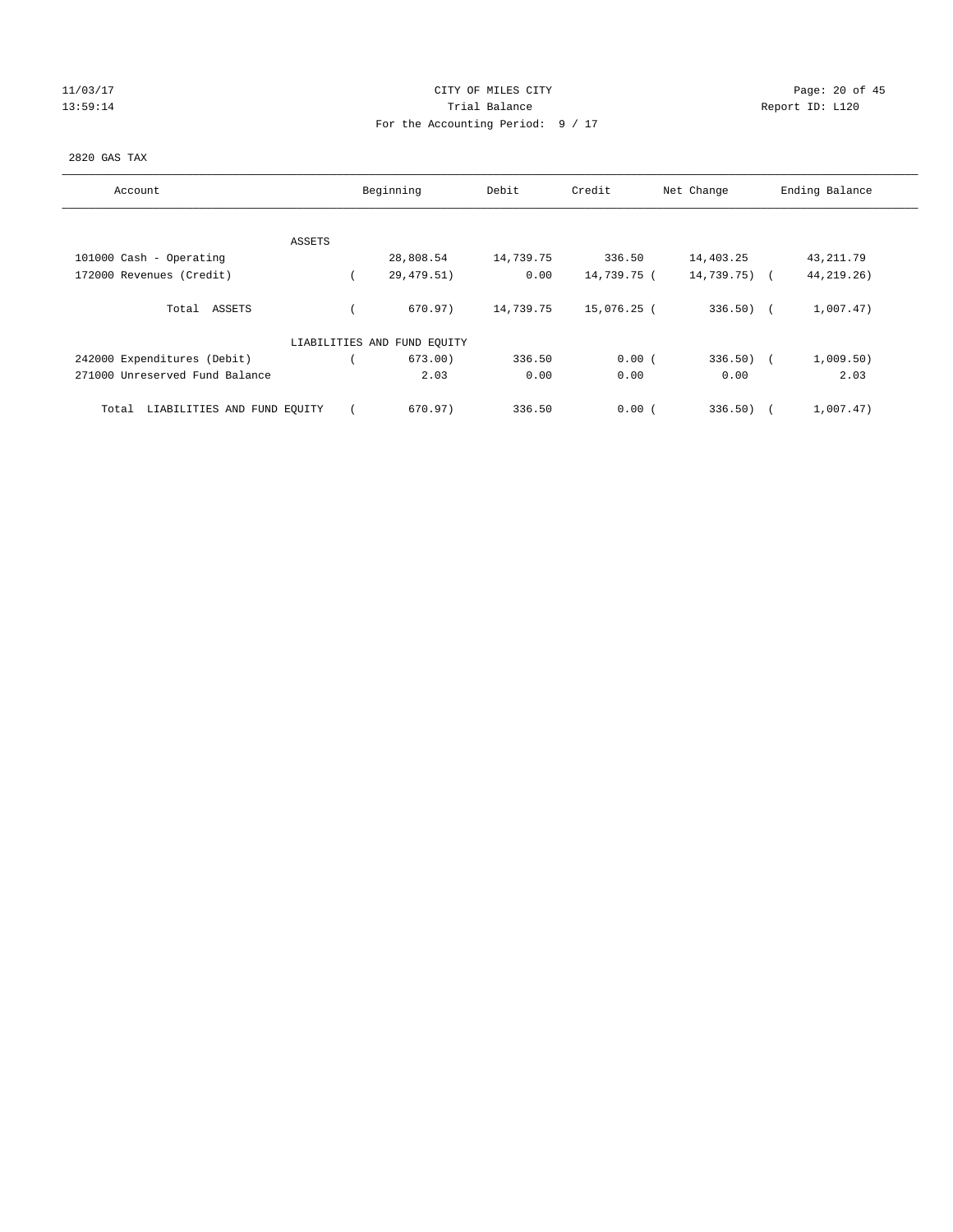## 11/03/17 Page: 21 of 45 13:59:14 **Trial Balance Trial Balance Report ID:** L120 For the Accounting Period: 9 / 17

#### 2850 911 EMERGENCY

| Account                              | Beginning                   | Debit     | Credit      | Net Change   | Ending Balance |
|--------------------------------------|-----------------------------|-----------|-------------|--------------|----------------|
|                                      |                             |           |             |              |                |
| ASSETS                               |                             |           |             |              |                |
| 101000 Cash - Operating              | 273, 217.50                 | 329.04    | 28,404.84 ( | 28,075.80)   | 245, 141.70    |
| 141000 Prepaid Expense               | 11,440.00                   | 0.00      | 0.00        | 0.00         | 11,440.00      |
| 172000 Revenues (Credit)             | 87,360.43)                  | 0.00      | $270.27$ (  | $270.27$ ) ( | 87,630.70)     |
|                                      |                             |           |             |              |                |
| Total ASSETS                         | 197,297.07                  | 329.04    | 28,675.11 ( | 28,346.07)   | 168,951.00     |
|                                      |                             |           |             |              |                |
|                                      | LIABILITIES AND FUND EQUITY |           |             |              |                |
| 202000 Accounts Payable              | 0.00                        | 13,540.61 | 13,540.61   | 0.00         | 0.00           |
| 242000 Expenditures (Debit)          | 15,592.78)                  | 28,404.84 | 58.77 (     | 28,346.07) ( | 43,938.85)     |
| 271000 Unreserved Fund Balance       | 212,889.85                  | 0.00      | 0.00        | 0.00         | 212,889.85     |
|                                      |                             |           |             |              |                |
| LIABILITIES AND FUND EQUITY<br>Total | 197,297.07                  | 41,945.45 | 13,599.38 ( | 28,346.07)   | 168,951.00     |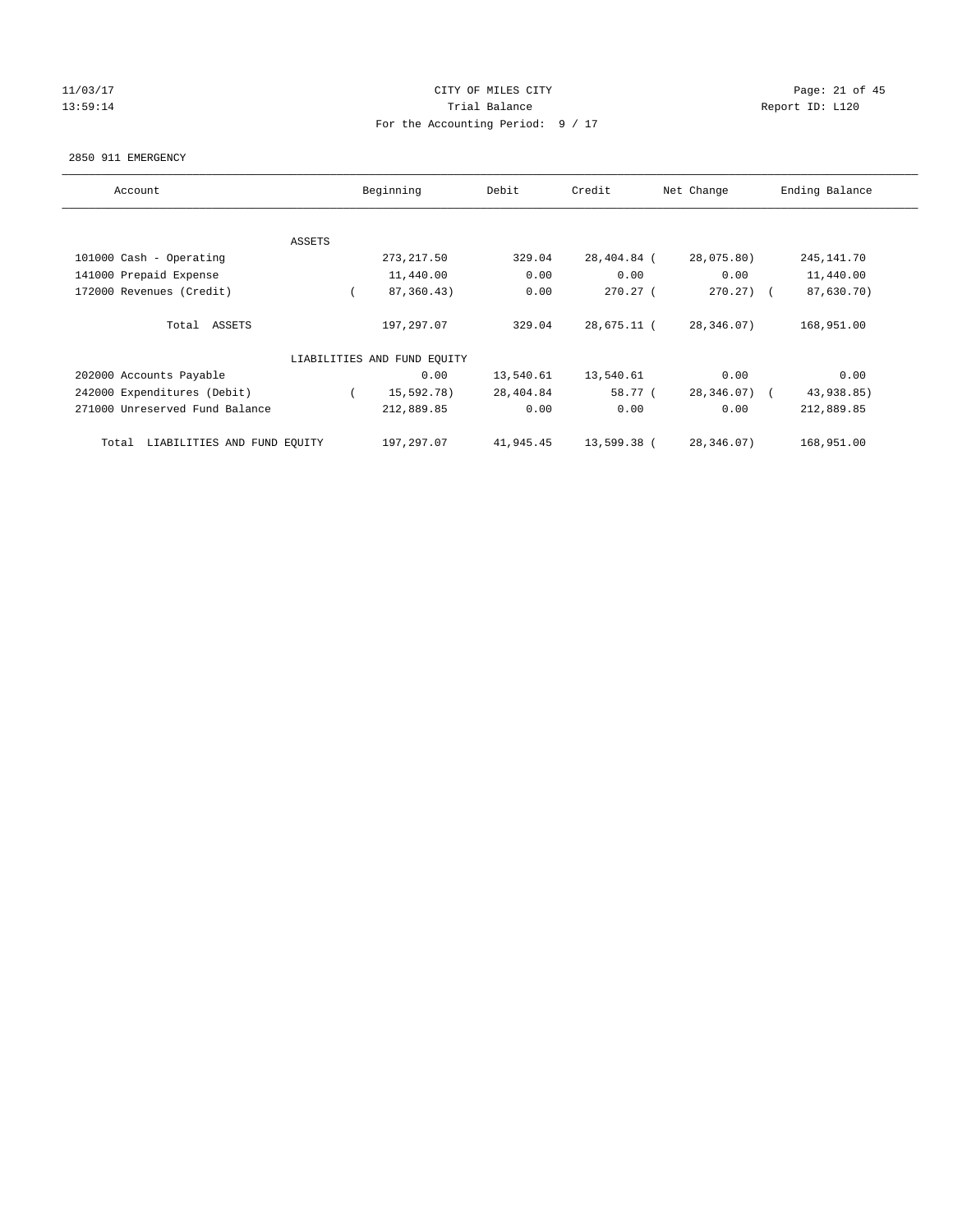## 11/03/17 Page: 22 of 45 13:59:14 **Trial Balance Trial Balance Report ID:** L120 For the Accounting Period: 9 / 17

#### 2880 LIBRARY GRANTS

| Account                                | Beginning                   | Debit  | Credit     | Net Change | Ending Balance |
|----------------------------------------|-----------------------------|--------|------------|------------|----------------|
|                                        |                             |        |            |            |                |
| ASSETS                                 |                             |        |            |            |                |
| 101003 Cash - per capita               | 15,382.34                   | 502.08 | 0.00       | 502.08     | 15,884.42      |
| 101020 Cash - Partners Program         | 38,216.20                   | 0.00   | $267.50$ ( | 267.50)    | 37,948.70      |
| 101030 Cash - Sagebrush Fed/Base Grant | 10,000.83                   | 0.00   | 0.00       | 0.00       | 10,000.83      |
| 101033 Library - Humanities Grant      | 502.08                      | 0.00   | $502.08$ ( | $502.08$ ) | 0.00           |
| Total ASSETS                           | 64,101.45                   | 502.08 | 769.58 (   | 267.50)    | 63,833.95      |
|                                        | LIABILITIES AND FUND EQUITY |        |            |            |                |
| 202000 Accounts Payable                | 0.00                        | 267.50 | 267.50     | 0.00       | 0.00           |
| 242000 Expenditures (Debit)            | 680.00)                     | 267.50 | 0.00(      | $267.50$ ( | 947.50)        |
| 271000 Unreserved Fund Balance         | 64,781.45                   | 0.00   | 0.00       | 0.00       | 64,781.45      |
| LIABILITIES AND FUND EQUITY<br>Total   | 64,101.45                   | 535.00 | $267.50$ ( | 267.50     | 63,833.95      |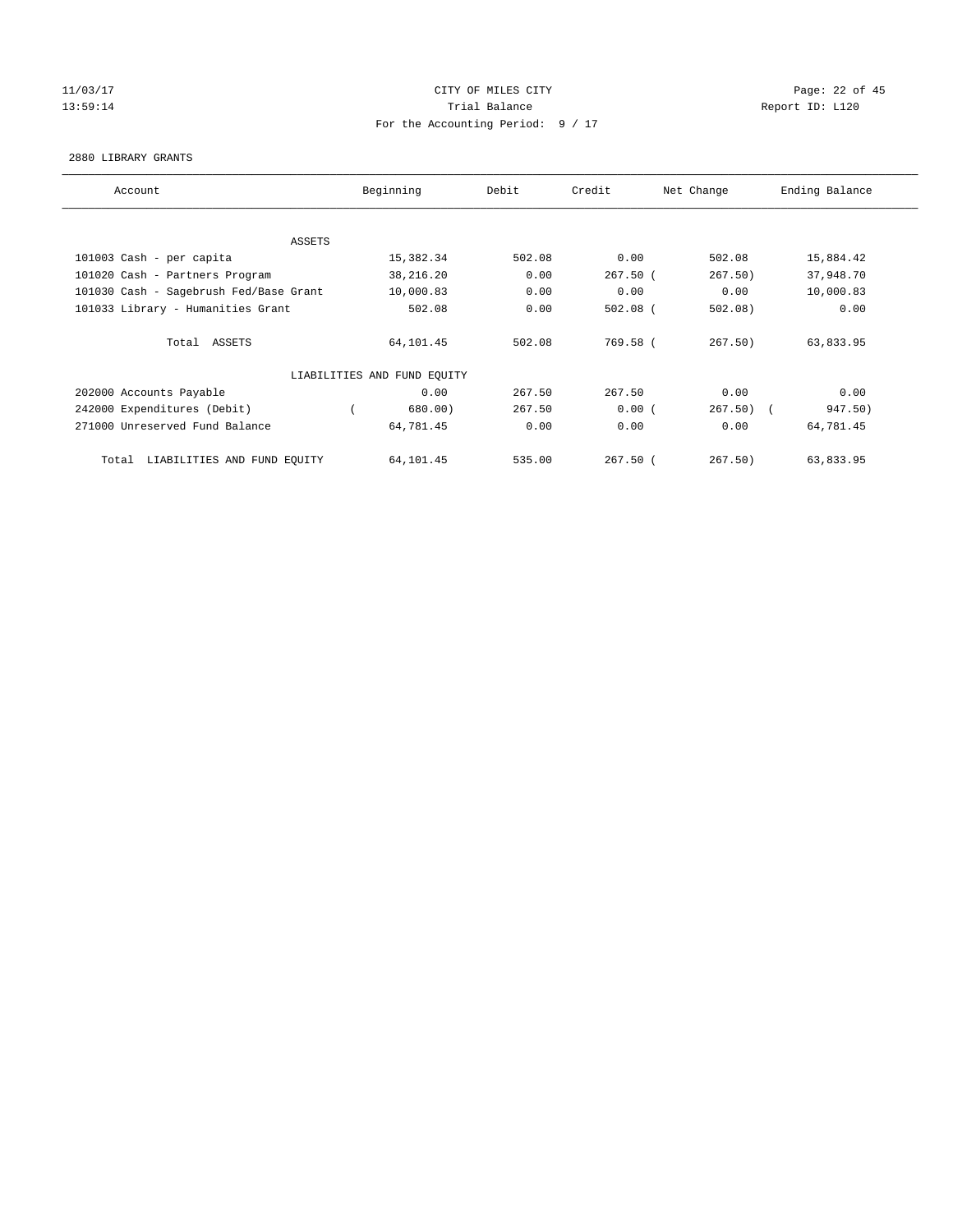## 11/03/17 Page: 23 of 45 13:59:14 **Trial Balance Trial Balance Report ID:** L120 For the Accounting Period: 9 / 17

## 2935 Historic Preservation

| Account                                     | Beginning                   | Debit  | Credit     | Net Change | Ending Balance          |
|---------------------------------------------|-----------------------------|--------|------------|------------|-------------------------|
|                                             |                             |        |            |            |                         |
| ASSETS                                      |                             |        |            |            |                         |
| 101000 Cash - Operating                     | 5,236.51                    | 0.00   | $393.51$ ( | 393.51)    | 4,843.00                |
| 172000 Revenues (Credit)                    | 18.21)                      | 0.00   | 0.00       | 0.00       | 18.21)                  |
| Total ASSETS                                | 5,218.30                    | 0.00   | 393.51 (   | 393.51)    | 4,824.79                |
|                                             | LIABILITIES AND FUND EQUITY |        |            |            |                         |
| 202000 Accounts Payable                     | 0.00                        | 174.49 | 174.49     | 0.00       | 0.00                    |
| 242000 Expenditures (Debit)                 | 1,443.03)                   | 393.51 | 0.00(      | 393.51)    | 1,836.54)<br>$\sqrt{2}$ |
| 271000 Unreserved Fund Balance              | 9,947.71                    | 0.00   | 0.00       | 0.00       | 9,947.71                |
| 271500 Restatements to Prior Year's Fund B( | 3,286.38)                   | 0.00   | 0.00       | 0.00       | 3, 286.38)              |
| LIABILITIES AND FUND EQUITY<br>Total        | 5,218.30                    | 568.00 | 174.49 (   | 393.51)    | 4,824.79                |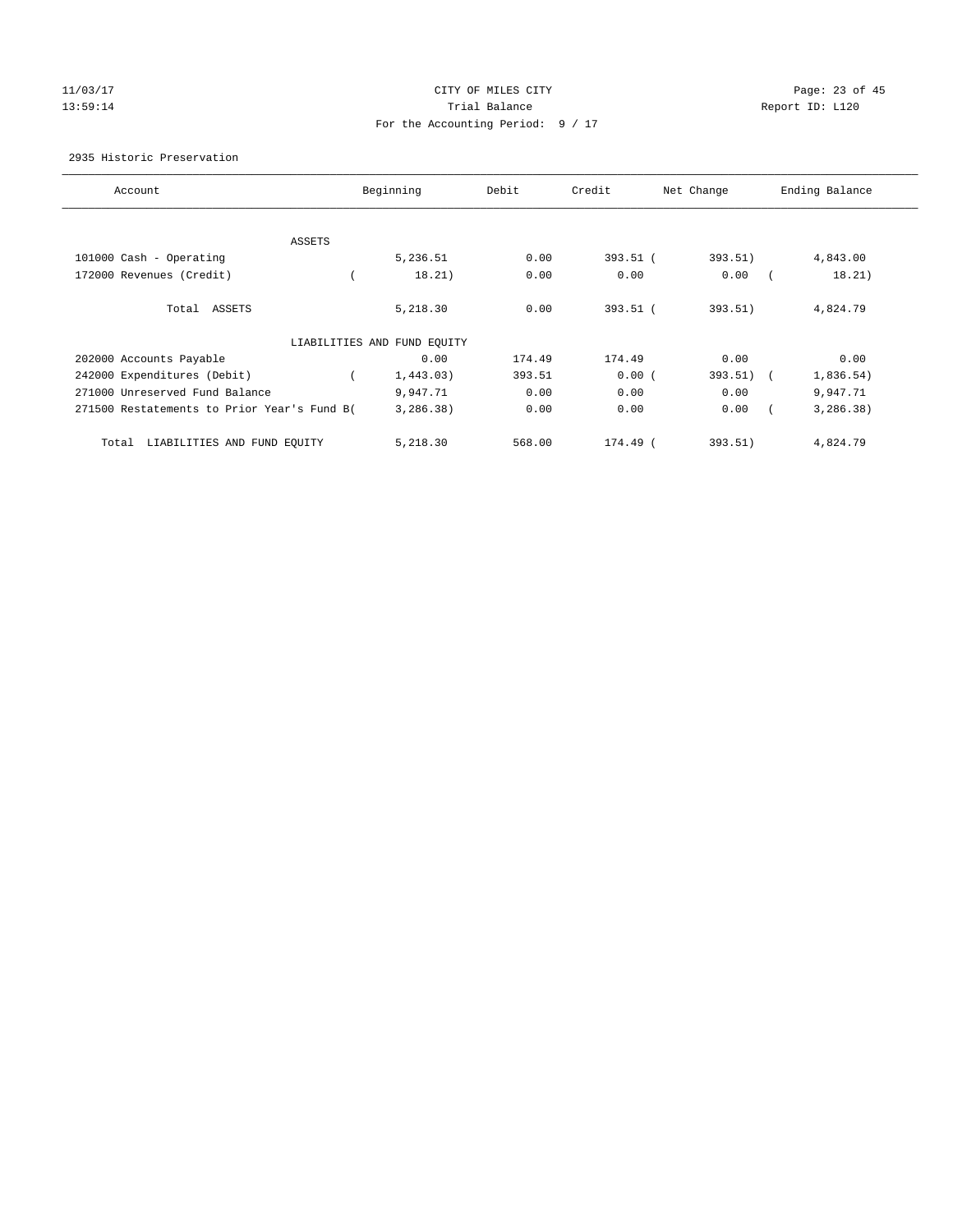# 11/03/17 Page: 24 of 45 13:59:14 **Trial Balance Trial Balance Report ID:** L120 For the Accounting Period: 9 / 17

## 2985 RETIRED SENIOR VOLUNTEER PROG (RSVP)

| Account                                    |          | Beginning                   | Debit     | Credit      | Net Change    | Ending Balance |
|--------------------------------------------|----------|-----------------------------|-----------|-------------|---------------|----------------|
| ASSETS                                     |          |                             |           |             |               |                |
| 101000 Cash - Operating                    |          | 2,794.02                    | 11.03     | 7,222.44 (  | $7,211.41$ (  | 4,417.39)      |
| 101004 RSVP Non-Federal Cash Operating-Cus |          | 8,356.13                    | 52.00     | $700.00$ (  | 648.00)       | 7,708.13       |
| 101006 Cash- operating-Fallon              |          | 0.00                        | 5,680.41  | 0.00        | 5,680.41      | 5,680.41       |
| 101008 RSVP- Custer Excess                 |          | 1,326.97)                   | 0.00      | $53.31$ (   | $53.31)$ (    | 1,380.28)      |
| 103100 Petty Cash-                         |          | 200.00                      | 0.00      | 0.00        | 0.00          | 200.00         |
| 172000 Revenues (Credit)                   |          | 21, 355.31)                 | 0.00      | 5,743.44 (  | $5,743.44$ (  | 27,098.75)     |
| Total ASSETS                               |          | 11,332.13)                  | 5,743.44  | 13,719.19 ( | 7,975.75) (   | 19,307.88)     |
|                                            |          | LIABILITIES AND FUND EQUITY |           |             |               |                |
| 202000 Accounts Payable                    |          | 0.00                        | 2,444.06  | 2,444.06    | 0.00          | 0.00           |
| 242000 Expenditures (Debit)                | $\left($ | 15,397.29)                  | 7,975.75  | 0.00(       | $7,975.75)$ ( | 23, 373.04)    |
| 271000 Unreserved Fund Balance             |          | 4,065.16                    | 0.00      | 0.00        | 0.00          | 4,065.16       |
| LIABILITIES AND FUND EQUITY<br>Total       |          | 11,332.13)                  | 10,419.81 | 2,444.06 (  | $7,975.75)$ ( | 19,307.88)     |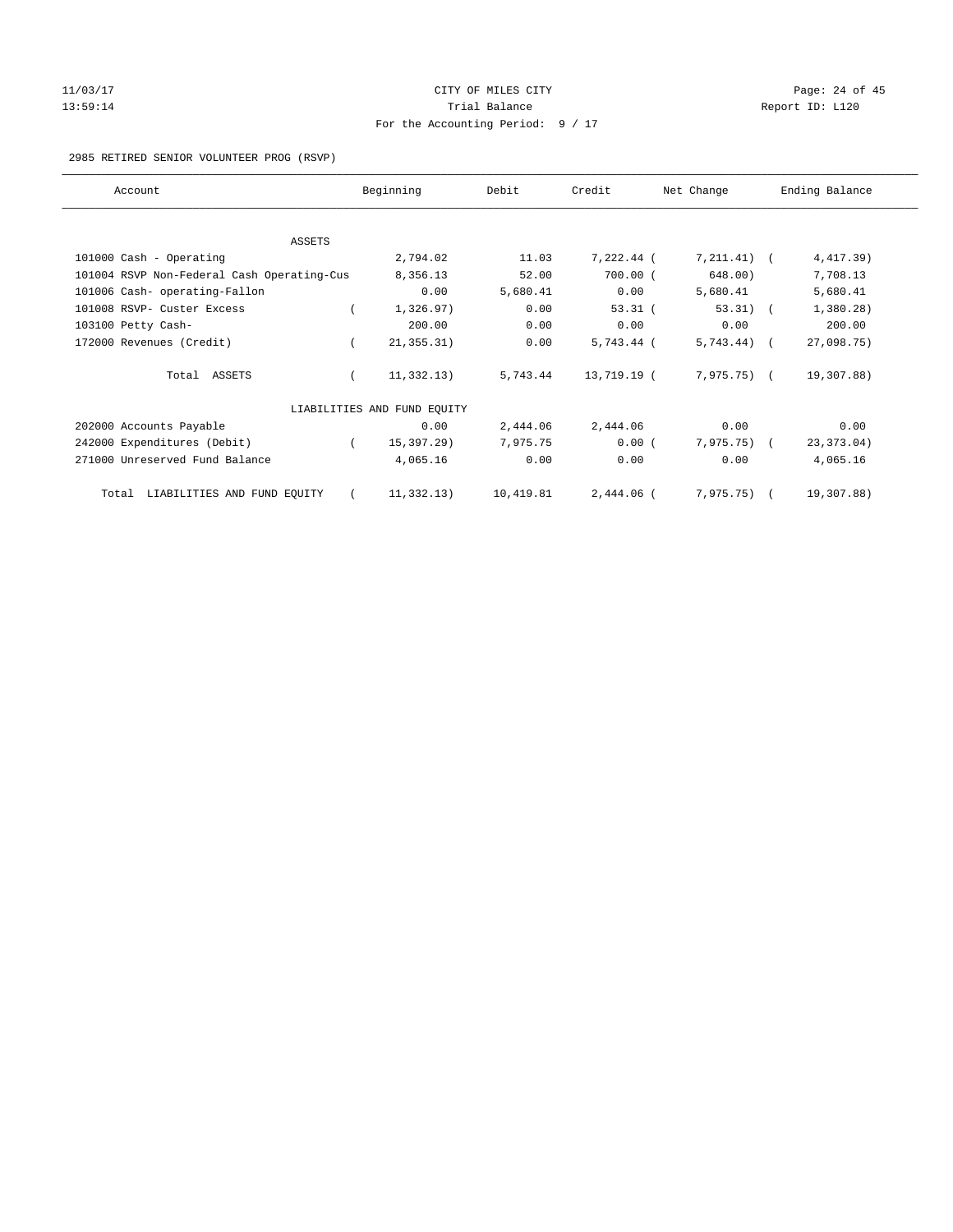3300 Judgement & Losses-Power Settlement

| Account                                     | Beginning                   |       | Debit | Credit | Net Change | Ending Balance |       |
|---------------------------------------------|-----------------------------|-------|-------|--------|------------|----------------|-------|
| ASSETS                                      |                             |       |       |        |            |                |       |
| 115208 Taxes Receivable - Personal 2008     |                             | 0.47) | 0.00  | 0.00   | 0.00       |                | 0.47) |
| Total ASSETS                                |                             | 0.47) | 0.00  | 0.00   | 0.00       | $\sqrt{2}$     | 0.47) |
|                                             | LIABILITIES AND FUND EQUITY |       |       |        |            |                |       |
| 223200 Deferred Revenue - Pers Prop Taxes ( |                             | 0.47) | 0.00  | 0.00   | 0.00       | $\sim$         | 0.47) |
| Total LIABILITIES AND FUND EQUITY           |                             | 0.47) | 0.00  | 0.00   | 0.00       |                | 0.47) |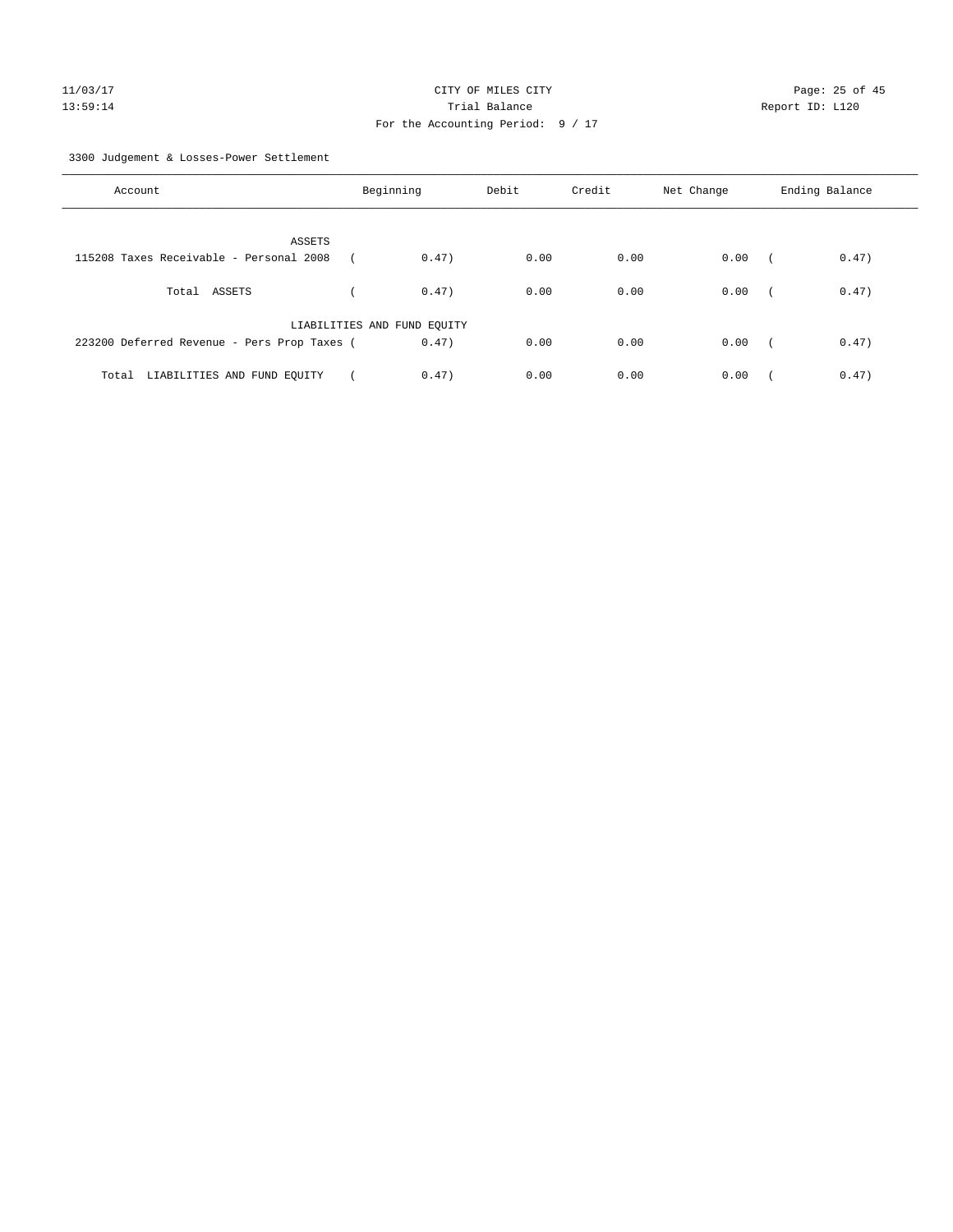## 11/03/17 Page: 26 of 45 13:59:14 **Trial Balance Trial Balance Report ID:** L120 For the Accounting Period: 9 / 17

3400 SID REVOLVING FUND

| Account                              | Beginning                   | Debit | Credit | Net Change | Ending Balance |
|--------------------------------------|-----------------------------|-------|--------|------------|----------------|
| ASSETS                               |                             |       |        |            |                |
| 101000 Cash - Operating              | 2,985.00                    | 0.00  | 0.00   | 0.00       | 2,985.00       |
| ASSETS<br>Total                      | 2,985,00                    | 0.00  | 0.00   | 0.00       | 2,985.00       |
|                                      | LIABILITIES AND FUND EQUITY |       |        |            |                |
| 271000 Unreserved Fund Balance       | 2,985,00                    | 0.00  | 0.00   | 0.00       | 2,985.00       |
| Total<br>LIABILITIES AND FUND EQUITY | 2,985.00                    | 0.00  | 0.00   | 0.00       | 2,985.00       |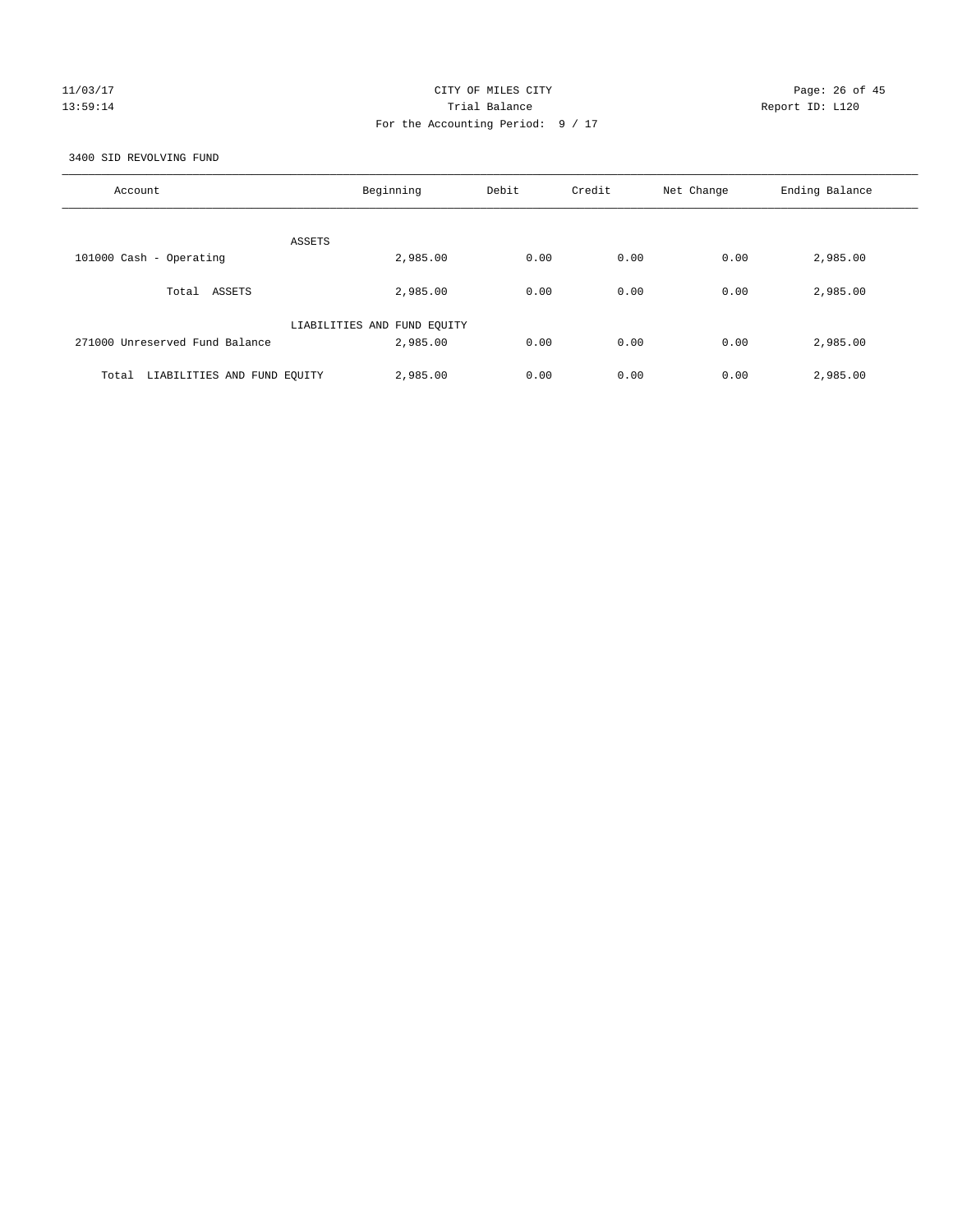# 11/03/17 Page: 27 of 45 13:59:14 **Trial Balance Trial Balance Report ID:** L120 For the Accounting Period: 9 / 17

#### 3670 SID 211

| Account                                    | Beginning                   | Debit    | Credit   | Net Change | Ending Balance |
|--------------------------------------------|-----------------------------|----------|----------|------------|----------------|
|                                            |                             |          |          |            |                |
| ASSETS                                     |                             |          |          |            |                |
| 101000 Cash - Operating                    | 11,579.32                   | 0.00     | 0.00     | 0.00       | 11,579.32      |
| 118000 Special Assessments Receivable 2000 | 2,551.35                    | 0.00     | 0.00     | 0.00       | 2,551.35       |
| 118150 Special Assessments Receivables-201 | 1,224.81                    | 0.00     | 0.00     | 0.00       | 1,224.81       |
| 118170 Special Assessments Receivables-201 | 0.00                        | 3,790.07 | 0.00     | 3,790.07   | 3,790.07       |
| 119000 Special Assmt Recbl - Deferred      | 39,670.16                   | 0.00     | 0.00     | 0.00       | 39,670.16      |
| Total ASSETS                               | 55,025.64                   | 3,790.07 | 0.00     | 3,790.07   | 58,815.71      |
|                                            | LIABILITIES AND FUND EQUITY |          |          |            |                |
| 223000 Deferred Revenue/Uncollected Taxes  | 43,446.32                   | 0.00     | 3,790.07 | 3,790.07   | 47,236.39      |
| 242000 Expenditures (Debit)                | 2,524.38)                   | 0.00     | 0.00     | 0.00       | 2,524.38)      |
| 271000 Unreserved Fund Balance             | 14,103.70                   | 0.00     | 0.00     | 0.00       | 14,103.70      |
| LIABILITIES AND FUND EQUITY<br>Total       | 55,025.64                   | 0.00     | 3,790.07 | 3,790.07   | 58,815.71      |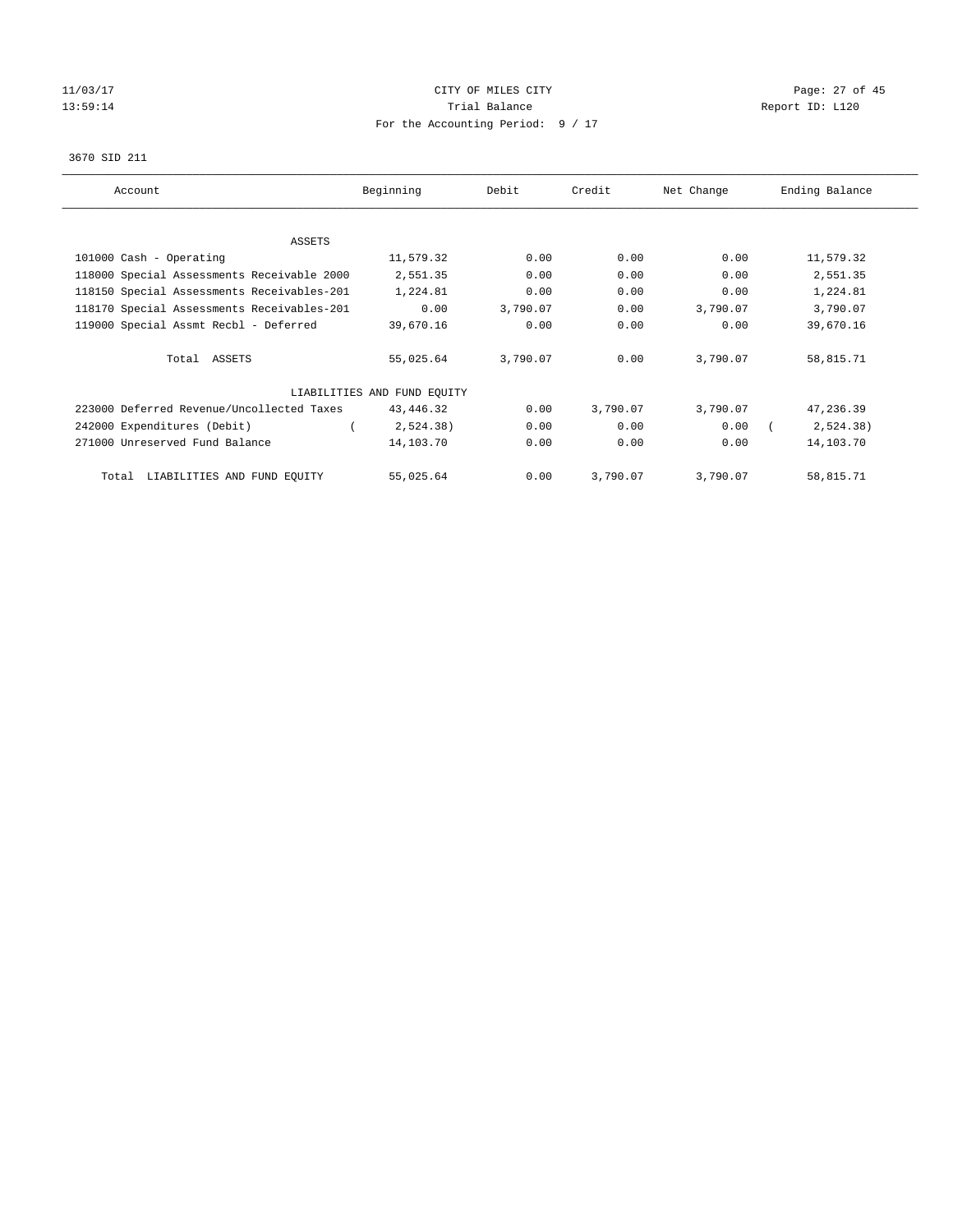# 11/03/17 Page: 28 of 45 13:59:14 **Trial Balance Trial Balance Report ID:** L120 For the Accounting Period: 9 / 17

## 4000 General Fund Capitol Improvement Fund

| Account                              | Beginning                   | Debit    | Credit       | Net Change  | Ending Balance           |
|--------------------------------------|-----------------------------|----------|--------------|-------------|--------------------------|
|                                      |                             |          |              |             |                          |
| ASSETS                               |                             |          |              |             |                          |
| 101000 Cash - Operating              | 74,175.55                   | 73.38    | $3,167.32$ ( | 3,093.94)   | 71,081.61                |
| 172000 Revenues (Credit)             | 68.49)                      | 0.00     | $73.38$ (    | $73.38)$ (  | 141.87)                  |
| Total ASSETS                         | 74,107.06                   | 73.38    | $3.240.70$ ( | 3, 167.32)  | 70,939.74                |
|                                      | LIABILITIES AND FUND EQUITY |          |              |             |                          |
| 202000 Accounts Payable              | 0.00                        | 3,167.32 | 3,167.32     | 0.00        | 0.00                     |
| 242000 Expenditures (Debit)          | 0.00                        | 3,167.32 | 0.00(        | 3, 167, 32) | 3, 167.32)<br>$\sqrt{2}$ |
| 271000 Unreserved Fund Balance       | 74,107.06                   | 0.00     | 0.00         | 0.00        | 74,107.06                |
| LIABILITIES AND FUND EQUITY<br>Total | 74,107.06                   | 6,334.64 | $3,167.32$ ( | 3, 167.32)  | 70,939.74                |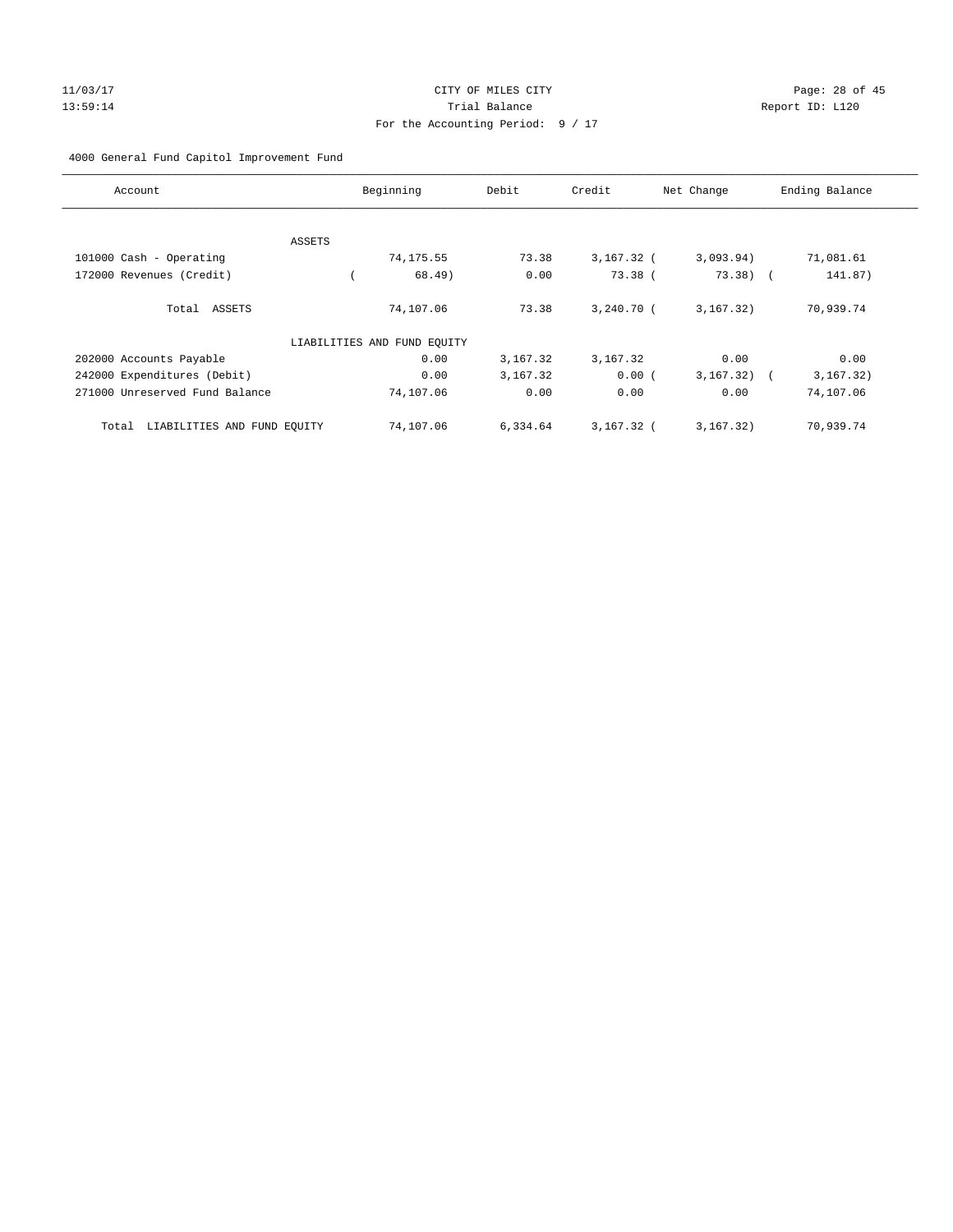# 11/03/17 Page: 29 of 45 13:59:14 Trial Balance Report ID: L120 For the Accounting Period: 9 / 17

4050 Ambulance Capital Improvement Fund

| Account                              | Beginning                   | Debit | Credit | Net Change | Ending Balance |
|--------------------------------------|-----------------------------|-------|--------|------------|----------------|
| ASSETS                               |                             |       |        |            |                |
| 101000 Cash - Operating              | 13,779.06                   | 0.00  | 0.00   | 0.00       | 13,779.06      |
| ASSETS<br>Total                      | 13,779.06                   | 0.00  | 0.00   | 0.00       | 13,779.06      |
|                                      | LIABILITIES AND FUND EQUITY |       |        |            |                |
| 271000 Unreserved Fund Balance       | 13,779.06                   | 0.00  | 0.00   | 0.00       | 13,779.06      |
| LIABILITIES AND FUND EQUITY<br>Total | 13,779.06                   | 0.00  | 0.00   | 0.00       | 13,779.06      |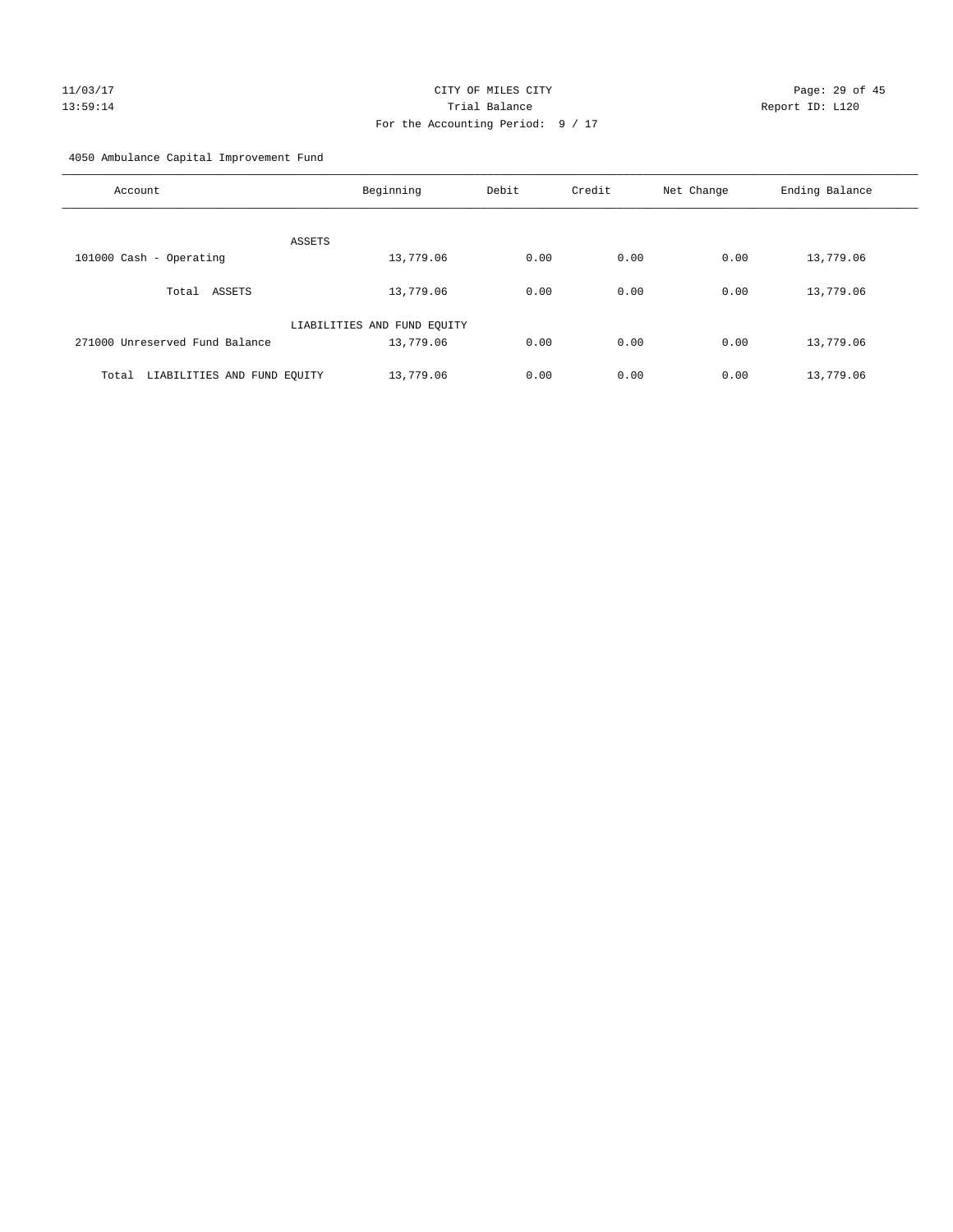# 11/03/17 Page: 30 of 45 13:59:14 **Trial Balance Trial Balance Report ID:** L120 For the Accounting Period: 9 / 17

4060 CAPITAL IMPROV-PUBLIC WORKS

| Account                              | Beginning                   | Debit    | Credit   | Net Change | Ending Balance |
|--------------------------------------|-----------------------------|----------|----------|------------|----------------|
|                                      |                             |          |          |            |                |
| ASSETS                               |                             |          |          |            |                |
| 101000 Cash - Operating              | 259,472.19                  | 1,006.67 | 0.00     | 1,006.67   | 260,478.86     |
| 122000 Accounts Receivable           | 150.00                      | 400.00   | 550.00(  | 150.00)    | 0.00           |
| 172000 Revenues (Credit)             | 1, 120.91)                  | 0.00     | 856.67 ( | 856.67) (  | 1,977.58)      |
| Total ASSETS                         | 258,501.28                  | 1,406.67 | 1,406.67 | 0.00       | 258,501.28     |
|                                      | LIABILITIES AND FUND EQUITY |          |          |            |                |
| 271000 Unreserved Fund Balance       | 258,501.28                  | 0.00     | 0.00     | 0.00       | 258,501.28     |
| LIABILITIES AND FUND EQUITY<br>Total | 258,501.28                  | 0.00     | 0.00     | 0.00       | 258,501.28     |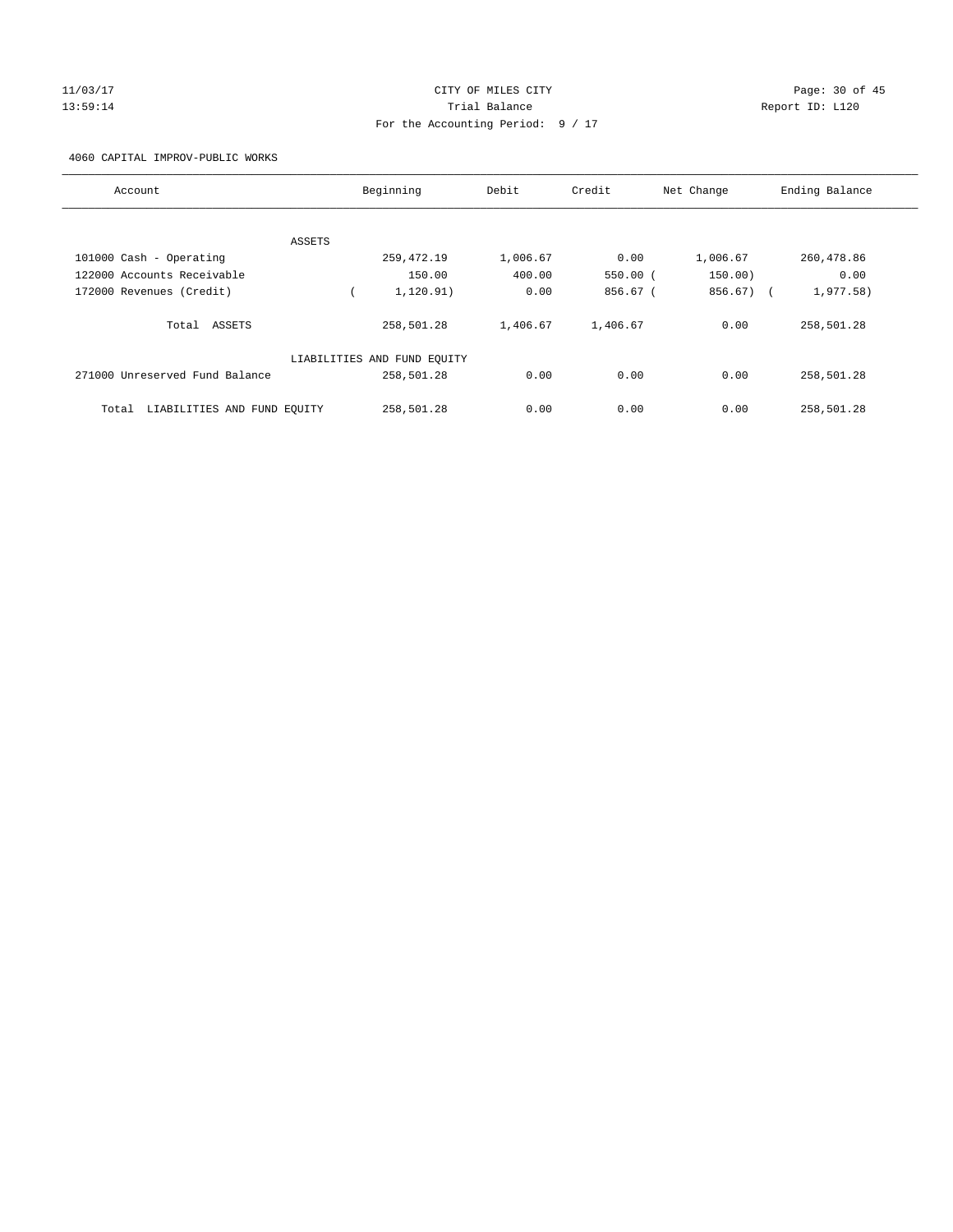## 11/03/17 Page: 31 of 45 13:59:14 Trial Balance Report ID: L120 For the Accounting Period: 9 / 17

#### 5210 WATER UTILITY

| Account                                                   | Beginning                   | Debit       | Credit       | Net Change   | Ending Balance          |
|-----------------------------------------------------------|-----------------------------|-------------|--------------|--------------|-------------------------|
| ASSETS                                                    |                             |             |              |              |                         |
| 101000 Cash - Operating                                   | 3,028,522.26                | 276,548.76  | 138,241.03   | 138,307.73   | 3,166,829.99            |
| 101010 Deposit Cash                                       | 97,700.00                   | 4,800.00    | $5,350.00$ ( | 550.00)      | 97,150.00               |
| 102240 Cash - Replacement & Depreciation                  | 1,489,589.35                | 0.00        | 0.00         | 0.00         | 1,489,589.35            |
| 102250 Cash - System Devlopment Fees                      | 301,253.25                  | 1,200.00    | 0.00         | 1,200.00     | 302,453.25              |
| 102270 Cash - Curb Stop Replacement Fee                   | 297,199.74                  | 3,532.09    | 1,179.47     | 2,352.62     | 299,552.36              |
| 102312 RevBnd/CurYearDebt-DNRC/CarbonTank                 | 23, 174.38                  | 11,587.19   | 0.00         | 11,587.19    | 34,761.57               |
| 102313 RevBnd/CurYearDebt-DNRC/NE WtrLine                 | 23,735.20                   | 11,867.60   | 0.00         | 11,867.60    | 35,602.80               |
| 102315 RevBnd/CurYearDebt-ARRA/NE Water Li                | 3,094.05                    | 1,546.98    | 0.00         | 1,546.98     | 4,641.03                |
| 102322 RevBnd/Reserve-DNRC/CarbonTank                     | 153,009.00                  | 0.00        | 0.00         | 0.00         | 153,009.00              |
| 102323 RevBnd/Reserve-DNRC/NE WtrLine                     | 128,653.00                  | 0.00        | 0.00         | 0.00         | 128,653.00              |
| 102325 RevBnd/Reserve-ARRA B-NE Waterline                 | 18,245.00                   | 0.00        | 0.00         | 0.00         | 18,245.00               |
| 103000 Petty Cash                                         | 330.00                      | 0.00        | 0.00         | 0.00         | 330.00                  |
| 122000 Accounts Receivable                                | 320,768.23                  | 253, 418.30 | 272,633.11 ( | 19, 214.81)  | 301,553.42              |
| 122020 Accounts Receivable-\$2.00 State Ass               | 2.00                        | 0.00        | 0.00         | 0.00         | 2.00                    |
| 162000 Deferred outflows-GASB68                           | 35,161.00                   | 0.00        | 0.00         | 0.00         | 35,161.00               |
| 172000 Revenues (Credit)<br>$\left($                      | 566, 110.89)                | 36.45       | 254,470.80 ( | 254, 434.35) | 820, 545.24)            |
| 181000 Land                                               | 41,844.00                   | 0.00        | 0.00         | 0.00         | 41,844.00               |
| 182000 Buildings                                          | 22,997.00                   | 0.00        | 0.00         | 0.00         | 22,997.00               |
| 182100 Allowance for Depr - Buildings (Cre(               | 22,997.00)                  | 0.00        | 0.00         | 0.00         | 22,997.00)              |
| 186000 Machinery and Equipment                            | 453,741.42                  | 0.00        | 0.00         | 0.00         | 453,741.42              |
| 186100 Allowance for Depr - Machinery & Eq(               | 286,464.00)                 | 0.00        | 0.00         | 0.00         | 286,464.00)             |
| 189100 Source of Supply                                   | 3, 448, 234.49              | 0.00        | 0.00         | 0.00         | 3,448,234.49            |
| 189110 Allowance for Depreciation - Source(               | 637,848.00)                 | 0.00        | 0.00         | 0.00         | 637,848.00)<br>$\left($ |
| 189300 Treatment Plant                                    | 3,716,158.00                | 0.00        | 0.00         | 0.00         | 3,716,158.00            |
| 189310 Allowance for Depr - Treatment Plan( 1,952,682.00) |                             | 0.00        | 0.00         | 0.00         | (1,952,682.00)          |
| 189400 Transmission & Distribution                        | 13, 364, 910.26             | 0.00        | 0.00         | 0.00         | 13, 364, 910.26         |
| 189410 Allowance for Depr - Trans & Distri( 3,987,172.00) |                             | 0.00        | 0.00         | 0.00         | (3,987,172.00)          |
| Total ASSETS                                              | 19,515,047.74               | 564, 537.37 | 671,874.41 ( | 107,337.04)  | 19,407,710.70           |
|                                                           | LIABILITIES AND FUND EQUITY |             |              |              |                         |
| 202000 Accounts Payable                                   | 0.00                        | 41,845.67   | 41,858.17    | 12.50        | 12.50                   |
| 214000 Deposits Payable                                   | 97,700.00                   | 5,350.00    | $4,800.00$ ( | 550.00)      | 97,150.00               |
| 214010 Refunds Payable                                    | 0.00                        | 857.24      | 920.23       | 62.99        | 62.99                   |
| 223899 Deferred inflows-GASB 68                           | 49,087.00                   | 0.00        | 0.00         | 0.00         | 49,087.00               |
| 231000 BONDS PAYABLE                                      | 4,499,000.00                | 0.00        | 0.00         | 0.00         | 4,499,000.00            |
| 237000 Net Pension liability-GASB 68                      | 473,885.00                  | 0.00        | 0.00         | 0.00         | 473,885.00              |
| 238000 Other Post Employment Benefits                     | 11,236.00                   | 0.00        | 0.00         | 0.00         | 11,236.00               |
| 239000 Compensated Absences Payable                       | 100,480.00                  | 0.00        | 0.00         | 0.00         | 100,480.00              |
| 242000 Expenditures (Debit)<br>$\overline{ }$             | 219, 359.55)                | 107,267.60  | 405.07 (     | 106,862.53)  | 326,222.08)             |
| 250300 Reserve Revenue Bond - Current Debt                | 323, 303.85                 | 0.00        | 0.00         | 0.00         | 323, 303.85             |
| 250500 Reserve - System Dev Fees                          | 171,098.25                  | 0.00        | 0.00         | 0.00         | 171,098.25              |
| 250600 Reserve for Replacement & Depreciat                | 1,351,889.30                | 0.00        | 0.00         | 0.00         | 1,351,889.30            |
| 271000 Unreserved Fund Balance<br>$\left($                | 479,092.93)                 | 0.00        | 0.00         | 0.00         | 479,092.93)             |
| 272000 Unreserved Retained Earnings                       | 13, 135, 820.82             | 0.00        | 0.00         | 0.00         | 13, 135, 820.82         |
| Total LIABILITIES AND FUND EQUITY                         | 19,515,047.74               | 155, 320.51 | 47,983.47 (  | 107,337.04)  | 19,407,710.70           |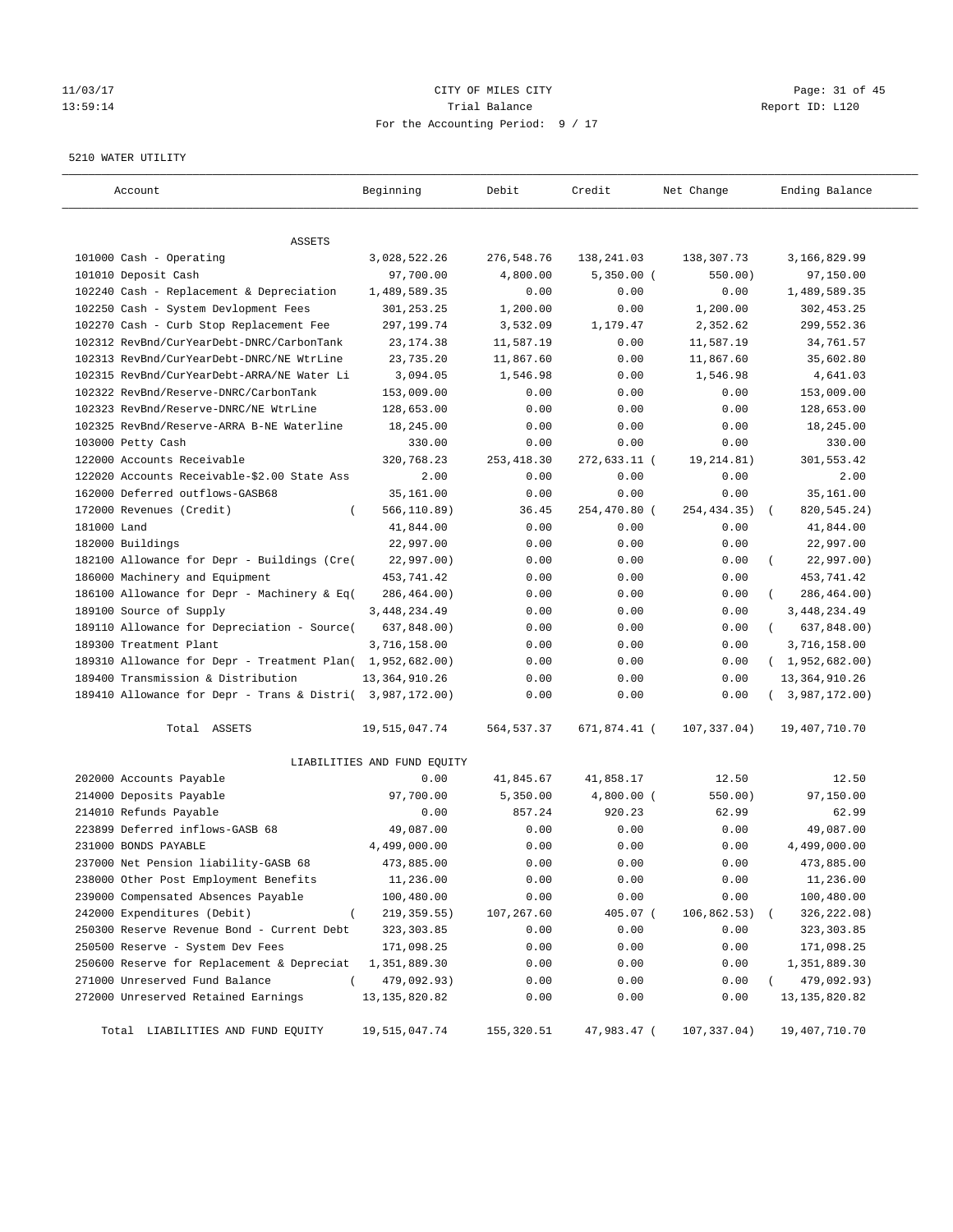# 11/03/17 Page: 32 of 45 13:59:14 Channel Trial Balance Report ID: L120 For the Accounting Period: 9 / 17

5310 SEWER UTILITY

| Account                                                   | Beginning                   | Debit        | Credit                      | Net Change      | Ending Balance          |
|-----------------------------------------------------------|-----------------------------|--------------|-----------------------------|-----------------|-------------------------|
| <b>ASSETS</b>                                             |                             |              |                             |                 |                         |
| 101000 Cash - Operating                                   | 1,616,017.67                | 199, 434. 15 | 316,962.90 (                | 117,528.75)     | 1,498,488.92            |
| 102240 Cash - Replacement & Depreciation                  | 195,098.39                  | 0.00         | 0.00                        | 0.00            | 195,098.39              |
| 102250 Cash - System Devlopment Fees                      | 145,920.91                  | 840.00       | 0.00                        | 840.00          | 146,760.91              |
| 102279 WWtr Treatment Plant-Phase II Const(               | 1,283,298.28)               | 909,115.00   | 55,676.61                   | 853, 438.39     | 429,859.89)             |
| 102280 WWtr Treatment Plant-Phase I Constr                | 678,063.46                  | 0.00         | 0.00                        | 0.00            | 678,063.46              |
| 102316 RevBnd/CurYearDebt-Phase 1 Haynes L                | 16,813.34                   | 8,406.67     | 0.00                        | 8,406.67        | 25,220.01               |
| 102317 RevBnd/CurYearDebt-WWTP Phase II                   | 92, 421.66                  | 34,546.00    | 33, 483. 33                 | 1,062.67        | 93, 484.33              |
| 102390 REV BOND/RESERVE-Sewer Phase 1                     | 101,735.00                  | 0.00         | 0.00                        | 0.00            | 101,735.00              |
| 102396 REV BOND/RESERVE-SEWER PHASE II                    | 85,894.00                   | 0.00         | 0.00                        | 0.00            | 85,894.00               |
| 122000 Accounts Receivable                                | 212,882.78                  | 164,528.83   | 163,389.60                  | 1,139.23        | 214,022.01              |
| 132000 Due From Government (Short Term)                   | 1,684,258.00                | 0.00         | 0.00                        | 0.00            | 1,684,258.00            |
| 162000 Deferred outflows-GASB68                           | 28,579.00                   | 0.00         | 0.00                        | 0.00            | 28,579.00               |
| 172000 Revenues (Credit)                                  | 1,034,805.83)               | 26.54        | 1,111,212.51 (              | 1, 111, 185.97) | 2, 145, 991.80          |
| 181000 Land                                               | 2.00                        | 0.00         | 0.00                        | 0.00            | 2.00                    |
| 186000 Machinery and Equipment                            | 743,665.77                  | 0.00         | 0.00                        | 0.00            | 743,665.77              |
| 186100 Allowance for Depr - Machinery & Eq(               | 458,458.00)                 | 0.00         | 0.00                        | 0.00            | 458, 458.00)            |
| 188000 Const. Work in Progress-NE Wtr Line                | 4,835,122.93                | 0.00         | 0.00                        | 0.00            | 4,835,122.93            |
| 189300 Treatment Plant                                    | 4,648,138.96                | 0.00         | 0.00                        | 0.00            | 4,648,138.96            |
| 189310 Allowance for Depr - Treatment Plan(               | 1,413,812.00)               | 0.00         | 0.00                        | 0.00            | (1, 413, 812.00)        |
| 189400 Transmission & Distribution                        | 4,028,819.40                | 0.00         | 0.00                        | 0.00            | 4,028,819.40            |
| 189410 Allowance for Depr - Trans & Distri( 1,500,237.00) |                             | 0.00         | 0.00                        | 0.00            | (1,500,237.00)          |
| Total ASSETS                                              | 13, 422, 822. 16            |              | 1,316,897.19 1,680,724.95 ( | 363,827.76)     | 13,058,994.40           |
|                                                           | LIABILITIES AND FUND EQUITY |              |                             |                 |                         |
| 202000 Accounts Payable                                   | 132,588.44                  | 310,496.42   | 310,508.92                  | 12.50           | 132,600.94              |
| 223899 Deferred inflows-GASB 68                           | 39,898.00                   | 0.00         | 0.00                        | 0.00            | 39,898.00               |
| 231300 Bonds Pay 1979 Issue                               | 1,212,000.00                | 0.00         | 0.00                        | 0.00            | 1,212,000.00            |
| 231301 WWTP #2 Bonds Pay                                  | 3,908,520.00                | 0.00         | 0.00                        | 0.00            | 3,908,520.00            |
| 237000 Net Pension liability-GASB 68                      | 385,177.00                  | 0.00         | 0.00                        | 0.00            | 385,177.00              |
| 238000 Other Post Employment Benefits                     | 9,136.00                    | 0.00         | 0.00                        | 0.00            | 9,136.00                |
| 239000 Compensated Absences Payable                       | 79,792.00                   | 0.00         | 0.00                        | 0.00            | 79,792.00               |
| 242000 Expenditures (Debit)<br>$\left($                   | 695,998.80)                 | 364, 245. 34 | 405.08 (                    | 363,840.26)     | 1,059,839.06)           |
| 250500 Reserve - System Dev Fees                          | 82,925.91                   | 0.00         | 0.00                        | 0.00            | 82,925.91               |
| 250600 Reserve for Replacement & Depreciat                | 1,666,491.83                | 0.00         | 0.00                        | 0.00            | 1,666,491.83            |
| 271000 Unreserved Fund Balance<br>$\left($                | 362,628.93)                 | 0.00         | 0.00                        | 0.00            | $\left($<br>362,628.93) |
| 272000 Unreserved Retained Earnings                       | 6,964,920.71                | 0.00         | 0.00                        | 0.00            | 6,964,920.71            |
| Total LIABILITIES AND FUND EQUITY                         | 13, 422, 822. 16            | 674,741.76   | 310,914.00 (                | 363,827.76)     | 13,058,994.40           |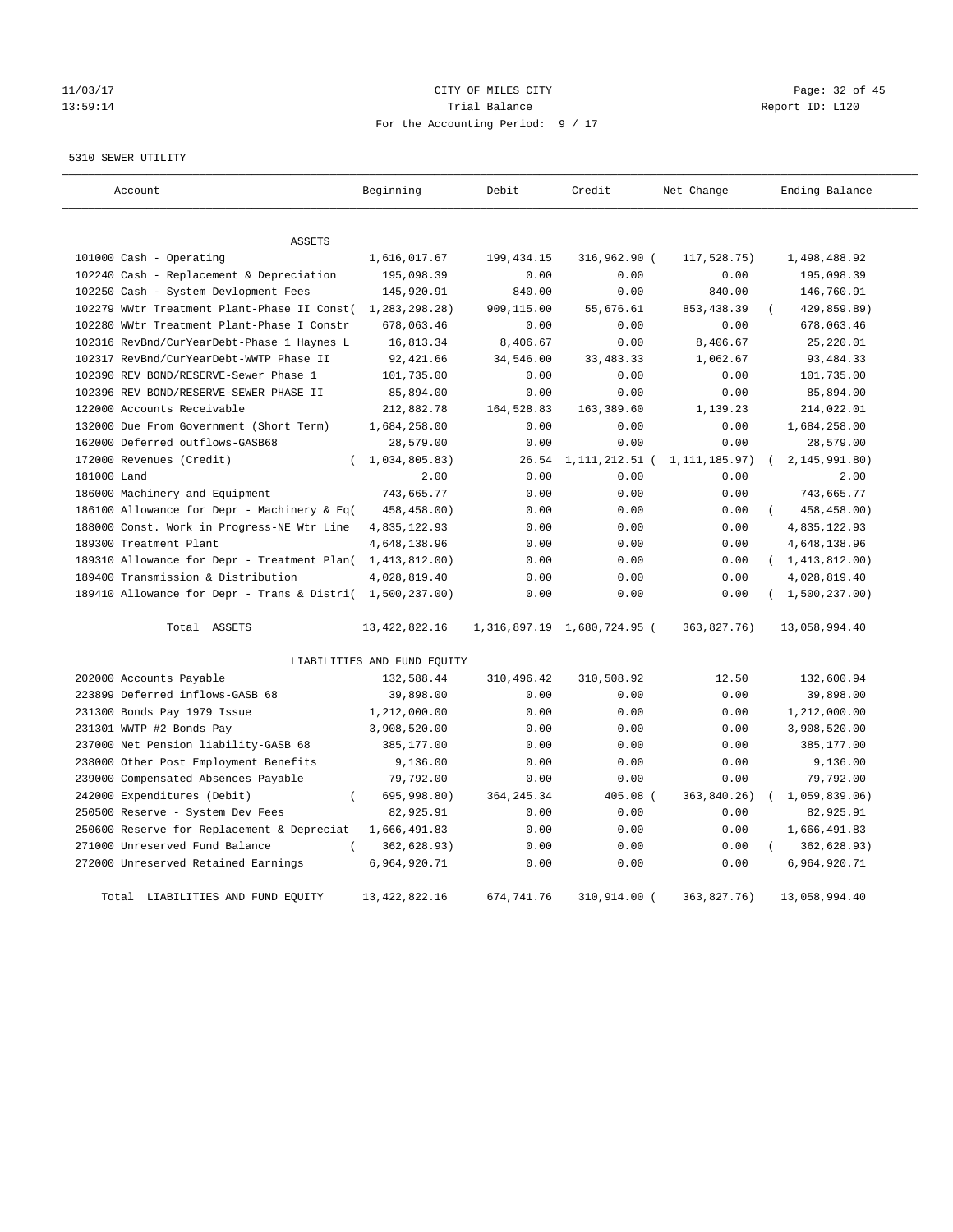# 11/03/17 Page: 33 of 45 13:59:14 Trial Balance Report ID: L120 For the Accounting Period: 9 / 17

#### 5510 AMBULANCE FUND

| Account                                                 | Beginning                   | Debit     | Credit       | Net Change    | Ending Balance             |
|---------------------------------------------------------|-----------------------------|-----------|--------------|---------------|----------------------------|
| <b>ASSETS</b>                                           |                             |           |              |               |                            |
| 101000 Cash - Operating<br>$\left($                     | 184,854.53)                 | 27,988.28 | 38,367.08 (  | $10,378.80$ ( | 195,233.33)                |
| 113211 Taxes Receivable - Real 2011                     | 19.68                       | 0.00      | 0.00         | 0.00          | 19.68                      |
| 113213 Tax Receivables Real-2013<br>$\left($            | 0.47)                       | 0.00      | $0.20$ (     | 0.20)         | 0.67)                      |
| 113214 Taxes Receivable- Real 2014                      | 1.89                        | 0.00      | $1.02$ (     | 1.02)         | 0.87                       |
| 113215 Tax Receivables Real-2015                        | 11.90                       | 0.00      | $5.82$ (     | 5.82)         | 6.08                       |
| 113216 Tax Receivables real-2016                        | 64.55                       | 0.00      | $7.61$ $($   | 7.61)         | 56.94                      |
| 115208 Taxes Receivable - Personal 2008                 | 0.01                        | 0.00      | 0.00         | 0.00          | 0.01                       |
| 115214 Taxes Receivable Personal 2014<br>$\left($       | 0.01)                       | 0.00      | 0.00         | 0.00          | 0.01)                      |
| 115215 Taxes Receivable Personal-2015<br>$\overline{ }$ | 0.01)                       | 0.00      | 0.00         | 0.00          | 0.01)                      |
| 115216 Tax receivable personal-2016                     | 0.67                        | 0.00      | 0.00         | 0.00          | 0.67                       |
| 115217 Tax receivable personal-2017                     | 14.97                       | 0.00      | 0.19(        | 0.19)         | 14.78                      |
| 122000 Accounts Receivable                              | 255,767.79                  | 43,707.29 | 47,581.72 (  | 3,874.43)     | 251,893.36                 |
| 122100 Acct Receivable<br>$\left($                      | 204, 915. 20)               | 0.00      | 0.00         | 0.00          | 204, 915. 20)<br>$\left($  |
| 162000 Deferred outflows-GASB68                         | 24,356.00                   | 0.00      | 0.00         | 0.00          | 24,356.00                  |
| 172000 Revenues (Credit)<br>$\left($                    | 146, 451.94)                | 0.00      | 44,741.65 (  | 44,741.65)    | 191, 193.59)               |
| 186000 Machinery and Equipment                          | 411, 482.11                 | 0.00      | 0.00         | 0.00          | 411, 482.11                |
| 186100 Allowance for Depr - Machinery & Eq(             | 263, 437.00)                | 0.00      | 0.00         | 0.00          | 263, 437.00)               |
| Total ASSETS<br>$\left($                                | 107, 939.59)                | 71,695.57 | 130,705.29 ( | 59,009.72)    | 166, 949.31)<br>$\sqrt{2}$ |
|                                                         | LIABILITIES AND FUND EQUITY |           |              |               |                            |
| 202000 Accounts Payable                                 | 0.00                        | 6,130.44  | 6,130.44     | 0.00          | 0.00                       |
| 223100 Deferred Revenue - Real Prop Taxes (             | 87.49)                      | 14.65     | 0.00(        | 14.65)        | 102.14)                    |
| 223200 Deferred Revenue - Pers Prop Taxes (             | 5.71)                       | 0.19      | 0.00(        | 0.19)         | 5.90)                      |
| 223899 Deferred inflows-GASB 68                         | 16,741.00                   | 0.00      | 0.00         | 0.00          | 16,741.00                  |
| 235000 CONTRACTS/NOTES/LOANS PAYABLE<br>$\left($        | 0.01)                       | 0.00      | 0.00         | 0.00          | 0.01)                      |
| 237000 Net Pension liability-GASB 68                    | 123,016.00                  | 0.00      | 0.00         | 0.00          | 123,016.00                 |
| 238000 Other Post Employment Benefits                   | 4,975.00                    | 0.00      | 0.00         | 0.00          | 4,975.00                   |
| 239000 Compensated Absences Payable                     | 28,702.00                   | 0.00      | 0.00         | 0.00          | 28,702.00                  |
| 242000 Expenditures (Debit)<br>$\left($                 | 110, 425.06)                | 59,002.70 | $7.82$ (     | 58,994.88)    | 169, 419.94)               |
| 271000 Unreserved Fund Balance                          | 121, 630.00)                | 0.00      | 0.00         | 0.00          | 121,630.00)                |
| 272000 Unreserved Retained Earnings                     | 49, 225. 32)                | 0.00      | 0.00         | 0.00          | 49,225.32)                 |
| Total LIABILITIES AND FUND EQUITY<br>$\left($           | 107, 939.59)                | 65,147.98 | $6,138.26$ ( | 59,009.72)    | 166, 949.31)               |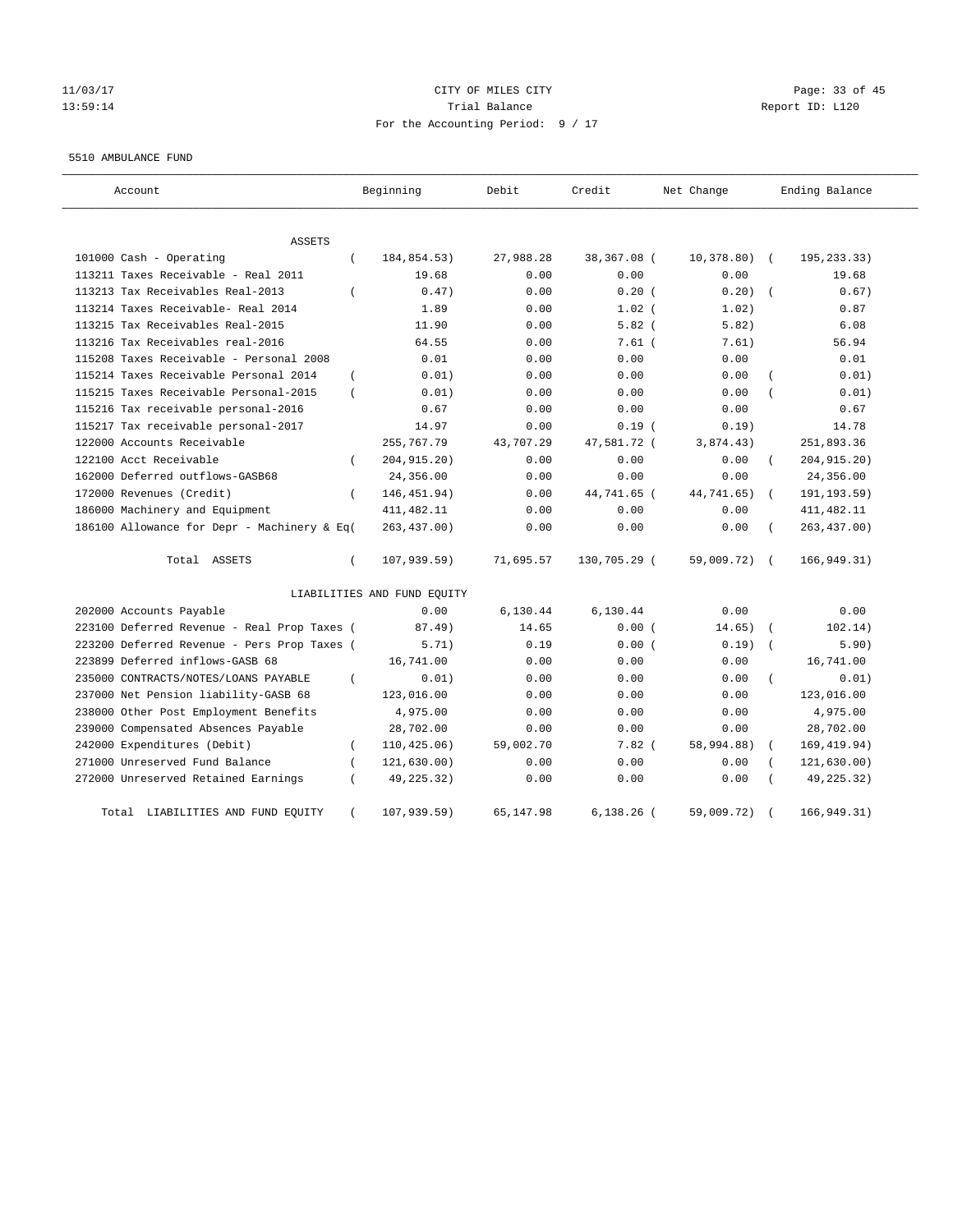## 11/03/17 Page: 34 of 45 13:59:14 Trial Balance Report ID: L120 For the Accounting Period: 9 / 17

#### 5610 AIRPORT OPERATING

| Account                                     | Beginning                   | Debit       | Credit       | Net Change   | Ending Balance |
|---------------------------------------------|-----------------------------|-------------|--------------|--------------|----------------|
|                                             |                             |             |              |              |                |
| ASSETS<br>101000 Cash - Operating           | 113,643.84                  | 187, 513.84 | 71,623.17    | 115,890.67   | 229,534.51     |
| 102117 Airport Improvement                  | 56,055.12                   | 0.00        | 0.00         | 0.00         | 56,055.12      |
| 102230 Cash - Surplus/Credit Card Acct      | 1,256.86                    | 85,139.60   | 87,641.96 (  | 2,502.36)    | 1, 245.50)     |
| 103000 Petty Cash                           | 100.00                      | 0.00        | 0.00         | 0.00         | 100.00         |
| 113211 Taxes Receivable - Real 2011         | 11.57                       | 0.00        | 0.00         | 0.00         | 11.57          |
| 113213 Tax Receivables Real-2013            | 0.74)                       | 0.00        | 0.30(        | 0.30)        | 1.04)          |
| 113214 Taxes Receivable- Real 2014          | 2.85                        | 0.00        | $1.53$ (     | 1.53)        | 1.32           |
| 113215 Tax Receivables Real-2015            | 17.89                       | 0.00        | 8.74(        | 8.74)        | 9.15           |
| 113216 Tax Receivables real-2016            | 96.78                       | 0.00        | $11.41$ (    | 11.41)       | 85.37          |
| 115208 Taxes Receivable - Personal 2008     | 0.02                        | 0.00        | 0.00         | 0.00         | 0.02           |
| 115215 Taxes Receivable Personal-2015       | 0.01                        | 0.00        | 0.00         | 0.00         | 0.01           |
| 115216 Tax receivable personal-2016         | 1.02                        | 0.00        | 0.00         | 0.00         | 1.02           |
| 115217 Tax receivable personal-2017         | 22.45                       | 0.00        | $0.29$ (     | 0.29)        | 22.16          |
| 141000 Prepaid Expense                      | 4,615.00                    | 0.00        | 0.00         | 0.00         | 4,615.00       |
| 162000 Deferred outflows-GASB68             | 6,871.00                    | 0.00        | 0.00         | 0.00         | 6,871.00       |
| 172000 Revenues (Credit)<br>$\left($        | 379,461.19)                 | 11,990.00   | 195,801.48 ( | 183, 811.48) | 563, 272.67)   |
| 181000 Land                                 | 19,983.00                   | 0.00        | 0.00         | 0.00         | 19,983.00      |
| 182000 Buildings                            | 677,537.00                  | 0.00        | 0.00         | 0.00         | 677,537.00     |
| 182100 Allowance for Depr - Buildings (Cre( | 368,868.00)                 | 0.00        | 0.00         | 0.00         | 368,868.00)    |
| 184000 Improvements Other Than Buildings    | 13,017,833.11               | 0.00        | 0.00         | 0.00         | 13,017,833.11  |
| 184100 Allowance for Depr - Imp Other Than( | 2,810,394.00)               | 0.00        | 0.00         | 0.00         | 2,810,394.00)  |
| 186000 Machinery and Equipment              | 907,191.59                  | 0.00        | 0.00         | 0.00         | 907,191.59     |
| 186100 Allowance for Depr - Machinery & Eq( | 427,674.00)                 | 0.00        | 0.00         | 0.00         | 427,674.00)    |
|                                             |                             |             |              |              |                |
| Total ASSETS                                | 10,818,841.18               | 284,643.44  | 355,088.88 ( | 70,445.44)   | 10,748,395.74  |
|                                             | LIABILITIES AND FUND EQUITY |             |              |              |                |
| 202000 Accounts Payable                     | 0.00                        | 55, 325.03  | 55, 325.03   | 0.00         | 0.00           |
| 223100 Deferred Revenue - Real Prop Taxes ( | 131.24)                     | 21.98       | 0.00(        | 21.98)       | 153.22)        |
| 223200 Deferred Revenue - Pers Prop Taxes ( | 8.57)                       | 0.29        | 0.00(        | 0.29)        | 8.86)          |
| 223899 Deferred inflows-GASB 68             | 9,592.00                    | 0.00        | 0.00         | 0.00         | 9,592.00       |
| 235000 CONTRACTS/NOTES/LOANS PAYABLE        | 2,352.61                    | 0.00        | 0.00         | 0.00         | 2,352.61       |
| 235140 LTrm Pay/Intercap-Runway             | 14,757.13                   | 0.00        | 0.00         | 0.00         | 14,757.13      |
| 235150 LTrm Pay/MT Aeronautics              | 4,921.00                    | 0.00        | 0.00         | 0.00         | 4,921.00       |
| 235160 LTrm Pay/MT Aeronautics (2)          | 135,624.00                  | 0.00        | 0.00         | 0.00         | 135,624.00     |
| 237000 Net Pension liability-GASB 68        | 92,598.00                   | 0.00        | 0.00         | 0.00         | 92,598.00      |
| 238000 Other Post Employment Benefits       | 2,789.00                    | 0.00        | 0.00         | 0.00         | 2,789.00       |
| 239000 Compensated Absences Payable         | 14,631.00                   | 0.00        | 0.00         | 0.00         | 14,631.00      |
| 242000 Expenditures (Debit)                 | 297,929.86)                 | 70,423.17   | 0.00(        | 70,423.17)   | 368, 353.03)   |
| 250600 Reserve for Replacement & Depreciat  | 18,913.67                   | 0.00        | 0.00         | 0.00         | 18,913.67      |
| 271000 Unreserved Fund Balance              | 80,253.00)                  | 0.00        | 0.00         | 0.00         | 80,253.00)     |
| 272000 Unreserved Retained Earnings         | 10,900,985.44               | 0.00        | 0.00         | 0.00         | 10,900,985.44  |
| Total LIABILITIES AND FUND EQUITY           | 10,818,841.18               | 125,770.47  | 55,325.03 (  | 70,445.44)   | 10,748,395.74  |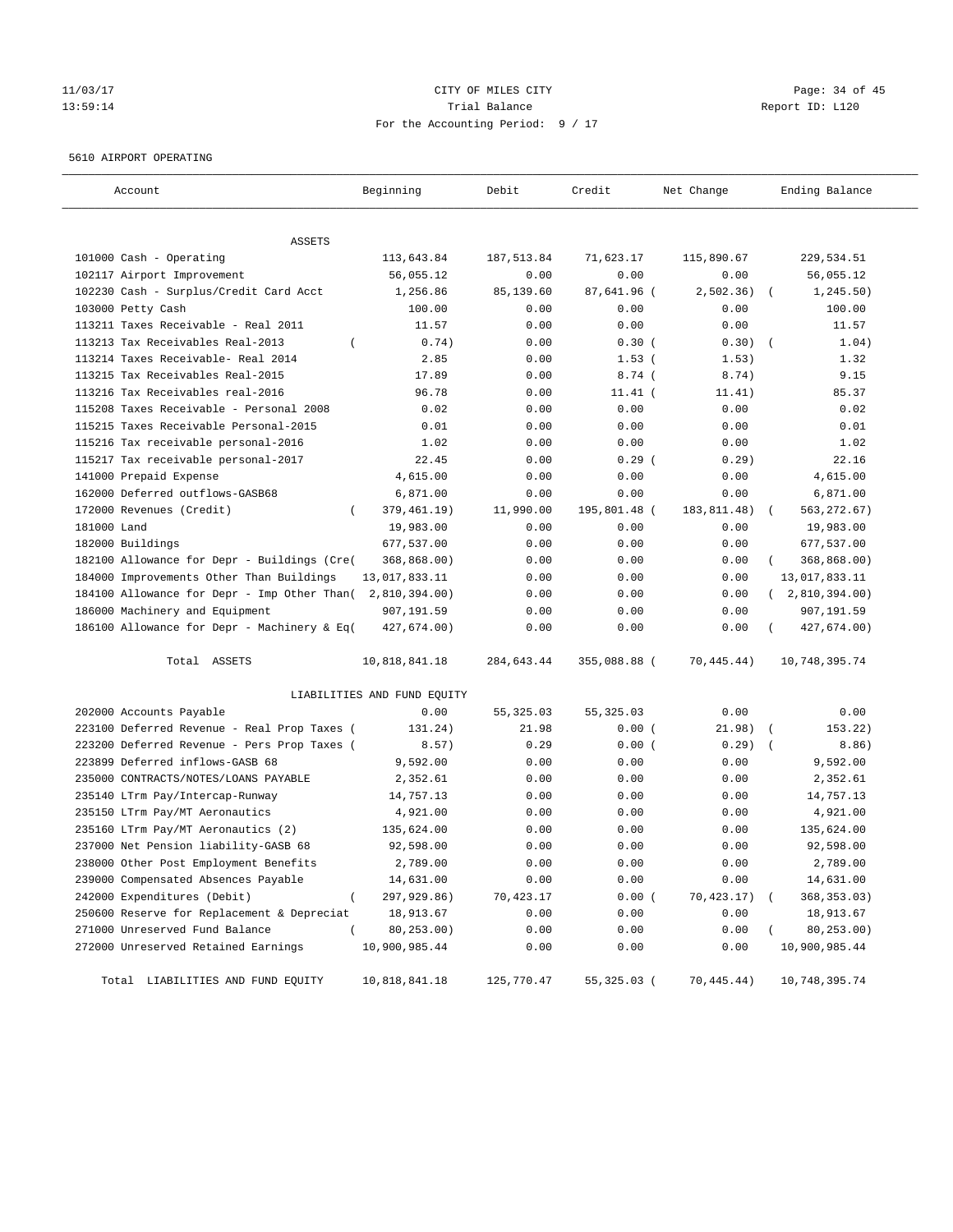## 11/03/17 Page: 35 of 45 13:59:14 **Trial Balance Trial Balance Report ID:** L120 For the Accounting Period: 9 / 17

#### 6040 PUBLIC WORKS

| Account                              | Beginning                   | Debit     | Credit         | Net Change      | Ending Balance |
|--------------------------------------|-----------------------------|-----------|----------------|-----------------|----------------|
|                                      |                             |           |                |                 |                |
| ASSETS                               |                             |           |                |                 |                |
| 101000 Cash - Operating              | 13,667.76                   | 35,848.06 | 14,425.05      | 21,423.01       | 35,090.77      |
| 172000 Revenues (Credit)             | 0.00                        | 0.00      | 35,848.06 (    | $35,848.06$ (   | 35,848.06)     |
| Total ASSETS                         | 13,667.76                   | 35,848.06 | $50, 273.11$ ( | $14, 425.05)$ ( | 757.29)        |
|                                      | LIABILITIES AND FUND EQUITY |           |                |                 |                |
| 202000 Accounts Payable              | 0.00                        | 1,301.85  | 1,301.85       | 0.00            | 0.00           |
| 239000 Compensated Absences Payable  | 12,809.00                   | 0.00      | 0.00           | 0.00            | 12,809.00      |
| 242000 Expenditures (Debit)          | 31, 354.81)                 | 14,425.05 | 0.00(          | 14,425.05)      | 45,779.86)     |
| 271000 Unreserved Fund Balance       | 64,521.88)                  | 0.00      | 0.00           | 0.00            | 64,521.88)     |
| 272000 Unreserved Retained Earnings  | 96,735.45                   | 0.00      | 0.00           | 0.00            | 96,735.45      |
| LIABILITIES AND FUND EQUITY<br>Total | 13,667.76                   | 15,726.90 | 1,301.85 (     | 14,425.05)      | $757.29$ )     |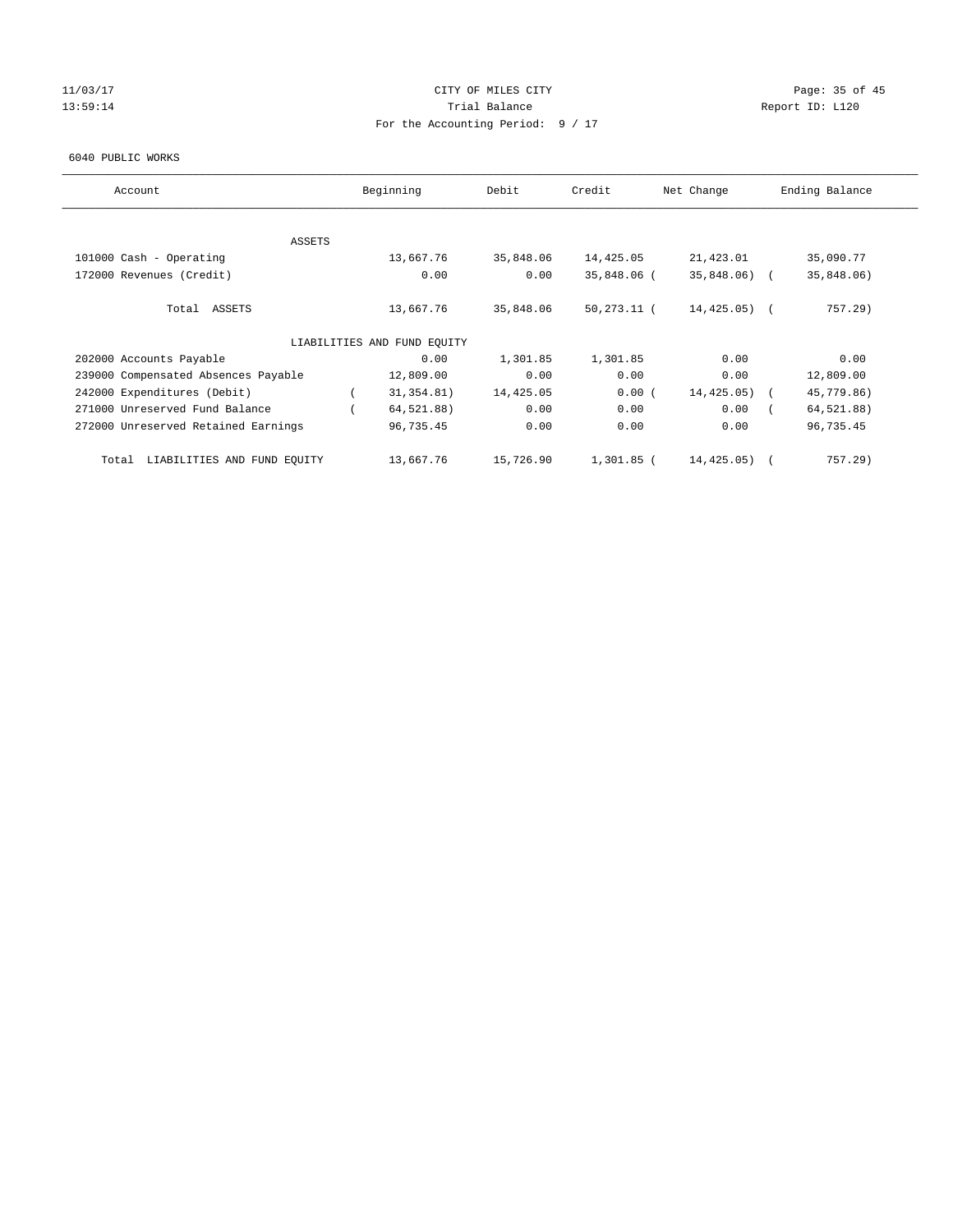## 11/03/17 Page: 36 of 45 13:59:14 **Trial Balance Trial Balance Report ID:** L120 For the Accounting Period: 9 / 17

## 7370 TBID

| Account                              | Beginning                   | Debit    | Credit   | Net Change | Ending Balance |
|--------------------------------------|-----------------------------|----------|----------|------------|----------------|
|                                      |                             |          |          |            |                |
|                                      | ASSETS                      |          |          |            |                |
| 101000 Cash - Operating              | 0.00                        | 1,628.00 | 1,628.00 | 0.00       | 0.00           |
| Total ASSETS                         | 0.00                        | 1,628.00 | 1,628.00 | 0.00       | 0.00           |
|                                      | LIABILITIES AND FUND EQUITY |          |          |            |                |
| 202000 Accounts Payable              | 0.00                        | 1,628.00 | 1,628.00 | 0.00       | 0.00           |
| 212500 Due to Others                 | 0.00                        | 1,628.00 | 1,628.00 | 0.00       | 0.00           |
| LIABILITIES AND FUND EQUITY<br>Total | 0.00                        | 3,256.00 | 3,256.00 | 0.00       | 0.00           |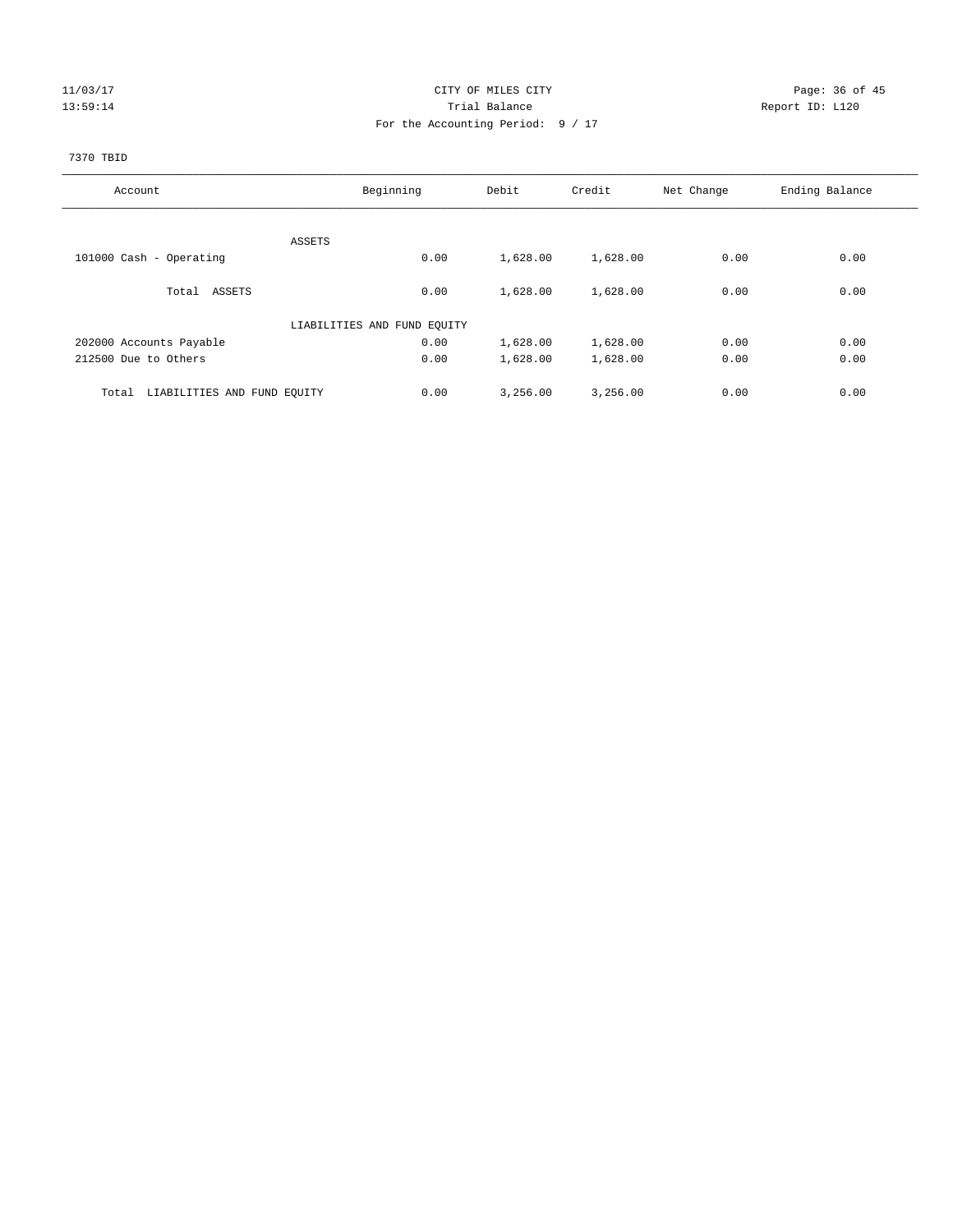# 11/03/17 Page: 37 of 45 13:59:14 Trial Balance Report ID: L120 For the Accounting Period: 9 / 17

7467 Law Enforcement Academy Surcharge

| Account                                   | Beginning                   | Debit    | Credit       | Net Change | Ending Balance |
|-------------------------------------------|-----------------------------|----------|--------------|------------|----------------|
|                                           |                             |          |              |            |                |
| ASSETS                                    |                             |          |              |            |                |
| 101000 Cash - Operating                   | 695.00                      | 305.00   | $625.00$ $($ | 320.00)    | 375.00         |
|                                           |                             |          |              |            |                |
| Total<br>ASSETS                           | 695.00                      | 305.00   | $625.00$ (   | 320.00     | 375.00         |
|                                           |                             |          |              |            |                |
|                                           | LIABILITIES AND FUND EQUITY |          |              |            |                |
| 202000 Accounts Payable                   | 0.00                        | 625.00   | 625.00       | 0.00       | 0.00           |
| 212200 Due to Federal, Soc Sec & Medicare | 695.00                      | 625.00   | $305.00$ (   | 320.00)    | 375.00         |
|                                           |                             |          |              |            |                |
| LIABILITIES AND FUND EQUITY<br>Total      | 695.00                      | 1,250.00 | $930.00$ $($ | 320.00     | 375.00         |
|                                           |                             |          |              |            |                |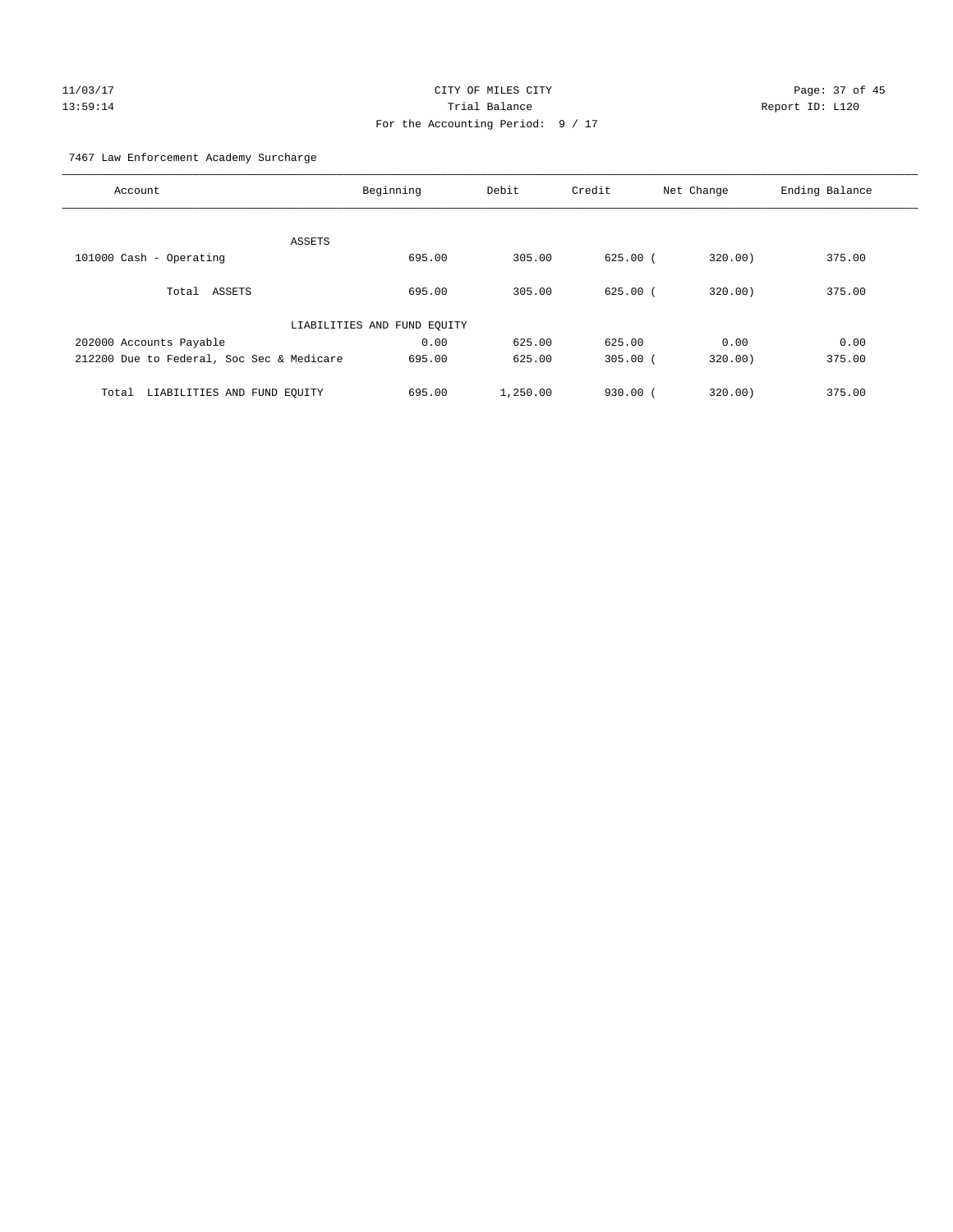## 7471 CIVIL LEGAL ASSIST/VICTIM DOM VIOLENCE PROG

| Account                              | Beginning                   | Debit  | Credit | Net Change | Ending Balance |
|--------------------------------------|-----------------------------|--------|--------|------------|----------------|
|                                      |                             |        |        |            |                |
|                                      | ASSETS                      |        |        |            |                |
| 101000 Cash - Operating              | 1,652.50                    | 789.00 | 0.00   | 789.00     | 2,441.50       |
| ASSETS<br>Total                      | 1,652.50                    | 789.00 | 0.00   | 789.00     | 2,441.50       |
|                                      | LIABILITIES AND FUND EQUITY |        |        |            |                |
| 212500 Due to Others                 | 1,652.50                    | 0.00   | 789.00 | 789.00     | 2,441.50       |
|                                      |                             |        |        |            |                |
| LIABILITIES AND FUND EOUITY<br>Total | 1,652.50                    | 0.00   | 789.00 | 789.00     | 2,441.50       |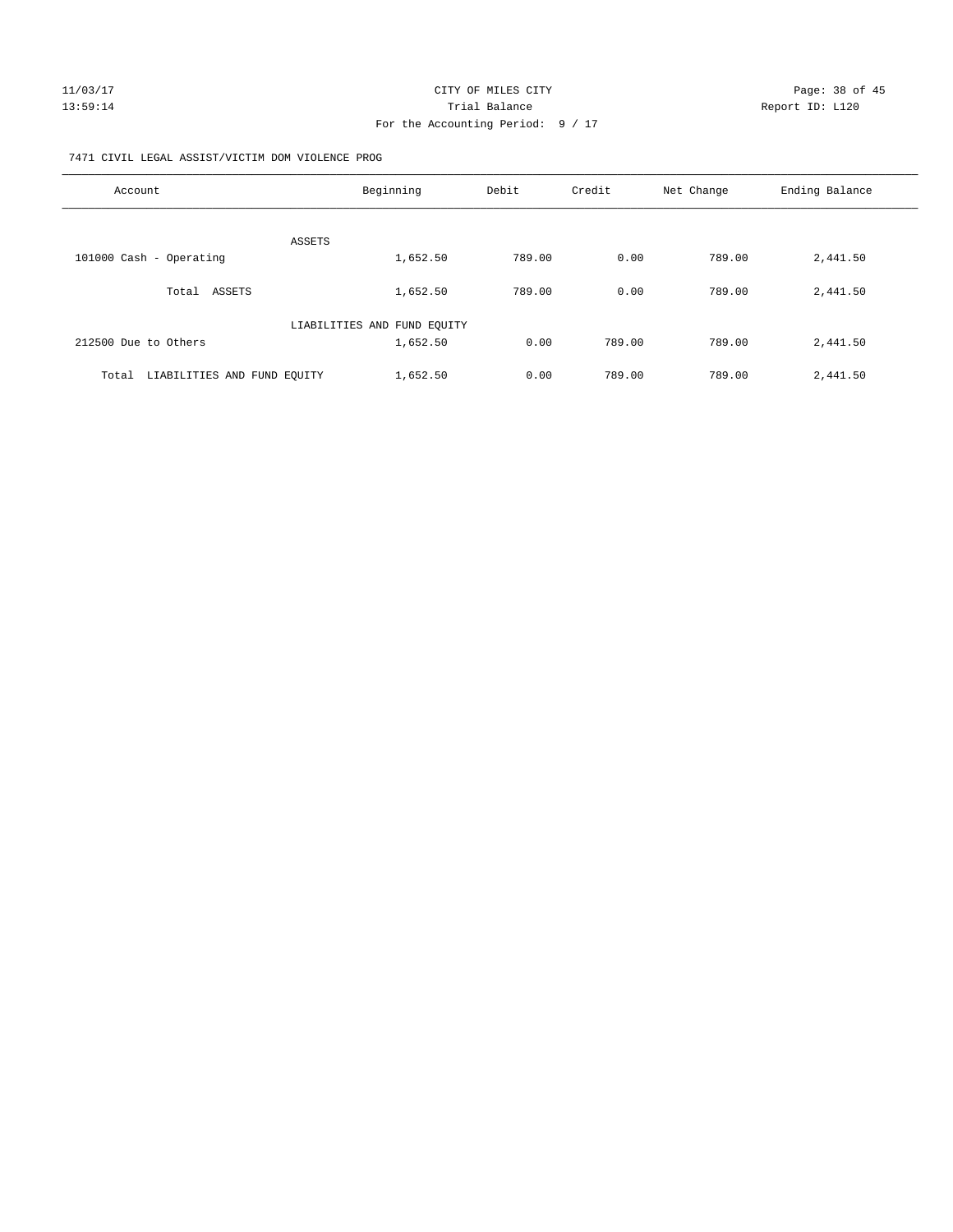## 11/03/17 Page: 39 of 45 13:59:14 **Trial Balance Trial Balance Report ID:** L120 For the Accounting Period: 9 / 17

7473 Public Defender Fee

| Account                              | Beginning                   | Debit  | Credit | Net Change | Ending Balance |
|--------------------------------------|-----------------------------|--------|--------|------------|----------------|
|                                      |                             |        |        |            |                |
|                                      | ASSETS                      |        |        |            |                |
| 101000 Cash - Operating              | 0.00                        | 395.00 | 275.00 | 120.00     | 120.00         |
|                                      |                             |        |        |            |                |
| Total ASSETS                         | 0.00                        | 395.00 | 275.00 | 120.00     | 120.00         |
|                                      |                             |        |        |            |                |
|                                      | LIABILITIES AND FUND EQUITY |        |        |            |                |
| 202000 Accounts Payable              | 0.00                        | 275.00 | 275.00 | 0.00       | 0.00           |
| 212500 Due to Others                 | 0.00                        | 275.00 | 395.00 | 120.00     | 120.00         |
|                                      |                             |        |        |            |                |
| LIABILITIES AND FUND EQUITY<br>Total | 0.00                        | 550.00 | 670.00 | 120.00     | 120.00         |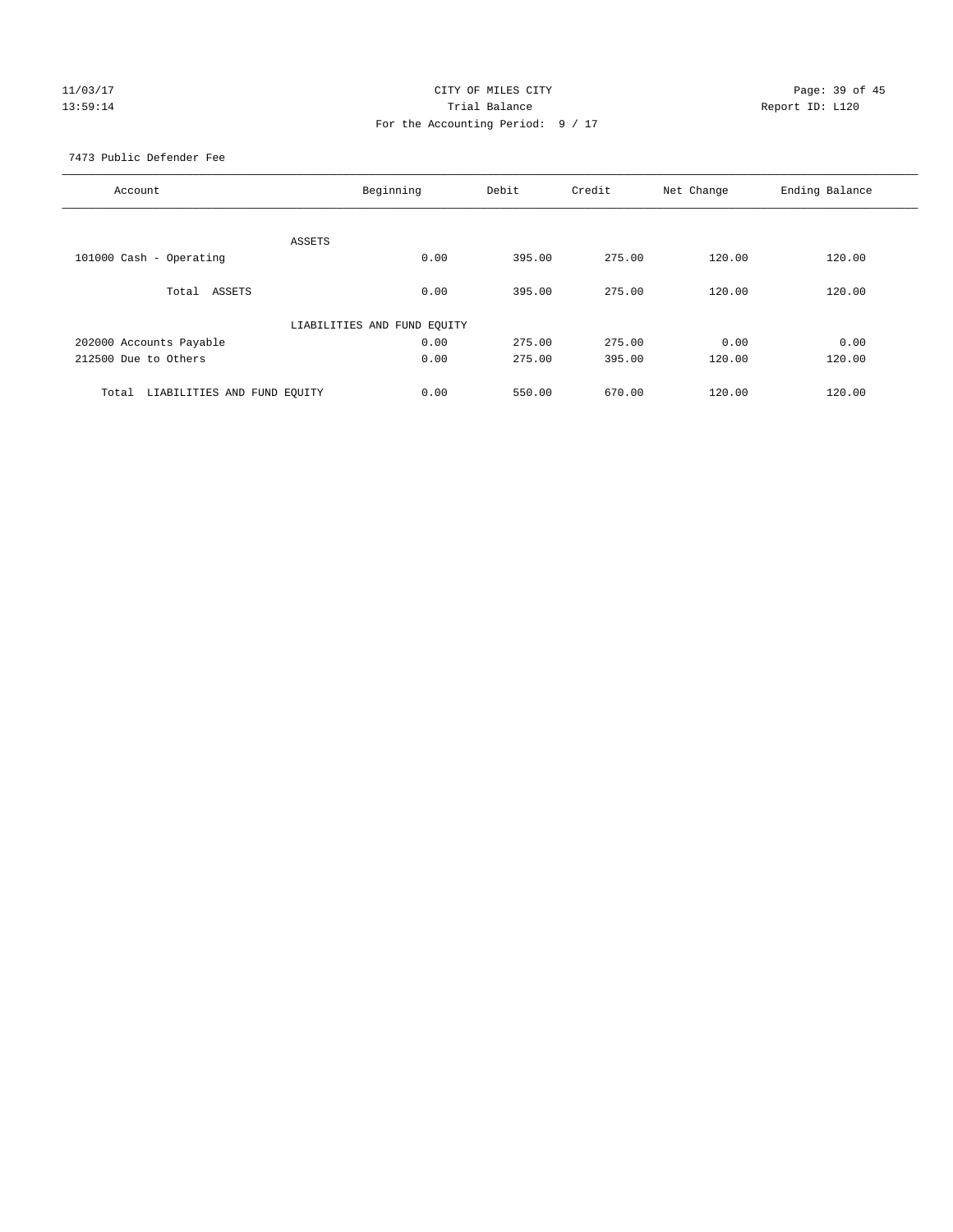## 11/03/17 Page: 40 of 45 13:59:14 **Trial Balance Trial Balance Report ID:** L120 For the Accounting Period: 9 / 17

#### 7910 PAYROLL FUND

| Account                                     | Beginning                   | Debit       | Credit       | Net Change | Ending Balance |  |
|---------------------------------------------|-----------------------------|-------------|--------------|------------|----------------|--|
|                                             |                             |             |              |            |                |  |
| <b>ASSETS</b>                               |                             |             |              |            |                |  |
| 101000 Cash - Operating                     | 119,225.85                  | 526, 165.25 | 511,895.58   | 14,269.67  | 133,495.52     |  |
|                                             |                             |             |              |            |                |  |
| Total ASSETS                                | 119,225.85                  | 526,165.25  | 511,895.58   | 14,269.67  | 133,495.52     |  |
|                                             |                             |             |              |            |                |  |
|                                             | LIABILITIES AND FUND EQUITY |             |              |            |                |  |
| 201000 Warrants Payable                     | 85,875.29                   | 102,333.11  | 100,362.08 ( | 1,971.03)  | 83,904.26      |  |
| 212200 Due to Federal, Soc Sec & Medicare ( | 3.32                        | 79,330.01   | 79,330.01    | 0.00       | 3.32)          |  |
| 212202 Due to State Unemployment            | 1,945.00                    | 0.00        | 968.70       | 968.70     | 2,913.70       |  |
| 212203 Due to Worker's Compensation         | 31, 112. 43                 | 0.00        | 15,272.00    | 15,272.00  | 46, 384. 43    |  |
| 212204 Due to State Income Tax              | 0.00                        | 17,002.00   | 17,002.00    | 0.00       | 0.00           |  |
| 212205 due to MPORS-GABA                    | 287.80                      | 15,551.45   | 15,551.45    | 0.00       | 287.80         |  |
| 212207 Due to AFLAC, AFLAC PRETAX           | 0.00                        | 471.40      | 471.40       | 0.00       | 0.00           |  |
| 212208 Due to Health Ins, Dental, Vision    | 8.65                        | 64,612.09   | 64,612.09    | 0.00       | 8.65           |  |
| 212209 Due to PERS Retirement               | 0.00                        | 36,050.36   | 36,050.36    | 0.00       | 0.00           |  |
| 212210 Due to FURS-GABA Retirement          | 0.00                        | 14,002.19   | 14,002.19    | 0.00       | 0.00           |  |
|                                             |                             |             |              |            |                |  |
| Total LIABILITIES AND FUND EQUITY           | 119,225.85                  | 329, 352.61 | 343,622.28   | 14,269.67  | 133, 495.52    |  |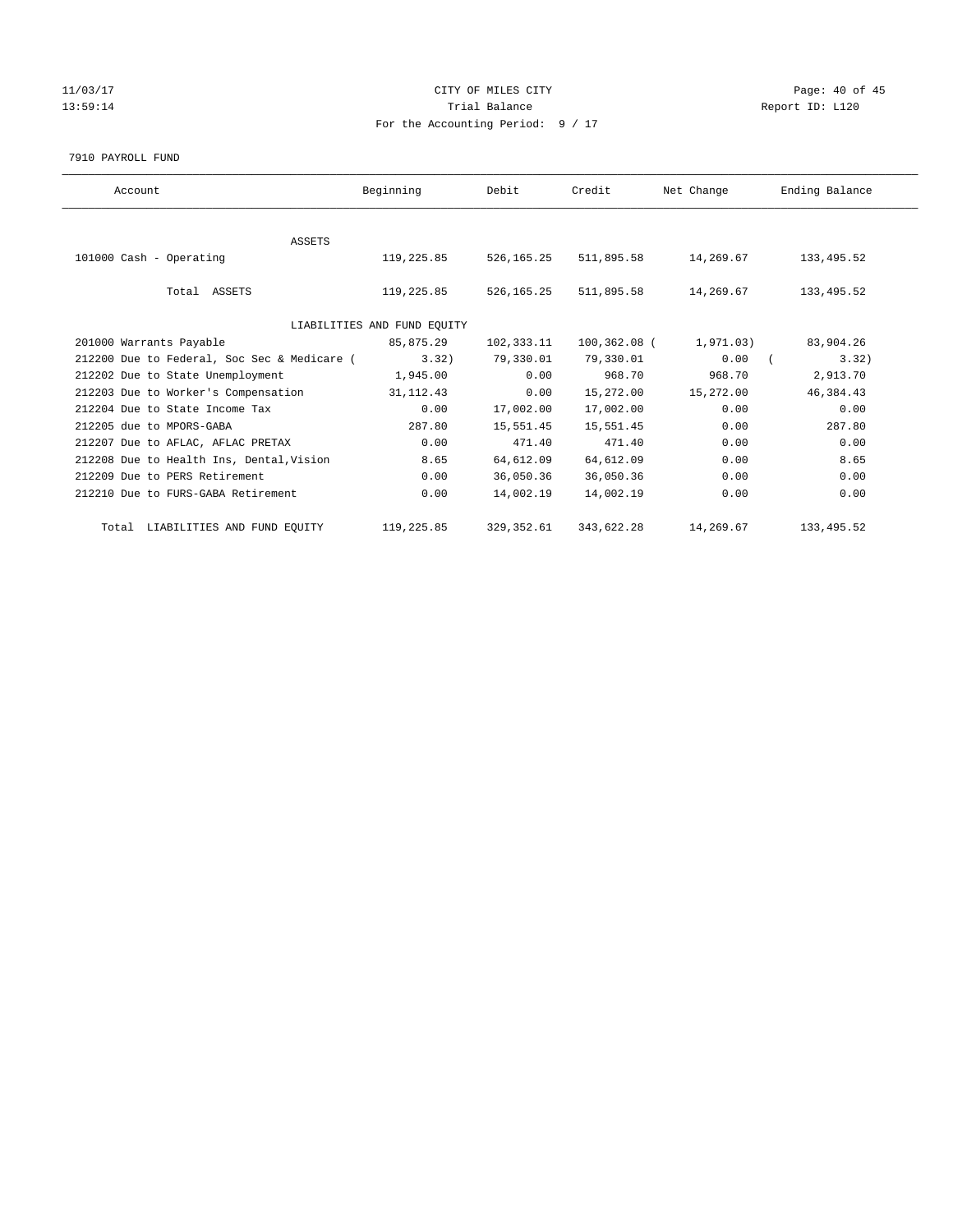| L/03/1  |  |
|---------|--|
| ц.<br>y |  |

## CITY OF MILES CITY Page: 41 of 45<br>
Trial Balance Report ID: L120 13:59:14 **Trial Balance Report ID:** L120 For the Accounting Period: 9 / 17

## 7930 CLAIMS FUND

| Account                              | Beginning                   | Debit      | Credit     | Net Change | Ending Balance |
|--------------------------------------|-----------------------------|------------|------------|------------|----------------|
|                                      |                             |            |            |            |                |
|                                      | ASSETS                      |            |            |            |                |
| 101000 Cash - Operating              | 267, 469. 73                | 845,999.07 | 654,442.20 | 191,556.87 | 459,026.60     |
| ASSETS<br>Total                      | 267, 469. 73                | 845,999.07 | 654,442.20 | 191,556.87 | 459,026.60     |
|                                      | LIABILITIES AND FUND EQUITY |            |            |            |                |
| 201000 Warrants Payable              | 267, 469. 73                | 654,442.20 | 845,999.07 | 191,556.87 | 459,026.60     |
| LIABILITIES AND FUND EQUITY<br>Total | 267, 469. 73                | 654,442.20 | 845,999.07 | 191,556.87 | 459,026.60     |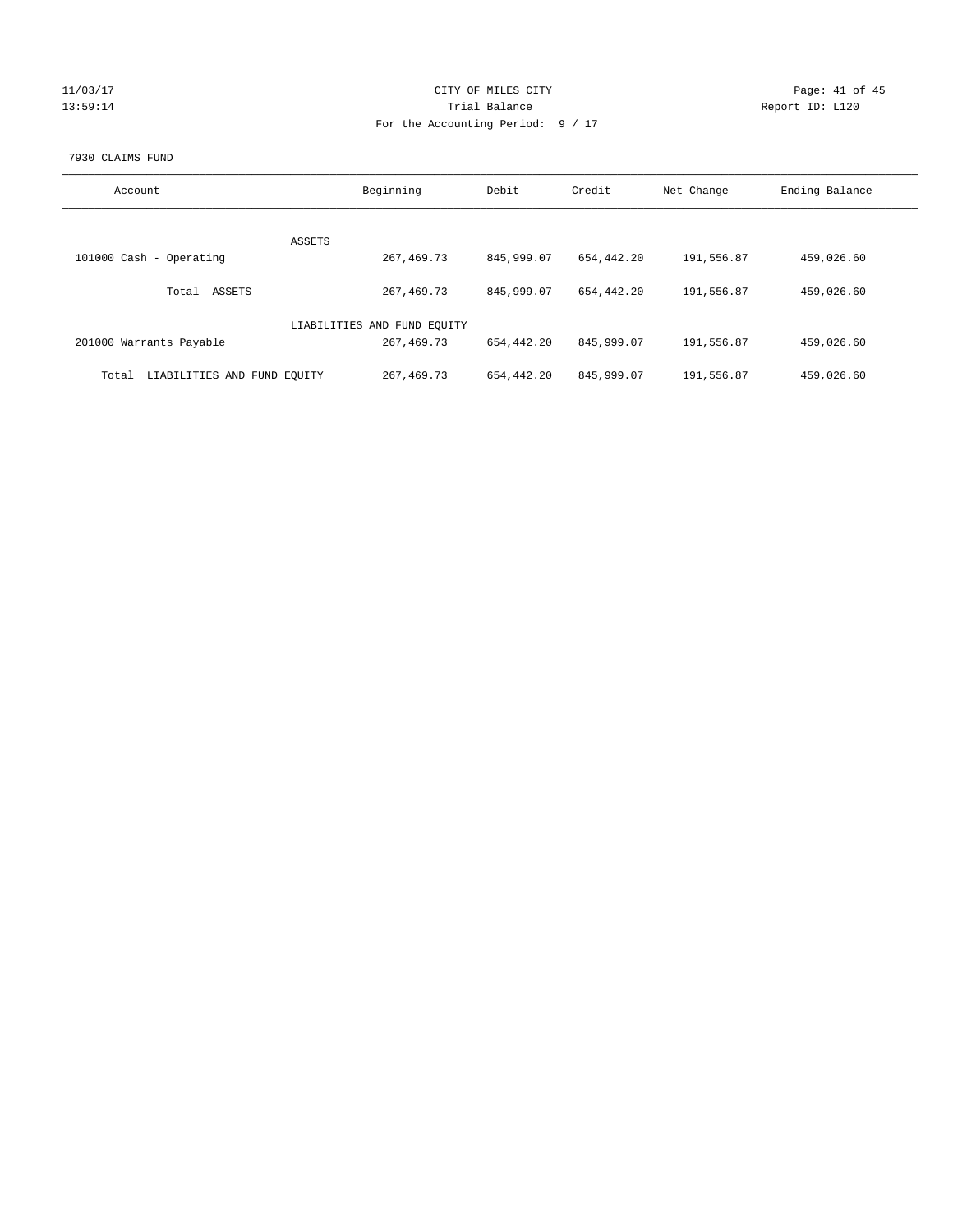# 11/03/17 Page: 42 of 45 13:59:14 **Trial Balance Trial Balance Report ID:** L120 For the Accounting Period: 9 / 17

7980 CUSTER CO WATER & SEWER DISTRICT

| Account                                 | Beginning                   | Debit       | Credit      | Net Change | Ending Balance |
|-----------------------------------------|-----------------------------|-------------|-------------|------------|----------------|
|                                         |                             |             |             |            |                |
|                                         | ASSETS                      |             |             |            |                |
| 101000 Cash - Operating                 | 0.00                        | 14, 164. 17 | 14, 164. 17 | 0.00       | 0.00           |
| 122000 Accounts Receivable              | 15,973.75                   | 14,594.63   | 14,164.17   | 430.46     | 16,404.21      |
| Total ASSETS                            | 15,973.75                   | 28,758.80   | 28, 328.34  | 430.46     | 16,404.21      |
|                                         | LIABILITIES AND FUND EQUITY |             |             |            |                |
| 202000 Accounts Payable                 | 0.00                        | 14, 164. 17 | 14, 164. 17 | 0.00       | 0.00           |
| 211020 Due to Custer Water & Sewer Dist | 15,973.75                   | 14, 164. 17 | 14,594.63   | 430.46     | 16,404.21      |
| LIABILITIES AND FUND EQUITY<br>Total    | 15,973.75                   | 28,328.34   | 28,758.80   | 430.46     | 16,404.21      |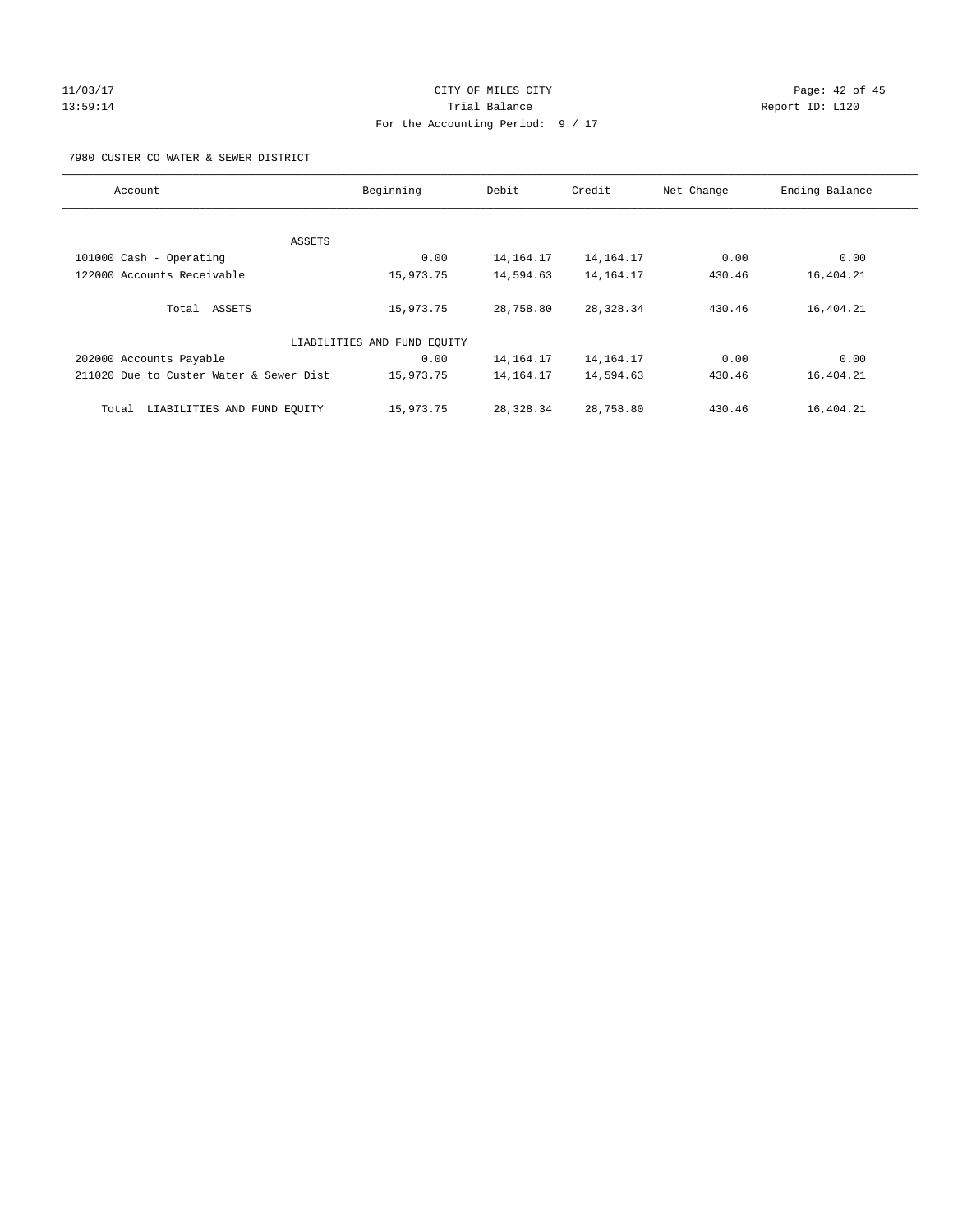## 11/03/17 Page: 43 of 45 13:59:14 **Trial Balance Trial Balance Report ID:** L120 For the Accounting Period: 9 / 17

7981 Interest Clearing

| Account                              | Beginning                   | Debit     | Credit    | Net Change | Ending Balance |
|--------------------------------------|-----------------------------|-----------|-----------|------------|----------------|
|                                      |                             |           |           |            |                |
|                                      | ASSETS                      |           |           |            |                |
| 101000 Cash - Operating              | 9,440.97                    | 10,575.37 | 9,440.97  | 1,134.40   | 10,575.37      |
| Total ASSETS                         | 9,440.97                    | 10,575.37 | 9,440.97  | 1,134.40   | 10,575.37      |
|                                      | LIABILITIES AND FUND EQUITY |           |           |            |                |
| 212500 Due to Others                 | 9,440.97                    | 9,440.97  | 10,575.37 | 1,134.40   | 10,575.37      |
| LIABILITIES AND FUND EQUITY<br>Total | 9,440.97                    | 9,440.97  | 10,575.37 | 1,134.40   | 10,575.37      |
|                                      |                             |           |           |            |                |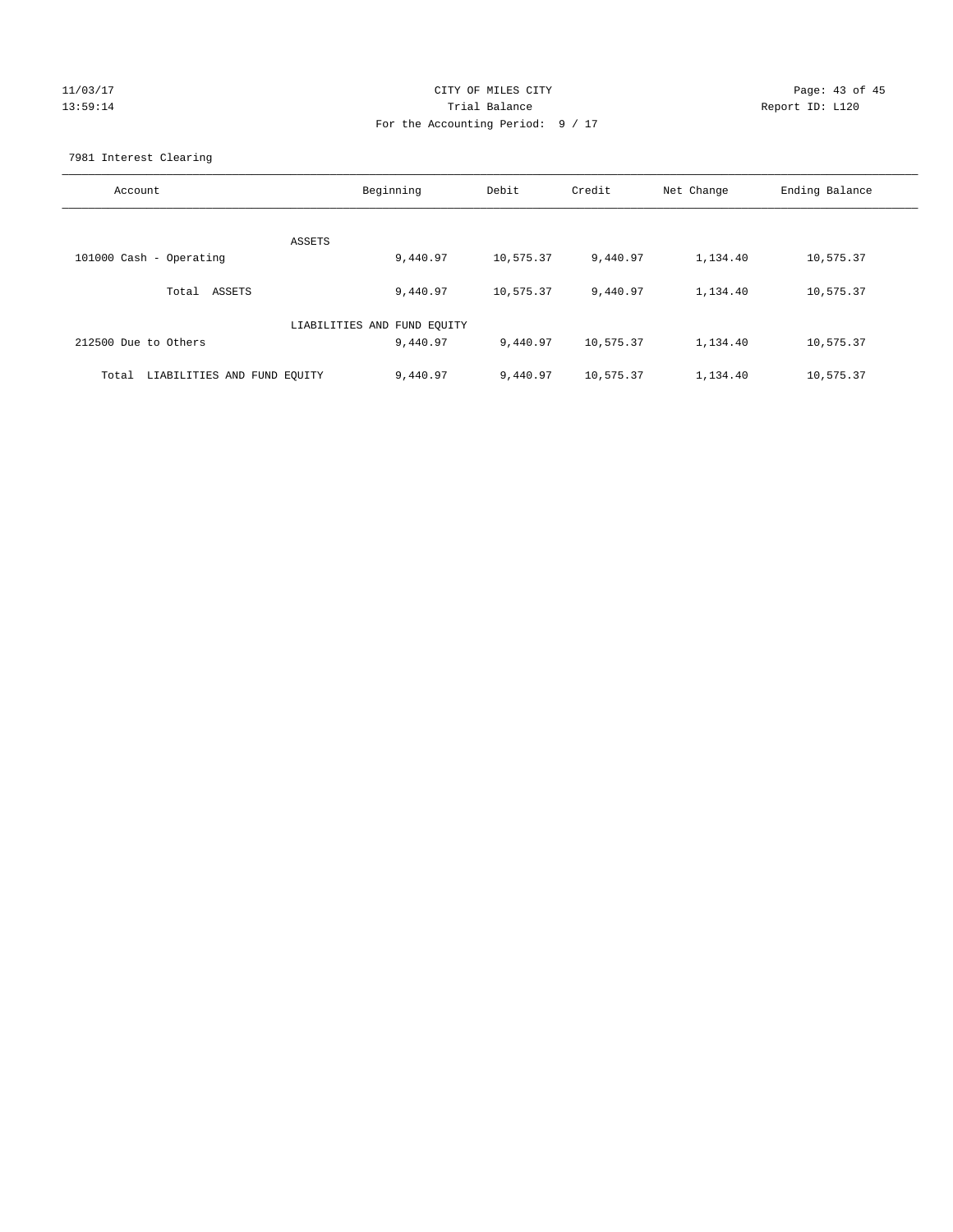# 11/03/17 Page: 44 of 45 13:59:14 **Trial Balance Trial Balance Report ID:** L120 For the Accounting Period: 9 / 17

## 9000 GENERAL FIXED ASSETS GROUP OF ACCOUNTS FUND

| Account                                                    | Beginning                   | Debit | Credit | Net Change | Ending Balance  |
|------------------------------------------------------------|-----------------------------|-------|--------|------------|-----------------|
| ASSETS                                                     |                             |       |        |            |                 |
| 181000 Land                                                | 526,599.00                  | 0.00  | 0.00   | 0.00       | 526,599.00      |
| 182000 Buildings                                           | 1,986,836.00                | 0.00  | 0.00   | 0.00       | 1,986,836.00    |
| 182100 Allowance for Depr - Buildings (Cre(                | 684,991.00)                 | 0.00  | 0.00   | 0.00       | 684,991.00)     |
| 186000 Machinery and Equipment                             | 3,038,732.00                | 0.00  | 0.00   | 0.00       | 3,038,732.00    |
| 186100 Allowance for Depr - Machinery & Eq(                | 1,463,750.00                | 0.00  | 0.00   | 0.00       | 1,463,750.00    |
| 187000 Infrastructure                                      | 33,670,108.00               | 0.00  | 0.00   | 0.00       | 33,670,108.00   |
| 187100 Allowance For Depreciation - Infras( 16,321,771.00) |                             | 0.00  | 0.00   | 0.00       | 16,321,771.00)  |
| Total ASSETS                                               | 20, 751, 763.00             | 0.00  | 0.00   | 0.00       | 20, 751, 763.00 |
|                                                            | LIABILITIES AND FUND EQUITY |       |        |            |                 |
| 280000 INVESTMENT IN GENERAL FIXED ASSETS                  | 20,751,763.00               | 0.00  | 0.00   | 0.00       | 20, 751, 763.00 |
| LIABILITIES AND FUND EQUITY<br>Total                       | 20,751,763.00               | 0.00  | 0.00   | 0.00       | 20, 751, 763.00 |